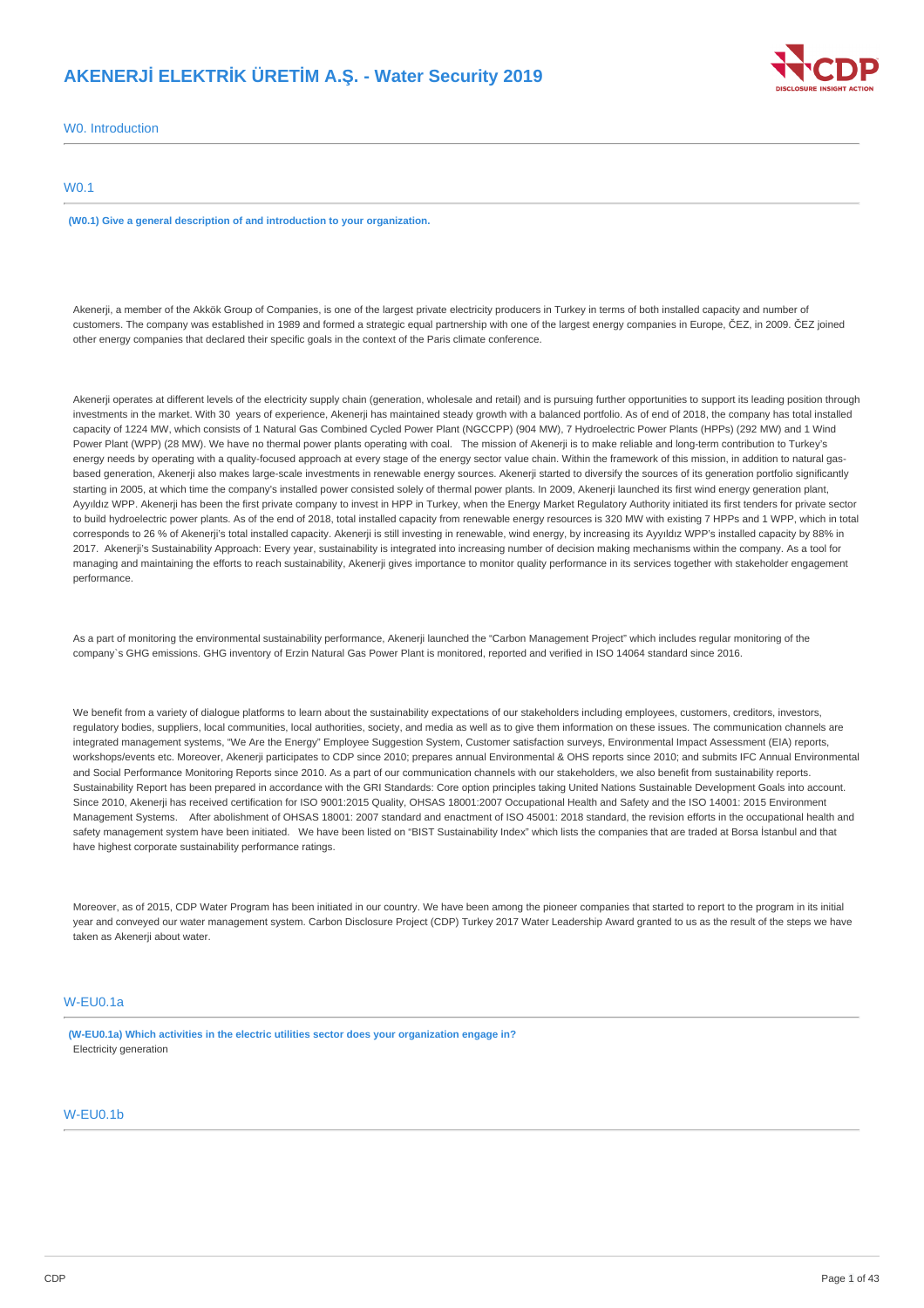### (W-EU0.1b) For your electricity generation activities, provide details of your nameplate capacity and the generation for each power source.

|                     | Nameplate capacity (MW) | % of total nameplate capacity | <b>Gross generation (MWh)</b> |
|---------------------|-------------------------|-------------------------------|-------------------------------|
| Coal - hard         | 0                       | <b>Ω</b>                      | 0                             |
| Lignite             |                         | 0                             | ۱O                            |
| Oil                 | $\mathbf 0$             | $\overline{0}$                | 0                             |
| Gas                 | 904                     | 74                            | 3919512                       |
| Biomass             | $\Omega$                | 0                             | 10                            |
| Waste (non-biomass) | $\Omega$                | $\Omega$                      |                               |
| Nuclear             | $\Omega$                | 0                             | 0                             |
| Geothermal          | $\Omega$                | $\Omega$                      | l C                           |
| Hydroelectric       | 292                     | 24                            | 795369.8                      |
| Wind                | 28                      | $\overline{\phantom{a}}$      | 89357                         |
| Solar               | $\Omega$                | 0                             | ١O                            |
| Other renewable     | $\Omega$                | $\Omega$                      | l C                           |
| Other non-renewable | $\overline{0}$          | 10                            | 0                             |
| Total               | 1224                    | 100                           | 4804238                       |

#### W0.2

#### **(W0.2) State the start and end date of the year for which you are reporting data.**

|                | Start date                | End date                |
|----------------|---------------------------|-------------------------|
| Reporting year | 1 2018<br>January 1,<br>. | 31 2018<br>≏cemher<br>. |

### W0.3

**(W0.3) Select the countries/regions for which you will be supplying data. Turkey** 

## W0.4

**(W0.4) Select the currency used for all financial information disclosed throughout your response.** USD

## W0.5

(W0.5) Select the option that best describes the reporting boundary for companies, entities, or groups for which water impacts on your business are being **reported.**

Companies, entities or groups over which operational control is exercised

#### W0.6

(W0.6) Within this boundary, are there any geographies, facilities, water aspects, or other exclusions from your disclosure? Yes

## W0.6a

## **(W0.6a) Please report the exclusions.**

|        | <b>Exclusion</b> Please explain                                                                                                                                                                         |
|--------|---------------------------------------------------------------------------------------------------------------------------------------------------------------------------------------------------------|
| Ankara | In Ankara, we have a very small office with only 4 employees, which have a very small water consumption and very limited environmental footprint. Therefore, the effect of Ankara Office is negligible. |
| Office |                                                                                                                                                                                                         |

## W1. Current state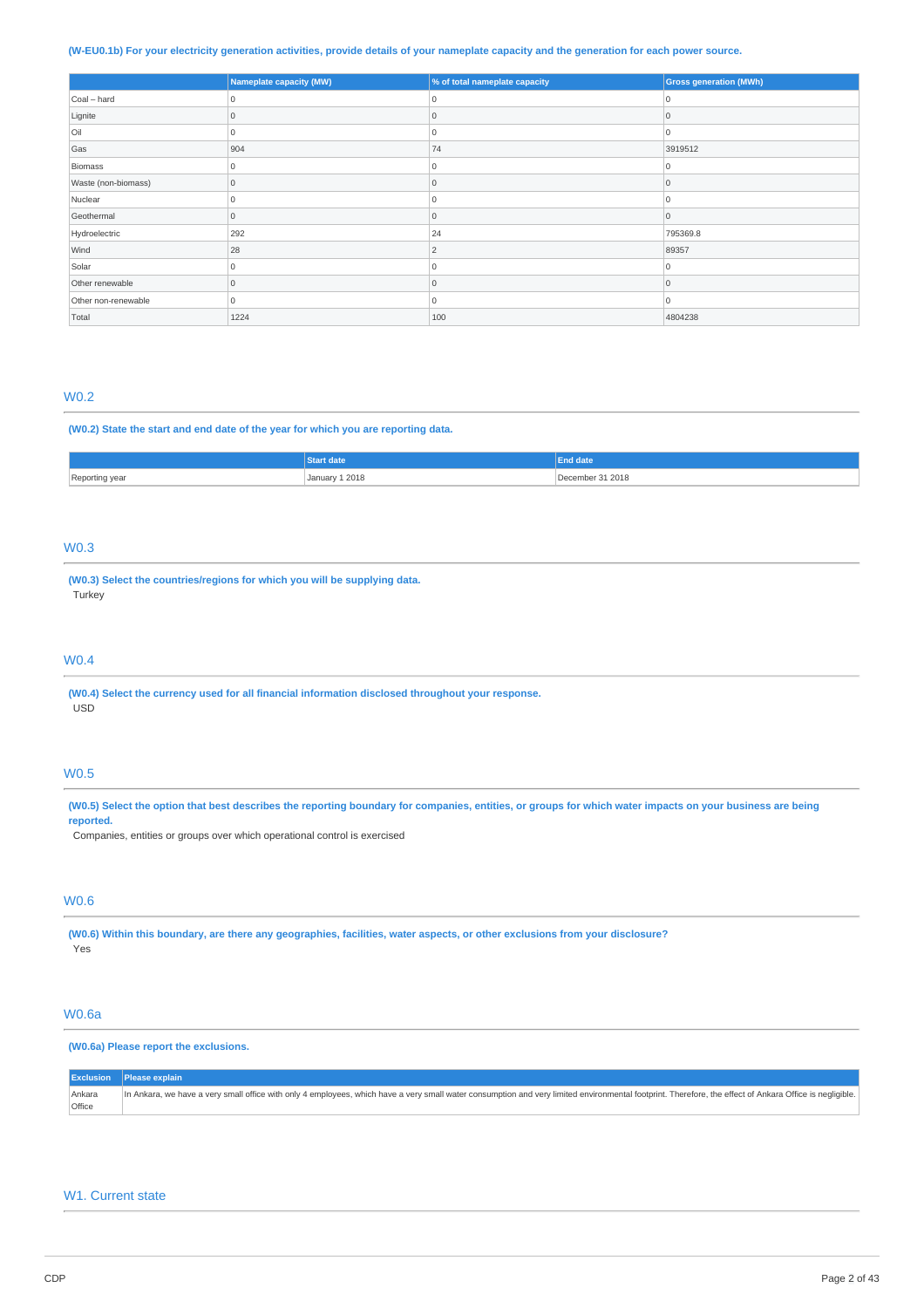## W1.1

## (W1.1) Rate the importance (current and future) of water quality and water quantity to the success of your business.

|                                                                                                 | <b>Direct use</b><br>importance use<br>rating | Indirect<br> importance <br>rating | <b>Please explain</b>                                                                                                                                                                                                                                                                                                                                                                                                                                                                                                                                                                                                                                                                                                                                                                                                             |
|-------------------------------------------------------------------------------------------------|-----------------------------------------------|------------------------------------|-----------------------------------------------------------------------------------------------------------------------------------------------------------------------------------------------------------------------------------------------------------------------------------------------------------------------------------------------------------------------------------------------------------------------------------------------------------------------------------------------------------------------------------------------------------------------------------------------------------------------------------------------------------------------------------------------------------------------------------------------------------------------------------------------------------------------------------|
| Sufficient<br>amounts of good<br>quality<br>freshwater<br>available for use                     | Vital                                         | Neutral                            | For direct use; water is vital for our operations. Especially at Hydroelectric Power Plants (HEPP) electricity can be generated by means of water. The potential energy of<br>water is transformed to mechanical energy so as to generate electricity. Therefore, availability of water (water quantity) is vital for our operations. Besides; we have a<br>natural gas combined cycle power plant (NGCCPP) and significant volume of water is necessary for cooling purposes. The importance will be kept and increase in the<br>future. For indirect use; water is used for WASH purposes by our contractors and sub-contractors currently and in the future.                                                                                                                                                                   |
| Sufficient<br>amounts of<br>recycled,<br>brackish and/or<br>produced water<br>available for use | Vital                                         | Not very<br>important              | About direct use of water: Cooling, process and other usage water is provided from Mediterranean Sea in Erzin natural gas combined cycle power plant (NGCCPP).<br>Significant amount of seawater is used for cooling purpose in condenser and discharged to the sea; small amount of this source is used for process and WASH water in<br>the plant. Water quality and quantity are both important for these operations currently and in the future. Cooling water technology is recirculating or closed-loop<br>systems, which reuse cooling water rather than immediately releasing it back to the sea. Such systems withdraw comparatively small amounts of water but lose most of<br>it to evaporation. For indirect use; water is used for WASH purposes by our contractors and sub-contractors currently and in the future. |

## W1.2

## (W1.2) Across all your operations, what proportion of the following water aspects are regularly measured and monitored?

|                                                                                                                                               | % of                        | <b>Please explain</b>                                                                                                                                                                                                                                                                                                                                                                                                                                                                                                                                                                                                                                                                                                                                                                                                                                                                   |
|-----------------------------------------------------------------------------------------------------------------------------------------------|-----------------------------|-----------------------------------------------------------------------------------------------------------------------------------------------------------------------------------------------------------------------------------------------------------------------------------------------------------------------------------------------------------------------------------------------------------------------------------------------------------------------------------------------------------------------------------------------------------------------------------------------------------------------------------------------------------------------------------------------------------------------------------------------------------------------------------------------------------------------------------------------------------------------------------------|
|                                                                                                                                               | sites/facilities/operations |                                                                                                                                                                                                                                                                                                                                                                                                                                                                                                                                                                                                                                                                                                                                                                                                                                                                                         |
| Water withdrawals-<br>total volumes                                                                                                           | 100%                        | 100% of all water withdrawals are regularly measured and monitored at all sites.                                                                                                                                                                                                                                                                                                                                                                                                                                                                                                                                                                                                                                                                                                                                                                                                        |
| Water withdrawals-<br>volumes from water<br>stressed areas                                                                                    | Not relevant                | We do not have power plant at water stress areas.                                                                                                                                                                                                                                                                                                                                                                                                                                                                                                                                                                                                                                                                                                                                                                                                                                       |
| Water withdrawals-<br>volumes by source                                                                                                       | 100%                        | We have different types of power plants and 100% of water withdrawals are regularly measured and monitored: At our Erzin Natural Gas Combined Cycle<br>Power Plant (NGCCPP) Cooling, process, WASH and other usage waters in Erzin NGCCPP is provided from Mediterranean Sea and we are monitoring water<br>withdrawals. In HEPP's; potential energy of water is transformed into mechanical energy and this process electricity generates. Water withdrawals in all HEPPs<br>are used only for domestic use (cooking, WC, etc., garden irrigation). We measure and monitor water withdrawals volume by sources at all sites.                                                                                                                                                                                                                                                           |
| <b>Entrained water</b><br>associated with your<br>metals & mining sector<br>activities - total volumes<br>[only metals and<br>mining sectors] | <not applicable=""></not>   | <not applicable=""></not>                                                                                                                                                                                                                                                                                                                                                                                                                                                                                                                                                                                                                                                                                                                                                                                                                                                               |
| Produced water<br>associated with your oil<br>& gas sector activities -<br>total volumes [only oil<br>and gas sector]                         | <not applicable=""></not>   | <not applicable=""></not>                                                                                                                                                                                                                                                                                                                                                                                                                                                                                                                                                                                                                                                                                                                                                                                                                                                               |
| Water withdrawals<br>quality                                                                                                                  | Not relevant                | We do not need quality data, because we use only the potential energy of water is transformed to mechanical energy.                                                                                                                                                                                                                                                                                                                                                                                                                                                                                                                                                                                                                                                                                                                                                                     |
| Water discharges -<br>total volumes                                                                                                           | 100%                        | 100% of total volumes of water discharged by destination is regularly measured and monitored at all sites. At Erzin NGCCPP wastewater is discharged into the<br>Mediterranean Sea. One of the Erzin Plant's environmental permit's index is the monitoring of the deep-sea discharges. Therefore, we always measure and<br>monitor this parameter. In HEPPs; domestic wastewater is collected in septic tanks and transported with sewage trucks to municipal treatment plants.<br>Therefore, this parameter is measured and monitored.                                                                                                                                                                                                                                                                                                                                                 |
| Water discharges -<br>volumes by destination                                                                                                  | 100%                        | 100% of total volumes of water discharged by destination is regularly measured and monitored at all sites. At Erzin NGCCPP wastewater is discharged into the<br>Mediterranean Sea. One of the Erzin Plant's environmental permit's index is the monitoring of the deep-sea discharges. Therefore, we always measure and<br>monitor this parameter. In HEPPs; domestic wastewater is collected in septic tanks and transported with sewage trucks to municipal treatment plants.<br>Therefore, this parameter is measured and monitored.                                                                                                                                                                                                                                                                                                                                                 |
| Water discharges -<br>volumes by treatment<br>method                                                                                          | 100%                        | 100% of total volumes of water discharged by treatment method is regularly measured and monitored at all sites. At Erzin NGCCPP wastewater is discharged<br>into the Mediterranean Sea. One of the Erzin Plant's environmental permit's index is the monitoring of the deep-sea discharges. Therefore, we regularly<br>measure and monitor this parameter. In HEPPs; domestic wastewater is collected in septic tanks and transported with sewage trucks to municipal treatment<br>plants. Therefore, this parameter is measured and monitored.                                                                                                                                                                                                                                                                                                                                         |
| Water discharge quality 100%<br>- by standard effluent<br>parameters                                                                          |                             | 99.98% of total volumes of water discharged is regularly measured and monitored by water quality by standard effluent parameters. As Erzin is a Natural Gas<br>Combined Cycle Power Plant, it needs high amount of water for cooling process and for that reason 99.98% of our total volumes of water discharged sourced<br>from Erzin NGCCPP. Erzin NGCCPP wastewater is discharged into the Mediterranean Sea. One of the Erzin Plant's environmental permit's index is the<br>monitoring of the water quality by standard effluent parameters. Therefore, we regularly measure and monitor this parameter. In HEPPs; domestic wastewater<br>is collected in septic tanks and transported with sewage trucks to municipal treatment plants. Therefore, waste water quality by standard effluent parameters is<br>not monitored. But it is 0.02% by volume and source is domestic use. |
| Water discharge quality 76-99<br>- temperature                                                                                                |                             | Akenerji has both a NGPP and HEPPs in its portfolio. For Erzin NGCCPP, seawater is the source for withdrawal and discharge. Inline with Erzin NGCCPP's<br>environmental permit; the relevant KPIs should be measured, monitored and expected to be met in certain limits (Eg; monitoring the standard effluent<br>parameters, temperature rise in water discharge).                                                                                                                                                                                                                                                                                                                                                                                                                                                                                                                     |
| Water consumption -<br>total volume                                                                                                           | 100%                        | We regularly measure and monitor the 100% of our water withdrawals and discharges at all sites. Therefore, water consumption is regularly measured and<br>monitored by 100%.                                                                                                                                                                                                                                                                                                                                                                                                                                                                                                                                                                                                                                                                                                            |
| Water recycled/reused                                                                                                                         | 76-99                       | Cooling water technology is recirculating or closed-loop systems, which reuse cooling water rather than immediately releasing it back to the sea.                                                                                                                                                                                                                                                                                                                                                                                                                                                                                                                                                                                                                                                                                                                                       |
| The provision of fully-<br>functioning, safely<br>managed WASH<br>services to all workers                                                     | 76-99                       | In HEPPs; domestic wastewater is collected in septic tanks and transported with sewage trucks to municipal treatment plants. Therefore, this parameter is<br>measured and monitored. For our Erzin NGCCPP; water for facilities providing fully-functioning WASH services for all workers is not measured separately.<br>Therefore, water aspects could not regularly be measured and monitored only 1 of 7 power plants for WASH services.                                                                                                                                                                                                                                                                                                                                                                                                                                             |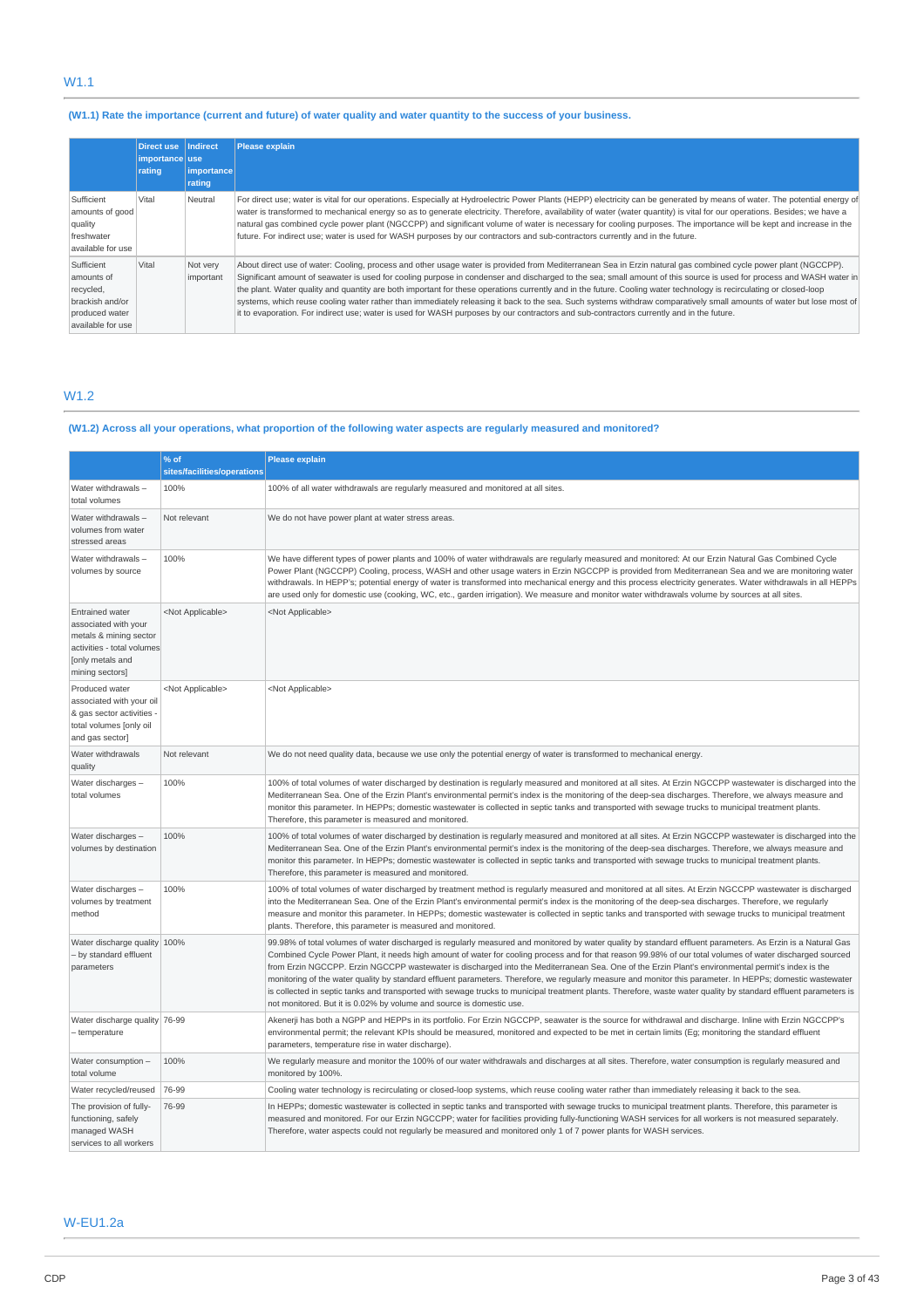### (W-EU1.2a) For your hydroelectric operations, what proportion of the following water aspects are regularly measured and monitored?

|                                                 | % of sites/facilities/operations<br><b>measured and monitored</b> | <b>Please explain</b>                                                                                                                                                                                                                     |
|-------------------------------------------------|-------------------------------------------------------------------|-------------------------------------------------------------------------------------------------------------------------------------------------------------------------------------------------------------------------------------------|
| Fulfilment of downstream<br>environmental flows | 100%                                                              | Environmental flow which is the minimum amount of water that must be left in the riverbed along the penstock according to environmental<br>requlations, it is monitored in online system by the ministry of environment and urbanization. |
| Sediment loading                                | 100%                                                              | Sediments collect behind dam when its loading. Sediment collecting was completed at water intake structure for Himmetli HEPP and lake area<br>cleaning for Feke I HEPP to increase water flow in 2018.                                    |
| Other, please specify                           | Not relevant                                                      | <b>NA</b>                                                                                                                                                                                                                                 |

## W1.2b

## (W1.2b) What are the total volumes of water withdrawn, discharged, and consumed across all your operations, and how do these volumes compare to the **previous reporting year?**

|                      | <b>Volume</b><br>(megaliters/year) with previous | Comparison<br>reporting year | Please explain                                                                                                                                                                                                                                                                                                                                                                                                                                                  |
|----------------------|--------------------------------------------------|------------------------------|-----------------------------------------------------------------------------------------------------------------------------------------------------------------------------------------------------------------------------------------------------------------------------------------------------------------------------------------------------------------------------------------------------------------------------------------------------------------|
| Total<br>withdrawals | 12174.49                                         | Much lower                   | The total withdrawals is decreased by 23 % in comparison to the last year. Because of decreasing the electricity generation by 15.7 % in comparison to the last<br>year. If we compare the water withdrawal intensity for our electricity generation activities the intensity for 2018 is lower than 2017 which is 2.77 megaliter / GWh for<br>2017 and 2,53 megaliter / GWh for 2018. In this report, our threshold for "much higher" and "much lower" is 20%. |
| Total<br>discharges  | 9976.38                                          | Much lower                   | The total discharge is decreased by 24 % in comparison to the last year. Because of decreasing the electricity generation by 15.7% in comparison to the last year.<br>If we compare the water discharge intensity for our electricity generation activities the intensity for 2018 is lower than 2017 which is 2.08 megaliter / GWh for 2018<br>and 2.29 megaliter / GWh for 2017. In this report, our threshold for "much higher" and "much lower" is 20%.     |
| Total<br>consumption | 2198.11                                          | Much lower                   | The total volume of water consumed is decreased by 20 % in comparison to the last year. The reason for that decrease 99% of our consumption is from our Erzin<br>NGCCPP which has decreased by 20 % compared to 2017. Water is used for cooling purposes and consumption is decreased by 20 %. We care about<br>environment & try to minimize our water footprint. In this report, our threshold for "much higher" and "much lower" is 20%.                     |

## W1.2h

## **(W1.2h) Provide total water withdrawal data by source.**

|                                                                                     | <b>Relevance Volume</b> | (megaliters/year) reporting year | <b>Comparison with previous</b> | <b>Please explain</b>                                                                                                        |
|-------------------------------------------------------------------------------------|-------------------------|----------------------------------|---------------------------------|------------------------------------------------------------------------------------------------------------------------------|
| Fresh surface water, including rainwater, water from<br>wetlands, rivers, and lakes | Relevant                | 0.09                             | Lower                           | Fresh surface water withdrawals are decreased by 12 % in comparison to the last year.<br>Because of decreasing the manpower. |
| Brackish surface water/Seawater                                                     | Relevant                | 12168                            | Much lower                      | Seawater withdrawals are much lower by 23 % because our power generation is<br>decreased %22.74 in Erzin CCGT.               |
| Groundwater - renewable                                                             | Relevant                | 1.01                             | Much lower                      | Our groundwater-renewable witdrawal is much lower 73 % than last year. Because of<br>decreasing the manpower.                |
| Groundwater - non-renewable                                                         | Not<br>relevant         | <not applicable=""></not>        | <not applicable=""></not>       | We do not use non-renewable groundwater.                                                                                     |
| Produced/Entrained water                                                            | Not<br>relevant         | <not applicable=""></not>        | <not applicable=""></not>       | We do not use produced water.                                                                                                |
| Third party sources                                                                 | Relevant                | 5.4                              | Lower                           | Third party sources withdrawals are lower %13 Because of decreasing the manpower.                                            |

## W1.2i

## **(W1.2i) Provide total water discharge data by destination.**

|                                              | Relevance Volume | (megaliters/year) previous | Comparison with Please explain<br>reporting year |                                                                                                                                                                                                                                                                                                                                   |
|----------------------------------------------|------------------|----------------------------|--------------------------------------------------|-----------------------------------------------------------------------------------------------------------------------------------------------------------------------------------------------------------------------------------------------------------------------------------------------------------------------------------|
| Fresh surface<br>water                       | Not<br>relevant  | <not applicable=""></not>  | <not applicable=""></not>                        | We do not discharge to fresh surface water.                                                                                                                                                                                                                                                                                       |
| <b>Brackish</b><br>surface<br>water/seawater | Relevant         | 9973.81                    | Much lower                                       | We discharge the water to deep sea in line with the environmental permit at Erzin NGCCPP. According to the reporting year figures; 99% of our<br>withdrawal is sourced from our Erzin NGCCPP. There has been a decrease by 24 % according to the last year. because of our power generation<br>is decreased %22.74 in Erzin CCGT. |
| Groundwater                                  | Not<br>relevant  | <not applicable=""></not>  | <not applicable=""></not>                        | We do not discharge to groundwater.                                                                                                                                                                                                                                                                                               |
| Third-party<br>destinations                  | Relevant         | 2.57                       | Lower                                            | In HEPPs and Ayyıldız WPP; domestic wastewater is collected in septic tanks and transported with sewage trucks to municipal treatment plants.<br>Head Office AKHAN also discharge to municipal wastewater treatment plant. Discharge is 19 % lower than the last year. Because of decreasing<br>the manpower.                     |

## W1.2j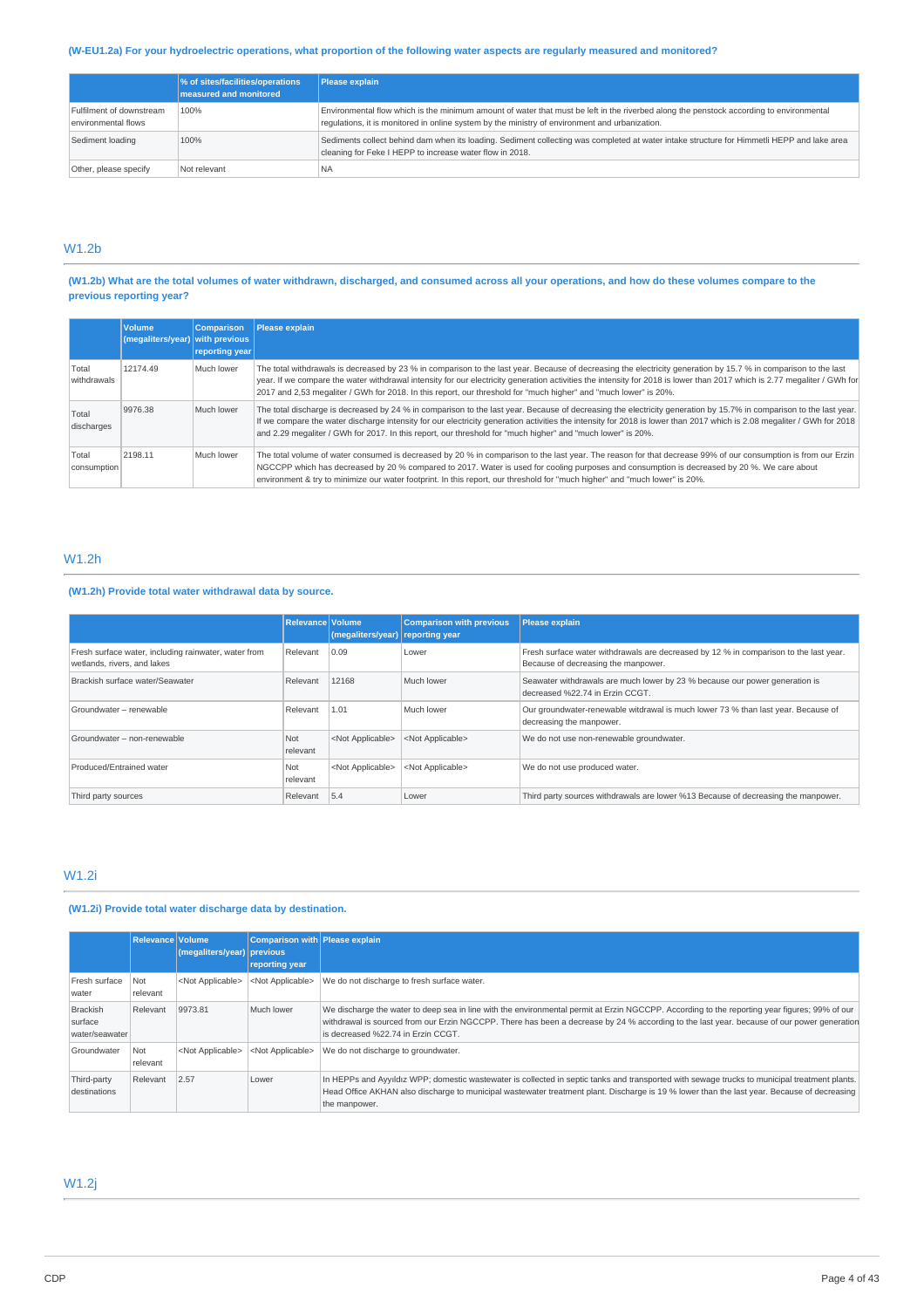|            | $\sqrt{ }$ ecycled $\sqrt{ }$ Comparison with              | <b>Please explain</b>                                                                                                                                     |
|------------|------------------------------------------------------------|-----------------------------------------------------------------------------------------------------------------------------------------------------------|
|            | $\vert$ and reused $\vert$ previous reporting year $\vert$ |                                                                                                                                                           |
| Row 76-99% | Much lower                                                 | We reuse the sea water, reuse is decreased %23 by comparision the last year because our power generation is decreased %22.74 in Erzin CCGT. If we compare |
|            |                                                            | the proportion of the reuse it was about the same as 71.66 % in 2017 and 71.29 % in 2018.                                                                 |

## W-EU1.3

**(W-EU1.3) Do you calculate water intensity for your electricity generation activities?** Yes

## W-EU1.3a

### **(W-EU1.3a) Provide the following intensity information associated with your electricity generation activities.**

| <b>Water</b><br>intensity | Numerator:<br>water aspect unit of | Denominator:                   | <b>Comparison with</b><br>previous reporting | Please explain                                                                                                                                                                                                                                  |
|---------------------------|------------------------------------|--------------------------------|----------------------------------------------|-------------------------------------------------------------------------------------------------------------------------------------------------------------------------------------------------------------------------------------------------|
| value (m3)                |                                    | <b>production</b>              | vear                                         |                                                                                                                                                                                                                                                 |
| 2.53                      | <b>Total water</b><br>withdrawals  | Other, please<br>specify (GWh) | Lower                                        | Based on total water withdrawn intensity of our electricity generation activities is 2.53 Megaliters / GWh for 2018 and 2.77 Megaliters /  <br>GWh for 2017 2018 intensity is lower than 2017. because our power generation is decreased %15.76 |
| 0.46                      | <b>Total water</b><br>consumption  | Other, please<br>specify (GWh) | About the same                               | Based on total water consumption intensity of our electricity generation activities is 0.46 Megaliters / GWh for 2018 and 0.48<br>Megaliters / GWh for 2017. It is about the same.                                                              |

## W1.4

**(W1.4) Do you engage with your value chain on water-related issues?** Yes, our customers or other value chain partners

### W1.4c

### (W1.4c) What is your organization's rationale and strategy for prioritizing engagements with customers or other partners in its value chain?

We included some terms and conditions about environmental and occupational health and safety to our general procurement agreement. In addition to that; we do not request our suppliers to report on their water use, risks and management at the moment, but some water relevant issues are evaluated during the supplier audits.

#### Raising Awareness of Local Communities:

In locations where Akenerji power plants operate, we aim to raise awareness and provide information to local communities about our operations. Through our video training on electricity generation, environmental and OHS regulations, we inform contractors, visitors, or interns who come to visit our power plants. In 2018, Akenerji has given trainings in Adıyaman, Adana and Bursa provinces where HEPPs are located, in order to raise awareness of the people of the region and to protect them from potential hazards with a management approach based on careful, sensitive and trustfulness. In these applications, brochures and posters about possible hazards and protection methods related to HEPPs have been prepared and distributed to public places within the neighborhood around hydroelectric power plants such as mukhtars, schools, municipalities, coffee houses and aviation facilities.

In 2018, a total of 1721 students and 111 teachers were reached by visiting the schools around Akenerji plants in Adana, Adıyaman and Bursa in 2018, and finally, within the last 5 years, 7880 students and 461 teachers in total were trained.

Also, Akenerji is member of many associations and NGOs to engage indirectly with policy makers.

## W2. Business impacts

## W2.1

**(W2.1) Has your organization experienced any detrimental water-related impacts?** No

## W2.2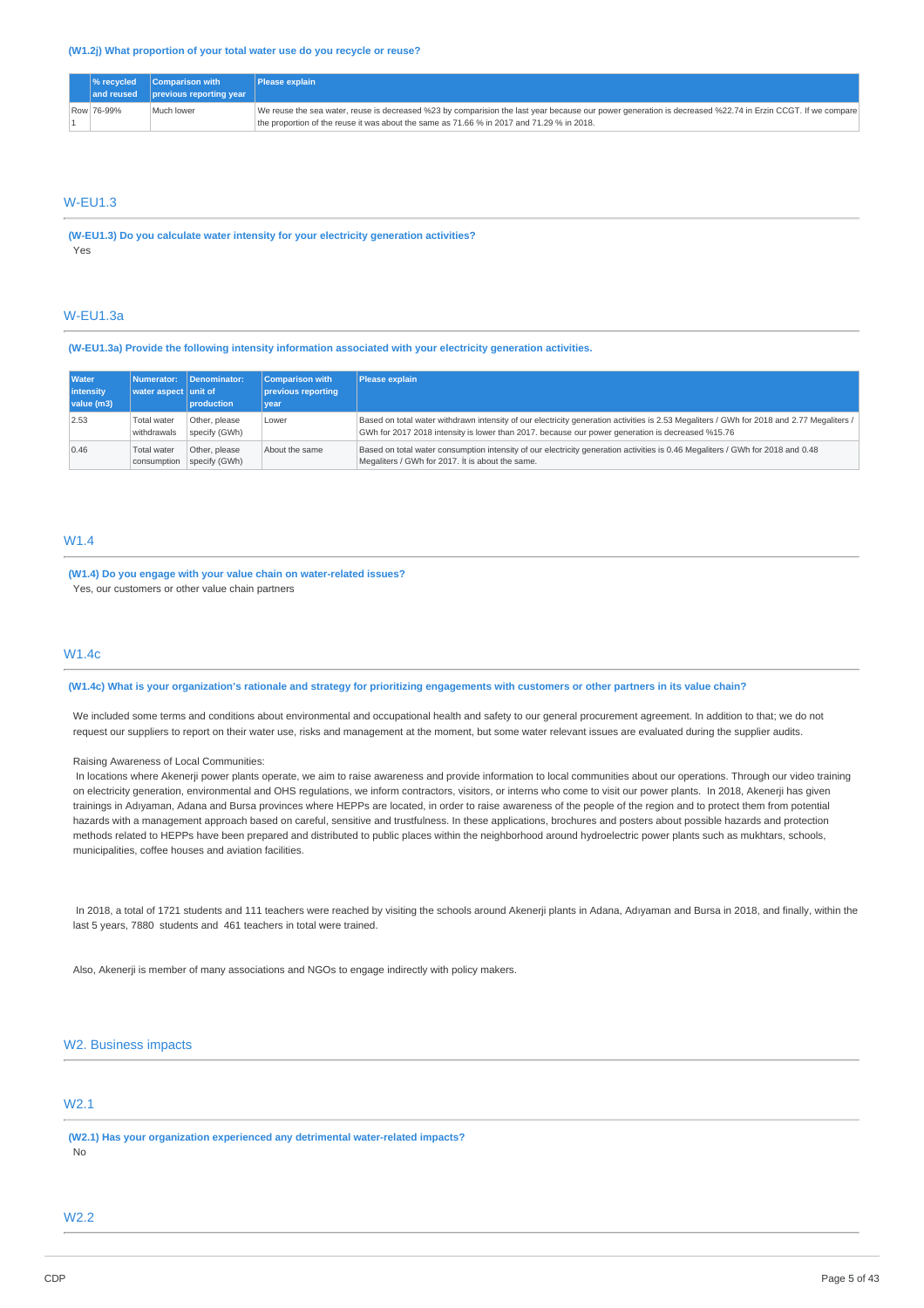### W3. Procedures

## W-EU3.1

(W-EU3.1) How does your organization identify and classify potential water pollutants associated with your business activities in the electric utilities sector that **could have a detrimental impact on water ecosystems or human health?**

Waste water is discharged in accordance with the criteria and methods specified in the regulations. Except for Erzin NGCCPP, domestic wastewater is collected in cesspits in all power plants and withdrawn by the sewage trucks of the municipalities or authorized companies. Apart from these, antifreeze wastewater, turbine washing chemical wastewater which changes according to years is given to licensed disposal facilities according to the regulation. In Erzin Natural Gas Combined Cycle Power Plant, the waste water from the domestic wastewater treatment plant, cooling water bluff, industrial wastewater treatment plant, seawater reverse osmosis system is collected in a discharge pit and discharged within the parameter limit values of deep sea discharge. In addition, Akenerji has a remote wastewater monitoring station in the plant and the discharge water is monitored simultaneously by the Ministry of Environment and Urbanization.

In addition to all these; within the scope of environmental permission on Air Emission and Deep Sea Discharge, internal monitoring of wastewater is carried out by the authorized laboratory in compliance with legislation and the local authority is notified. In 2016, the approval of the 'Continuous Waste Water Monitoring Station' approval has been obtained from Ministry of Environment and Urbanization and internal monitoring and analysis are being carried out every week, cooling bluff water monitoring being extended to once in 3 months. The monitoring has been continued since 2017 within this scope.

We are observing the legal processes by adopting necessary precautions as required during both the investment and operation phases as per the EIA regulation in order to minimize the probable negative impacts of the plants on the ecosystem. In 2018, we have carried out the sea water quality measurements, which represent an ongoing liability under the scope of the EIA Commitments that we must fulfill for the entire operation phase of the plant, in June and December. In this manner, we will continue to monitor the requirements that the Plant mustfulfill under the scope of the Environmental Legislation, as well as the impacts of the Plant on the environment. We have carried out the environmental monitoring studies as set out in the "Environment Impact Assessment Report" and the "International Environmental and Social Impact Assessment Report" for Erzin Plant, which have been executed so as to cover the pre-construction phase since March 2011, and accordingly we have performed analyses as required and reviewed and evaluated the outcomes thereof, and further conducted studies for determining the environmental and biological factors during this period as well as noise, air quality and water quality measurement in order to monitor the impacts arising from the construction activities. Moreover, in addition to the foregoing studies, we have drafted assessment reports and management and monitoring plans in order to provide guidance for the construction and operation phases.

## W-EU3.1a

(W-EU3.1a) Describe how your organization minimizes the adverse impacts of potential water pollutants associated with your activities in the electric utilities **sector on water ecosystems or human health.**

| <b>Potential</b><br>water<br>pollutant                           | <b>Description of water pollutant and</b><br>potential impacts                                                                                                                                                                                                                                                                                                                           | procedures                              | Management Please explain                                                                                                                                                                                                                                                                                                                                                                                                                                                                                                                                                                                                                                                                                                                                                                                                                                                                                                                                                                                                                                                                                                                                             |
|------------------------------------------------------------------|------------------------------------------------------------------------------------------------------------------------------------------------------------------------------------------------------------------------------------------------------------------------------------------------------------------------------------------------------------------------------------------|-----------------------------------------|-----------------------------------------------------------------------------------------------------------------------------------------------------------------------------------------------------------------------------------------------------------------------------------------------------------------------------------------------------------------------------------------------------------------------------------------------------------------------------------------------------------------------------------------------------------------------------------------------------------------------------------------------------------------------------------------------------------------------------------------------------------------------------------------------------------------------------------------------------------------------------------------------------------------------------------------------------------------------------------------------------------------------------------------------------------------------------------------------------------------------------------------------------------------------|
| Thermal<br>pollution                                             | temperature rise in water discharge is<br>important.                                                                                                                                                                                                                                                                                                                                     | specify<br>(according to<br>requlation) | Other, please In Erzin Natural Gas Combined Cycle Power Plant, the waste water from the domestic wastewater treatment plant, cooling water bluff,<br>industrial wastewater treatment plant, seawater reverse osmosis system is collected in a discharge pit and discharged within the parameter<br>limit values of deep sea discharge. In addition, Akenerji has a remote wastewater monitoring station in the plant and the discharge water is<br>monitored simultaneously by the Ministry of Environment and Urbanization. In addition to all these; within the scope of environmental<br>permission on Air Emission and Deep Sea Discharge, internal monitoring of wastewater is carried out by the authorized laboratory in<br>compliance with legislation and the local authority is notified. In 2016, the approval of the 'Continuous Waste Water Monitoring Station'<br>approval has been obtained from Ministry of Environment and Urbanization and internal monitoring and analysis are being carried out every<br>week, cooling bluff water monitoring being extended to once in 3 months. The monitoring has been continued since 2017 within this scope. |
| Other,<br>please<br>specify<br>(Waste<br>(deep<br>analyses)      | We monitor deep sea water according to<br>regulations for analyses total coliform on<br>human friendly region, fecal coliform,<br>floating matter, pH, temparature, colour and regulation)<br>turbidity, suspended solids, dissolved<br>sea) water oxygen, organic pollutants, crude petroleum<br>and petroleum products, toxicity, heavy<br>metals (Ni, Zn, Hg, Pb, Cr,), radioactivity | specify<br>(according to                | Other, please According to Erzin's environmental permit, environmental law and regulations to perfom analysis of waste water of Erzin Power Plant. We<br>have to monitor sixty one (61) parametres in different periods in a year                                                                                                                                                                                                                                                                                                                                                                                                                                                                                                                                                                                                                                                                                                                                                                                                                                                                                                                                     |
| Other,<br>please<br>specify<br>(Seawater<br>Quality<br>Analysis) | We monitor these parametres: Oil And<br>Grease, Fecal Coliform, Nh3, Suspended<br>Solids, Dissolved Oxygen, Boi5, Ph,<br>Saltiness, Total P , Total Coliform,<br>Temparature                                                                                                                                                                                                             | specify<br>(according to<br>regulation) | Other, please According to Erzin's environmental permit, environmental law and regulations to perfom analysis of waste water of Erzin Power Plant. We<br>have to monitor twice a year.                                                                                                                                                                                                                                                                                                                                                                                                                                                                                                                                                                                                                                                                                                                                                                                                                                                                                                                                                                                |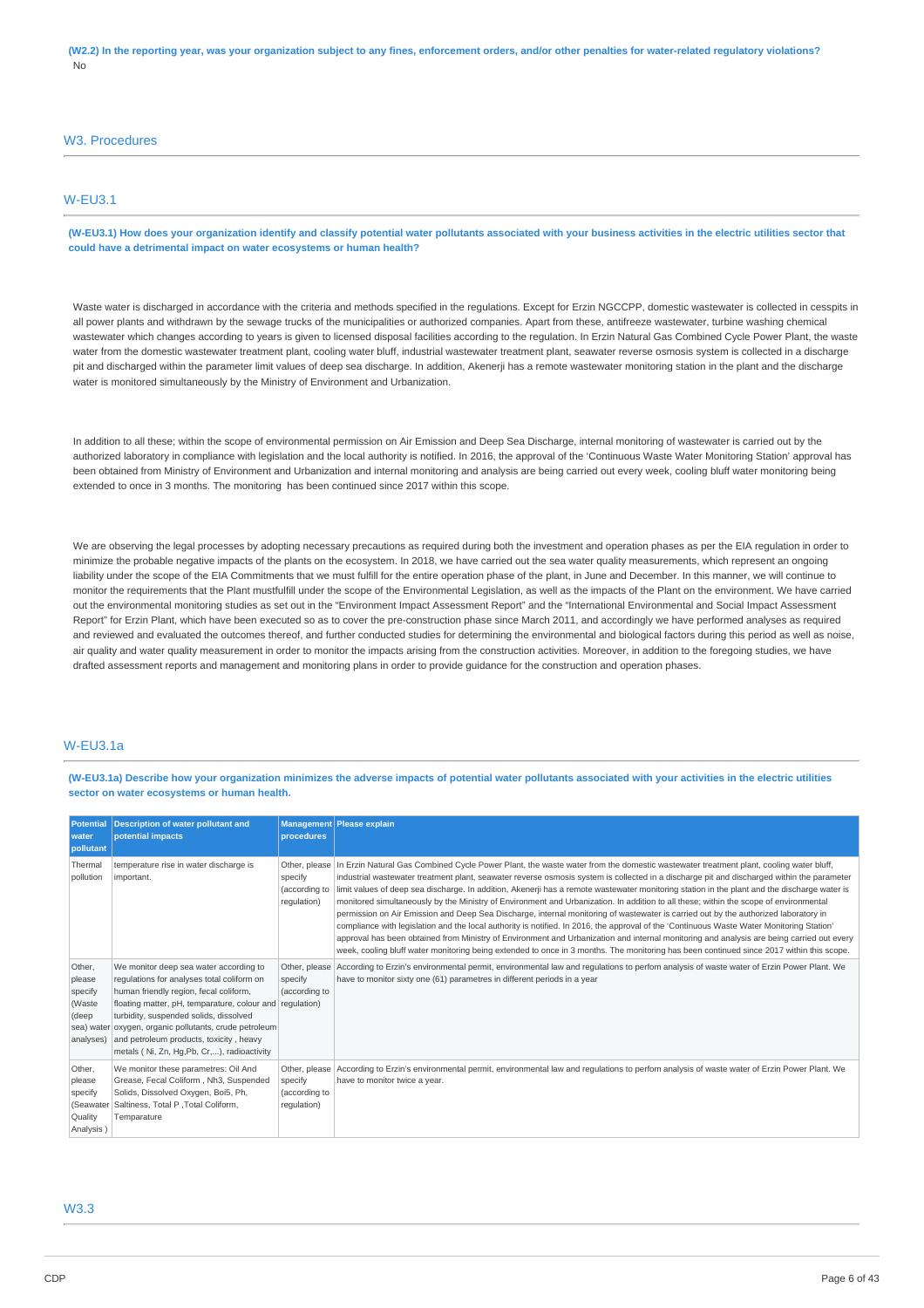## **(W3.3) Does your organization undertake a water-related risk assessment?**

Yes, water-related risks are assessed

## W3.3a

#### **(W3.3a) Select the options that best describe your procedures for identifying and assessing water-related risks.**

### **Direct operations**

**Coverage**

Full

### **Risk assessment procedure**

Water risks are assessed as part of an enterprise risk management framework

**Frequency of assessment** Six-monthly or more frequently

**How far into the future are risks considered?** >6 years

**Type of tools and methods used** Enterprise Risk Management Databases

#### **Tools and methods used**

COSO Enterprise Risk Management Framework ISO 31000 Risk Management Standard Regional government databases

#### **Comment**

Akenerji has an established Enterprise Risk Management (ERM) system to identify, assess and effectively manage the risks, including the water related risks. Akenerji ERM Procedure outlines the process and related roles and responsibilities in detail for identifying threats (risks) to Akenerji's success (downside) of reaching its targets, analysing and managing risks by considering the possible opportunities for benefit (upside), both at a company level and asset level.

#### **Supply chain**

**Coverage**

Partial

#### **Risk assessment procedure**

Water risks are assessed as part of an enterprise risk management framework

## **Frequency of assessment**

Six-monthly or more frequently

**How far into the future are risks considered?** >6 years

### **Type of tools and methods used** Enterprise Risk Management

**Tools and methods used**

COSO Enterprise Risk Management Framework ISO 31000 Risk Management Standard

#### **Comment**

**Other stages of the value chain**

**Coverage** None

**Risk assessment procedure** <Not Applicable>

**Frequency of assessment** <Not Applicable>

**How far into the future are risks considered?** <Not Applicable>

**Type of tools and methods used** <Not Applicable>

**Tools and methods used** <Not Applicable>

**Comment**

W3.3b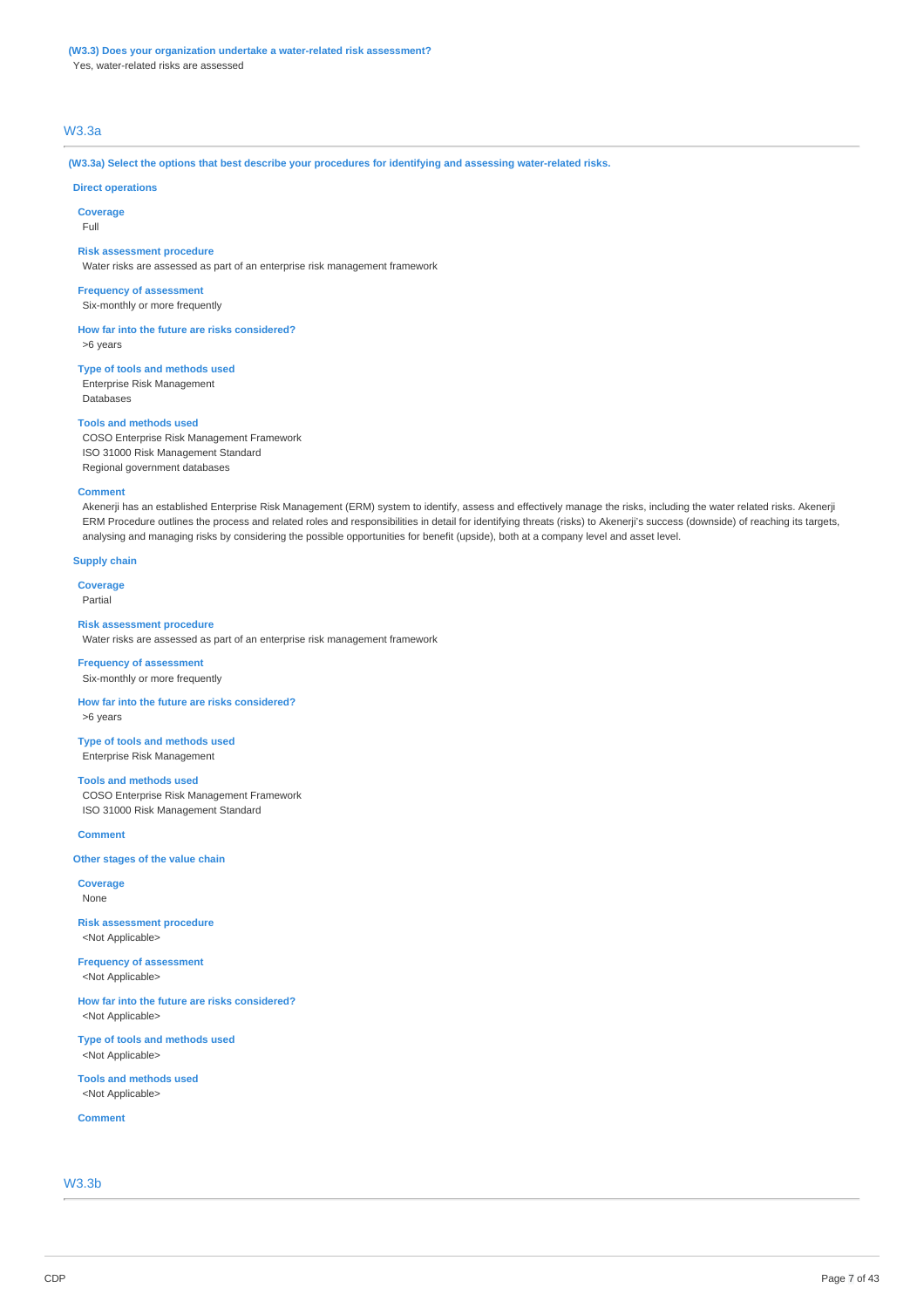## **(W3.3b) Which of the following contextual issues are considered in your organization's water-related risk assessments?**

|                                                                                                 | Ŕ.<br>inclusion                             | Relevance   Please explain                                                                                                                                                                                                                                                                                                                                                                                                                                                                                                                                                                                                                                                                                                                                                                                                                                                                                                                             |
|-------------------------------------------------------------------------------------------------|---------------------------------------------|--------------------------------------------------------------------------------------------------------------------------------------------------------------------------------------------------------------------------------------------------------------------------------------------------------------------------------------------------------------------------------------------------------------------------------------------------------------------------------------------------------------------------------------------------------------------------------------------------------------------------------------------------------------------------------------------------------------------------------------------------------------------------------------------------------------------------------------------------------------------------------------------------------------------------------------------------------|
| Water<br>availability at a<br>basin/catchment<br>level                                          | Relevant.<br>always<br>included             | Akenerji has hydroelectric power plants and a natural gas power plant, for whom the availability of water is very critical. The level of available water at catchment level is highly<br>important for the productivity of the hydroelectric power plants. Saline water as cycling cooling water taken from the sea is used for Erzin natural gas power plant. Current river basin<br>management plans are factored at our risk assessment. During the evaluation of a new investment on HEPPs; projections are performed according to the historical flow rates of the<br>river basin and the weather forecasts.                                                                                                                                                                                                                                                                                                                                      |
| Water quality at<br>a<br>basin/catchment<br>level                                               | Relevant.<br>always<br>included             | Inline with Erzin NGCCPP's environmental permit; the relevant KPIs should be measured, monitored and expected to be met in certain limits (Eq; monitoring the standard effluent<br>parameters, temperature rise in water discharge). Similarly, HEPPs have certain KPIs to be met about water management (Eq. environmental flow: the minimum amount of water to<br>be released from dams). Therefore, we have special performance standards for each facility.                                                                                                                                                                                                                                                                                                                                                                                                                                                                                        |
| Stakeholder<br>conflicts<br>concerning<br>water resources<br>at a<br>basin/catchment<br>level   | Relevant.<br>always<br>included             | It is included into our risk assessment. One of our management method of this risk is HEPP informative meetings. Akenerji aims to raise awareness and provide information to local<br>communities about its operations. For the sake of informing the local communities living where the HEPPs are, HEPP informative presentations also including how clean energy is<br>generated via Hydropower Plants were realized. At the last 5 years 7880 students & 461 teachers were trained at our HEPP Informative Meetings. Number of participants trained and<br>number of informative meetings organized are of the measures of success.                                                                                                                                                                                                                                                                                                                 |
| Implications of<br>water on your<br>key<br>commodities/raw<br>materials                         | Relevant,<br>always<br>included             | While generating electricity, we utilize the different features of water. For Erzin NGCCPP is important for us and for our country to generate high amount of electricity continuously.<br>Considerable amount of water is needed particularly for cooling purposes at natural gas power plants. For HEPPs, water is the raw material to generate electricity for us. For those<br>reasons; current implications of water on our key commodities/raw materials are included to our risk assessment. Current river basin management plans are factored at our risk<br>assessment. During the evaluation of a new investment on HEPPs; projections are performed according to the historical flow rates of the river basin and the weather forecasts.                                                                                                                                                                                                    |
| Water-related<br>regulatory<br>frameworks                                                       | Relevant,<br>always<br>included             | 1. For HEPPs; environmental flow is measured by output water monitoring stations hourly and daily, and they are submitted to the General Directorate of State Hydraulic Works every<br>six months. 2. For HEPPS, according to Protection of Wetlands Regulation Principles Applications, facilities which are located in Stream Protection Band have to own operation<br>permits for two years. Therefore, the permit should be renewed by fully complying to law from the relevant Ministry. 3. Akenerji implements "The Regulation on Procedures and<br>Principles Regarding the Signing of Water Usage Rights Agreement to make production in the Electricity Market". 4. Downstream Water Rights Reports are prepared for all HEPPs 5.<br>Erzin NGCCPP has permission to use seawater. Every year Seawater usage fee is paid to Erzin prefecture. 6. Also wastewater analysis is carried out in accordance with<br>environmental permit regularly. |
| Status of<br>ecosystems and<br>habitats                                                         | Relevant,<br>always<br>included             | Current status of ecosystems and habitats at a local level is factored at our risk assessment. Especially for water discharges we measure and monitor many parameters.                                                                                                                                                                                                                                                                                                                                                                                                                                                                                                                                                                                                                                                                                                                                                                                 |
| Access to fully-<br>functioning,<br>safely managed<br><b>WASH</b> services<br>for all employees | Relevant,<br>always<br>included             | Current access to fully-functioning WASH services for all employees are factored at our risk assessment                                                                                                                                                                                                                                                                                                                                                                                                                                                                                                                                                                                                                                                                                                                                                                                                                                                |
| Other contextual<br>issues, please<br>specify                                                   | Not<br>relevant,<br>explanation<br>provided | There is no other factor.                                                                                                                                                                                                                                                                                                                                                                                                                                                                                                                                                                                                                                                                                                                                                                                                                                                                                                                              |

## W3.3c

## **(W3.3c) Which of the following stakeholders are considered in your organization's water-related risk assessments?**

|                                                       | <b>Relevance &amp; inclusion</b>      | Please explain                                                                                                                                                                   |
|-------------------------------------------------------|---------------------------------------|----------------------------------------------------------------------------------------------------------------------------------------------------------------------------------|
| Customers                                             | Relevant, always included             | Customers are always included in our risk assessments.                                                                                                                           |
| Employees                                             | Relevant, always included             | Employees are one the most important assets of Akenerji and it is included in our risk assessments.                                                                              |
| Investors                                             | Relevant, always included             | Akenerji is a public company and also a private partnership company with Akkök Group and ČEZ a.s. from Czech Republic. Therefore, investors<br>are factored at risk assessments. |
| Local communities                                     | Relevant, always included             | Local communities are factored at risk management. We are organizing HEPP Informative Meetings to manage it.                                                                     |
| <b>NGOS</b>                                           | Relevant, not included                | We are willing to factor the NGOs more in depth at our risk assessments in the future.                                                                                           |
| Other water users at a<br>basin/catchment level       | Not relevant, explanation<br>provided | It is not relevant for us. As a water supplier, we consider them in other stakeholder categories.                                                                                |
| Regulators                                            | Relevant, always included             | Full compliance to laws and procedures is always to priority of Akenerji, for that reason, requlators are always factored into our risk assessments.                             |
| River basin management authorities                    | Relevant, always included             | Full compliance to laws and procedures is always to priority of Akenerji, for that reason, river basin management authorities are always factored<br>into our risk assessments.  |
| Statutory special interest groups at a<br>local level | Not relevant, explanation<br>provided | There are no statutory special interest groups at a local level                                                                                                                  |
| Suppliers                                             | Relevant, not included                | We are willing to factor the suppliers more in depth at our risk assessments in the future.                                                                                      |
| Water utilities at a local level                      | Relevant, always included             | We supply water to water utilities, therefore we closely interact. As a conclusion; we consider and factor them in our risk assessment.                                          |
| Other stakeholder, please specify                     | Not relevant, explanation<br>provided | There is no other factor.                                                                                                                                                        |

## W3.3d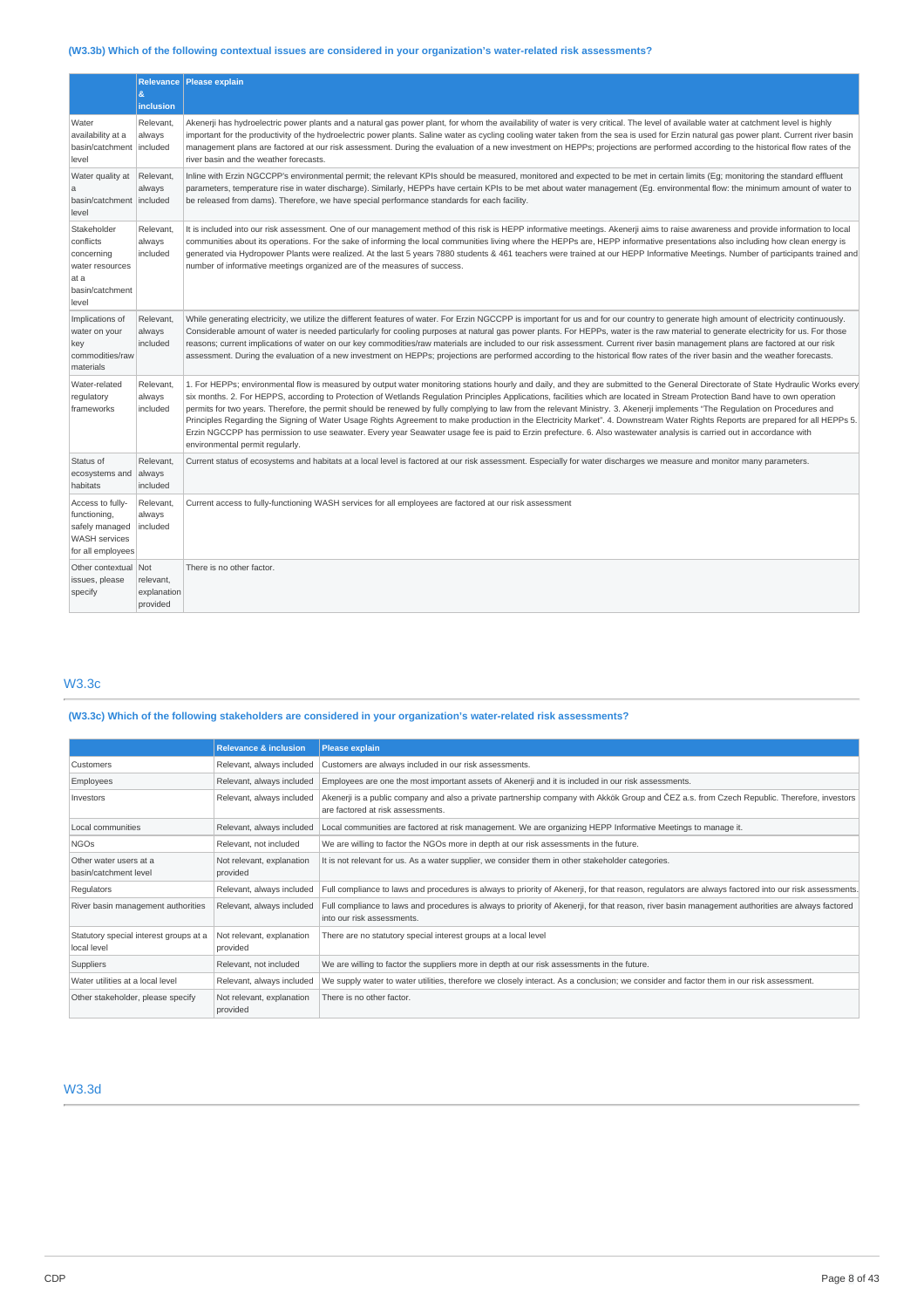(W3.3d) Describe your organization's process for identifying, assessing, and responding to water-related risks within your direct operations and other stages of **your value chain.**

Akenerji has an established Enterprise Risk Management (ERM) system to identify, assess and effectively manage the risks, including the water related risks. Akenerji ERM Procedure outlines the process and related roles and responsibilities in detail for identifying threats (risks) to Akenerji's success (downside) of reaching its targets, analysing and managing risks by considering the possible opportunities for benefit (upside), both at a company level and asset level.

Risk Management at Akenerji is not the responsibility of a single business unit or an employee, but it is an integral part of the organizational structure. Parties who will take roles and responsibilities in Akenerji ERM process are; Board of Directors, Early Detection of Risk Committee, Risk Management Committee, Strategic Planning and Risk Department, Risk Owner, Business Unit Risk Responsible, etc.

Risk identification is the critical first step of the risk management process. Relevant and up-to-date information is important in identifying risks. Risk Responsible assigned for each Business Unit is responsible for identifying specific risks that would prevent their business units from achieving their stated objectives and describing them as clear and transparent as possible, and document them on functional based risk registers.

Followings are taken into consideration while identifying circumstances that may negatively impact company activities, including water related circumstances; Company's main business operations, strategic goals, physical environment, corporate culture, employees, 3rd parties, past experiences (losses or failures), external factors (environmental, economic, government policies and regulations for both Global and Turkey), technological developments, market developments, future forecasts, findings of audits, etc.

Risks and opportunities are typically assessed in terms of impact and likelihood. Risks are evaluated based on certain assumptions and criteria to define the risk level. In Akenerji, both gross (inherent) risk assessment and net (residual) risk assessment are realized.

Risk Level is a number that is the product of impact and likelihood values. Impact is a consequences if the risk occurred/was realised. In Akenerii, risk impact is assessed for 5 categories, Reputation, Compliance, Strategic, Operational and Financial. Likelihood is a probability of the risk occurring. Both impact and likelihood are scaled from 1 to 5, where 1 is the lowest.

The amount of expense or fall in revenue arising out of a water scarcity, water quality, change in market conditions, failure of a product, operational failure in power plants or other events, matters in defining the substantive financial impact to our business.

Risks at both the company level and asset level are prioritized according to net risk score and risk response options, accept-mitigate-avoid-transfer, are examined by taking into account Akenerji's risk appetite. Risks with net risk score 15 and more are called as Key Risks.

### W4. Risks and opportunities

### **MA1**

(W4.1) Have you identified any inherent water-related risks with the potential to have a substantive financial or strategic impact on your business? Yes, both in direct operations and the rest of our value chain

### W4.1a

**(W4.1a) How does your organization define substantive financial or strategic impact on your business?**

Akenerji is an electricity generation and trading company and we are operating a NGCCPP, 7 HEPPs and a WPP. Particularly for natural gas and hydroelectric power plants, which generates 99% of our production, water risks could have significant effects on our business, operations, revenue, market value, and expenditures.

While generating electricity, we utilize the different features of water. Erzin NGCCPP is important for generating high amount of electricity continuously. For NGPPs; considerable amount of water is needed for cooling purposes. For Erzin NGCCPP, we preferred to use the seawater in order to minimize our effect on environment and also to minimize the water availability risk. We invested in a desalination facility to make the seawater appropriate for our use. For those reasons; availability of water in appropriate conditions is very crucial for our operations and growth strategy. Lack of sufficient water means disruption or closure of production and it has a huge opportunity cost. Hence, 73.9% of our installed capacity with 904 MW is from Erzin NGCCPP, which has a total generation capacity of approximately 7.4 TWh, (approximately 3% of total Turkey's overall electricity demand),the opportunity cost of not generating electricity due to water risk is huge.

On the other hand, we operate 7 HEPPs and we use the potential energy of water to generate electricity.If there isn't sufficient amount of water, we couldn't operate at HEPPs.Therefore, availability of water directly affects our electricity generation.Our production and growth strategy is fully depended on availability of water. Lack of sufficient water means disruption or closure of production and it has a huge opportunity cost. Hence, 23.9% of our installed capacity with 292 MW is from HEPPs and considering the total generation capacity of HEPPs is approximately 0,85 TWh, the revenue loss due to water risk is high.

We are aware that Akenerji is also open to physical water risks.Until now, Akenerji has invested US\$ 700 million in renewable energy.The investment done to be prevented from detrimental effects of the floods are in that figure, however it is not possible to separate the relevant amount spend on that purpose.Besides, approximately US\$ 900 million has been invested in Erzin NGCCPP. If we add company level risks like reputational risks, the cumulative effect of the risk could be huge.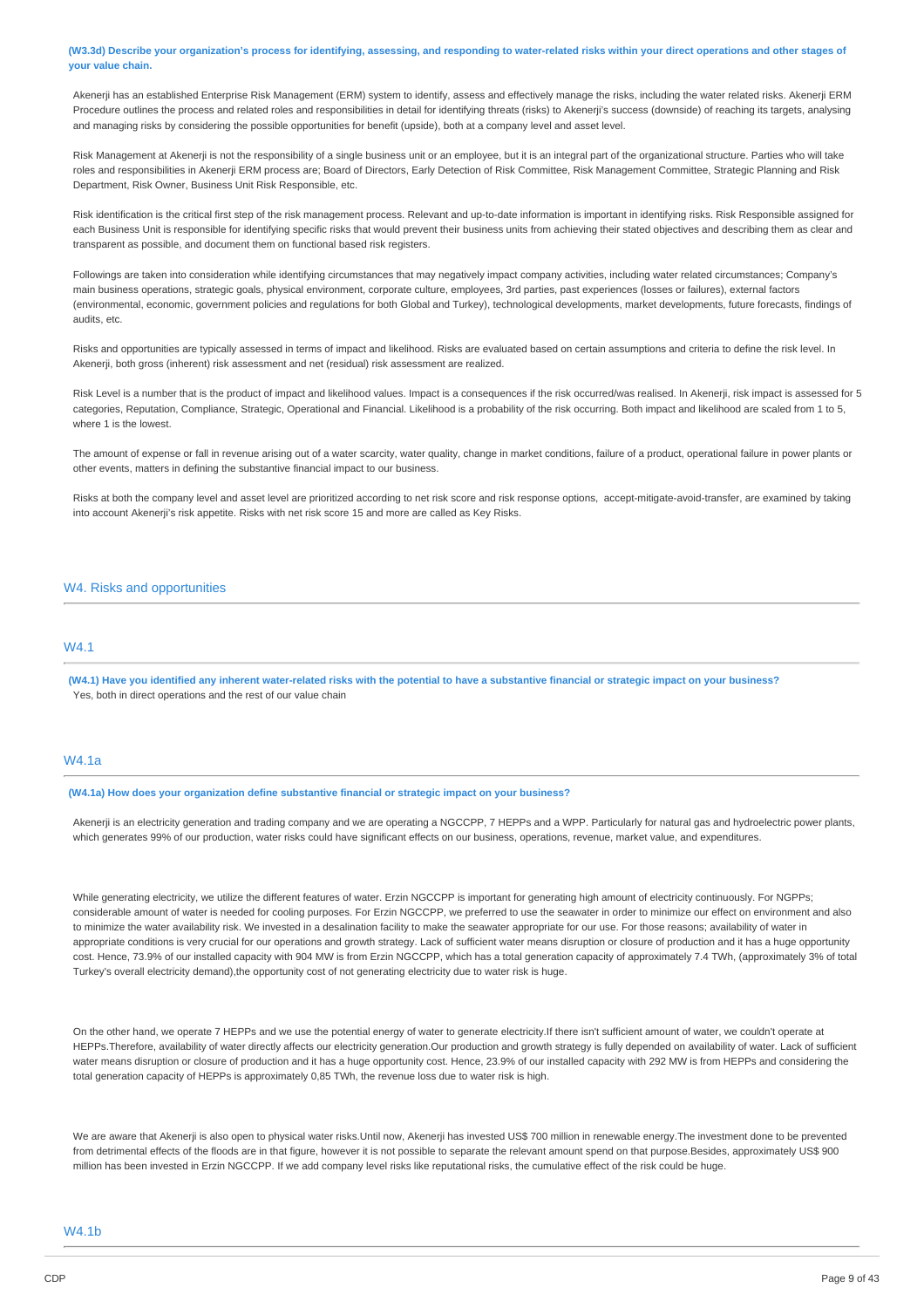(W4.1b) What is the total number of facilities exposed to water risks with the potential to have a substantive financial or strategic impact on your business, and **what proportion of your company-wide facilities does this represent?**

|         | Total number of facilities exposed to water risk | <b>% company-wide facilities this represents</b> |  |
|---------|--------------------------------------------------|--------------------------------------------------|--|
| $Row_1$ |                                                  | 76-99                                            |  |

## W4.1c

(W4.1c) By river basin, what is the number and proportion of facilities exposed to water risks that could have a substantive impact on your business, and what is **the potential business impact associated with those facilities?**

**Country/Region Turkey** 

**River basin**

Other, please specify (Seyhan)

**Number of facilities exposed to water risk**

4

**% company-wide facilities this represents** 1-25

**Production value for the metals & mining activities associated with these facilities** <Not Applicable>

**% company's annual electricity generation that could be affected by these facilities**

1-25

**% company's global oil & gas production volume that could be affected by these facilities** <Not Applicable>

**% company's total global revenue that could be affected**

1-25

#### **Comment**

Feke I, Feke II, Himmetli, Gökkaya HEPPs are built on Göksu River and they are in Seyhan River Basin. Please hence that proportions of total operations are calculated according to the installed capacities of our power plants. Our main business is to generate and trade electricity. The revenue generated from the electricity generation is correlated with the installed capacity of the power plant. Therefore, it is assumed that the proportion of financial value that could be affected at river basin level is correlated with the installed capacity.

#### **Country/Region**

Turkey

**River basin** Tigris & Euphrates

**Number of facilities exposed to water risk**

2

**% company-wide facilities this represents**

1-25

**Production value for the metals & mining activities associated with these facilities** <Not Applicable>

**% company's annual electricity generation that could be affected by these facilities** 1-25

**% company's global oil & gas production volume that could be affected by these facilities** <Not Applicable>

**% company's total global revenue that could be affected**

## 1-25

### **Comment**

Burç HEPP is built on Burç Stream and Bulam HEPP is built on Bulam Stream. They are in Tigris & Euphrates River Basin. Please hence that proportions of total operations are calculated according to the installed capacities of our power plants. Our main business is to generate and trade electricity. The revenue generated from the electricity generation is correlated with the installed capacity of the power plant. Therefore, it is assumed that the proportion of financial value that could be affected at river basin level is correlated with the installed capacity.

**Country/Region**

Turkey **River basin** Other, please specify (Susurluk)

**Number of facilities exposed to water risk**  $\overline{2}$ 

**% company-wide facilities this represents**

1-25

**Production value for the metals & mining activities associated with these facilities**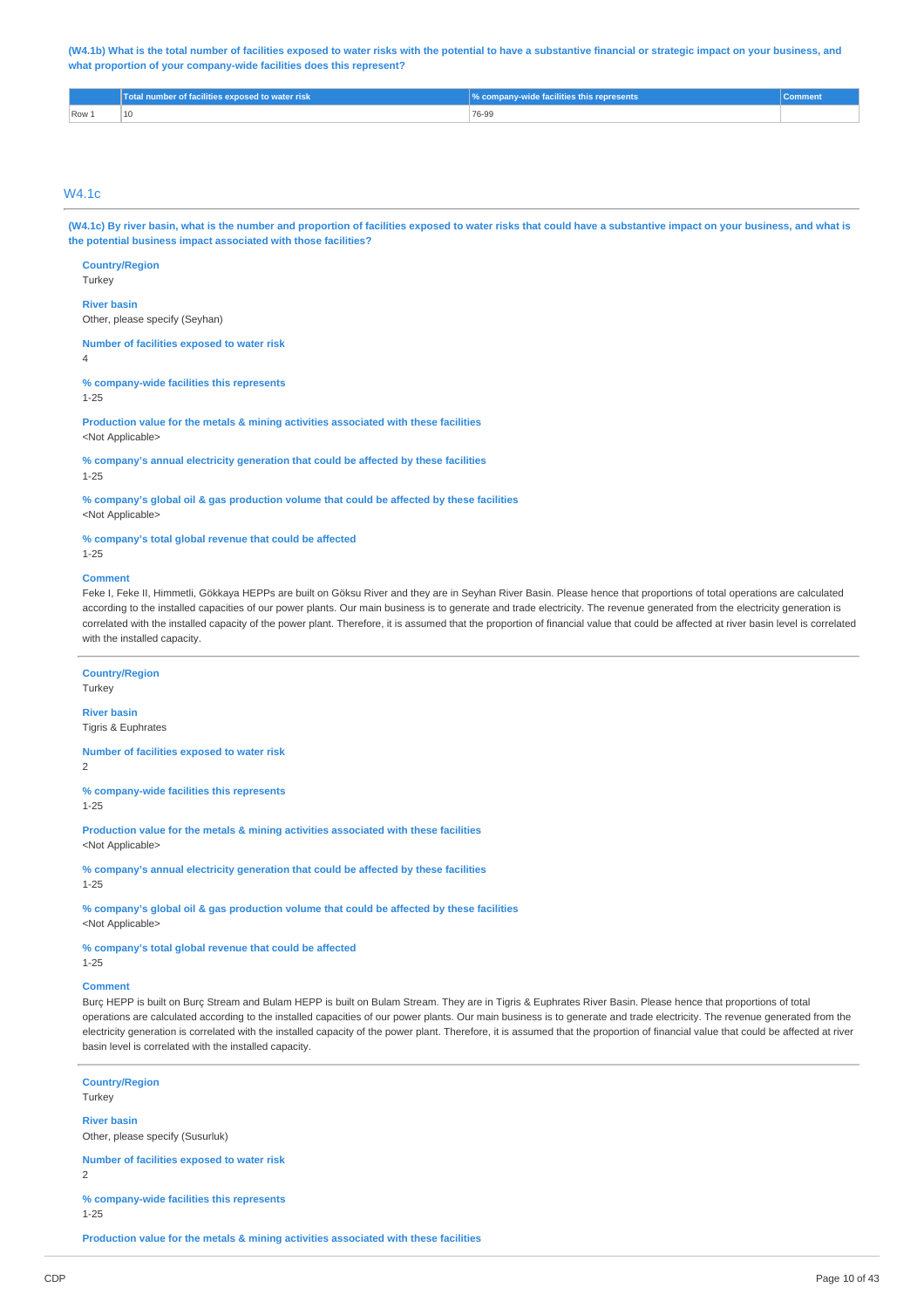#### <Not Applicable>

**% company's annual electricity generation that could be affected by these facilities** 1-25

**% company's global oil & gas production volume that could be affected by these facilities** <Not Applicable>

#### **% company's total global revenue that could be affected**

1-25

#### **Comment**

Uluabat Lake - Çınarcık Dam is in Susurluk River Basin. Ayyıldız Wind Power Plant is in Susurluk River Basin (As it is a Wind Power Plant its water footprint is negligible.) Please hence that proportions of total operations are calculated according to the installed capacities of our power plants. Our main business is to generate and trade electricity. The revenue generated from the electricity generation is correlated with the installed capacity of the power plant. Therefore, it is assumed that the proportion of financial value that could be affected at river basin level is correlated with the installed capacity.

#### **Country/Region**

**Turkey** 

#### **River basin**

Other, please specify (Mediterranean)

**Number of facilities exposed to water risk** 1

#### **% company-wide facilities this represents**

51-75

**Production value for the metals & mining activities associated with these facilities** <Not Applicable>

**% company's annual electricity generation that could be affected by these facilities** 76-99

**% company's global oil & gas production volume that could be affected by these facilities** <Not Applicable>

## **% company's total global revenue that could be affected**

76-99

#### **Comment**

Erzin Natural Gas Combined Cycle Power Plant is in Mediterranean River Basin. Please hence that proportions of total operations are calculated according to the installed capacities of our power plants. Our main business is to generate and trade electricity. The revenue generated from the electricity generation is correlated with the installed capacity of the power plant. Therefore, it is assumed that the proportion of financial value that could be affected at river basin level is correlated with the installed capacity.

#### **Country/Region**

**Turkey** 

### **River basin**

Other, please specify (Marmara)

## **Number of facilities exposed to water risk**

1

**% company-wide facilities this represents** Less than 1%

**Production value for the metals & mining activities associated with these facilities** <Not Applicable>

**% company's annual electricity generation that could be affected by these facilities** Less than 1%

**% company's global oil & gas production volume that could be affected by these facilities** <Not Applicable>

**% company's total global revenue that could be affected**

Unknown

### **Comment**

Istanbul AKHAN Head Office is in Marmara River Basin. Please hence that proportions of total operations are calculated according to the installed capacities of our power plants. Our main business is to generate and trade electricity. The revenue generated from the electricity generation is correlated with the installed capacity of the power plant. Therefore, it is assumed that the proportion of financial value that could be affected at river basin level is correlated with the installed capacity.

## W4.2

(W4.2) Provide details of identified risks in your direct operations with the potential to have a substantive financial or strategic impact on your business, and your **response to those risks.**

### **Country/Region**

**Turkey** 

### **River basin**

Other, please specify (Seyhan)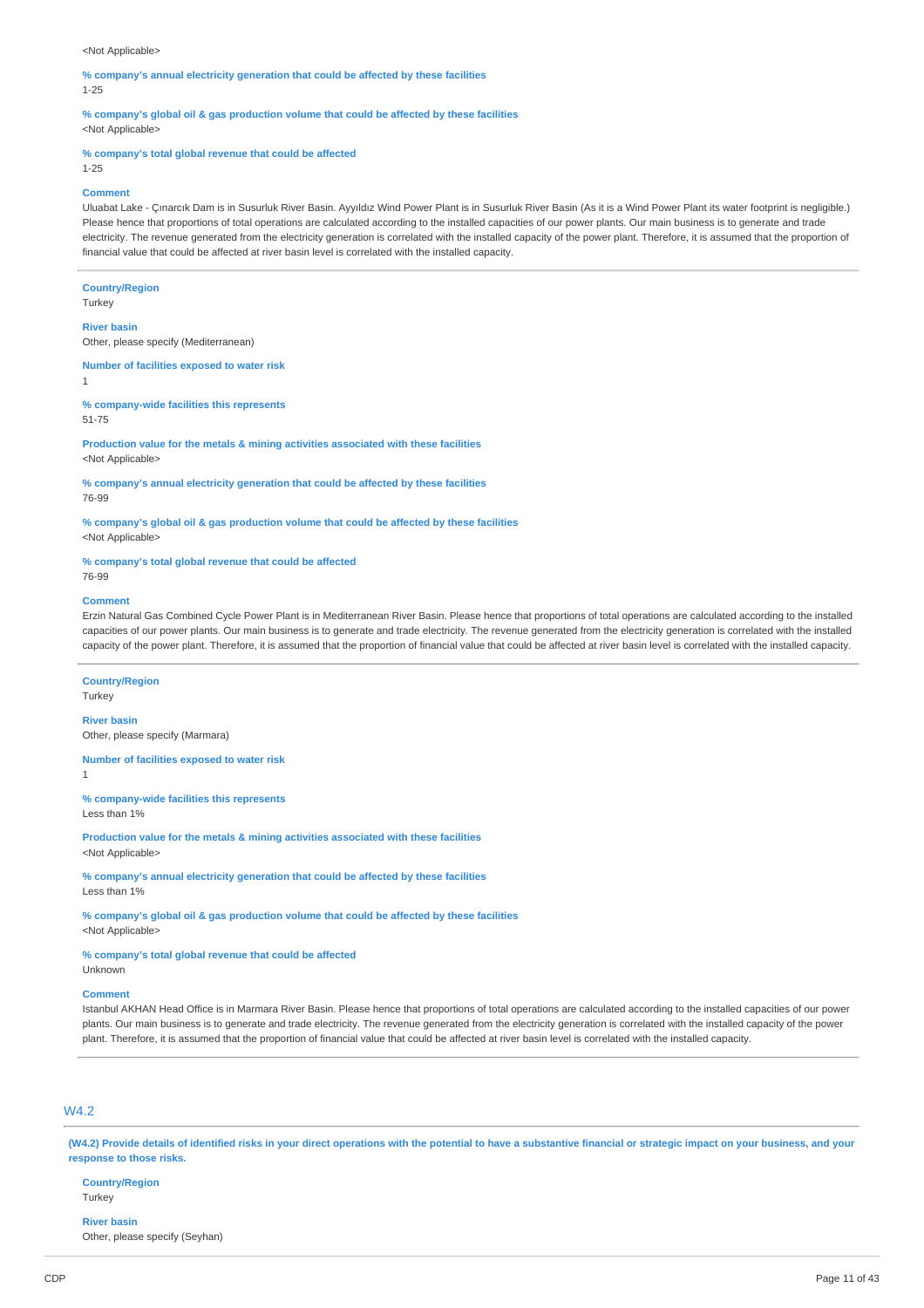**Primary risk driver** Drought

**Primary potential impact** Reduced revenues from lower sales/output

#### **Company-specific description**

With the possibility of drought occuring specifically in the East Mediterranean of Turkey, which covers the Seyhan River Basin, Akenerji's four hydroelectric power plants Feke I, Feke II, Himmetli and Gokkaya located on this basin would face the risk of interrupted operation due to lowered/lack of water inflow. This could adversely affect the generation output.

#### **Timeframe**

4 - 6 years

**Magnitude of potential impact** High

**Likelihood** More likely than not

**Are you able to provide a potential financial impact figure?** Yes, a single figure estimate

**Potential financial impact figure (currency)** 5000000

**Potential financial impact figure - minimum (currency)** <Not Applicable>

**Potential financial impact figure - maximum (currency)** <Not Applicable>

#### **Explanation of financial impact**

20% deviation in generation of these hydroelectric power plants located in Seyhan River Basin could lead to around US\$ 5 million loss on Akenerji's revenues.

**Primary response to risk**

Water management incentives

## **Description of response**

Energy is a vital source for the development of our country and to maintain the modern life style of human beings. Our prior goal is to provide continuous power supply on that purpose. We manage the water by adapting generation plan in accordance with the inflow data, weather forecasts and the water level on dams. We diversify the electricity generation sources located in different regions of Turkey. Weather related historical data and forecasts, such as temperature, precipitation, rainflow, snowfall, and also inflow data of Akenerji plants and the data taken from the related Authorities are used for generation forecasts. We are evaluating the potential use of weather derivatives as insurance instruments.

**Cost of response**

 $\theta$ 

#### **Explanation of cost of response**

The management of this risk is currently a part of our daily business as we did avaluated within the short-term time horizon. Therefore, apart from the supporting tools for weather forecasting, which roughly has a cost of US\$ 15,000 pa, there is no other additional cost on top of the current OPEX. However, considering that the patterns are likely to change more in the future, Akenerji is studying the long-term affects of this risk on Akenerji's current assets.

**Country/Region** Turkey

**River basin** Tigris & Euphrates

**Type of risk**

Physical

**Primary risk driver** Drought

**Primary potential impact** Reduced revenues from lower sales/output

#### **Company-specific description**

With the possibility of drought occuring specifically in the South-East of Turkey, which covers the Tigris & Euphrates River Basin, Akenerji's two hydroelectric power plants Burç and Bulam located on this basin would face the risk of interrupted operation due to lowered/lack of water inflow. This could adversely affect the generation output.

**Timeframe** 4 - 6 years

**Magnitude of potential impact** Medium

**Likelihood** More likely than not

**Are you able to provide a potential financial impact figure?** Yes, a single figure estimate

**Potential financial impact figure (currency)** 1000000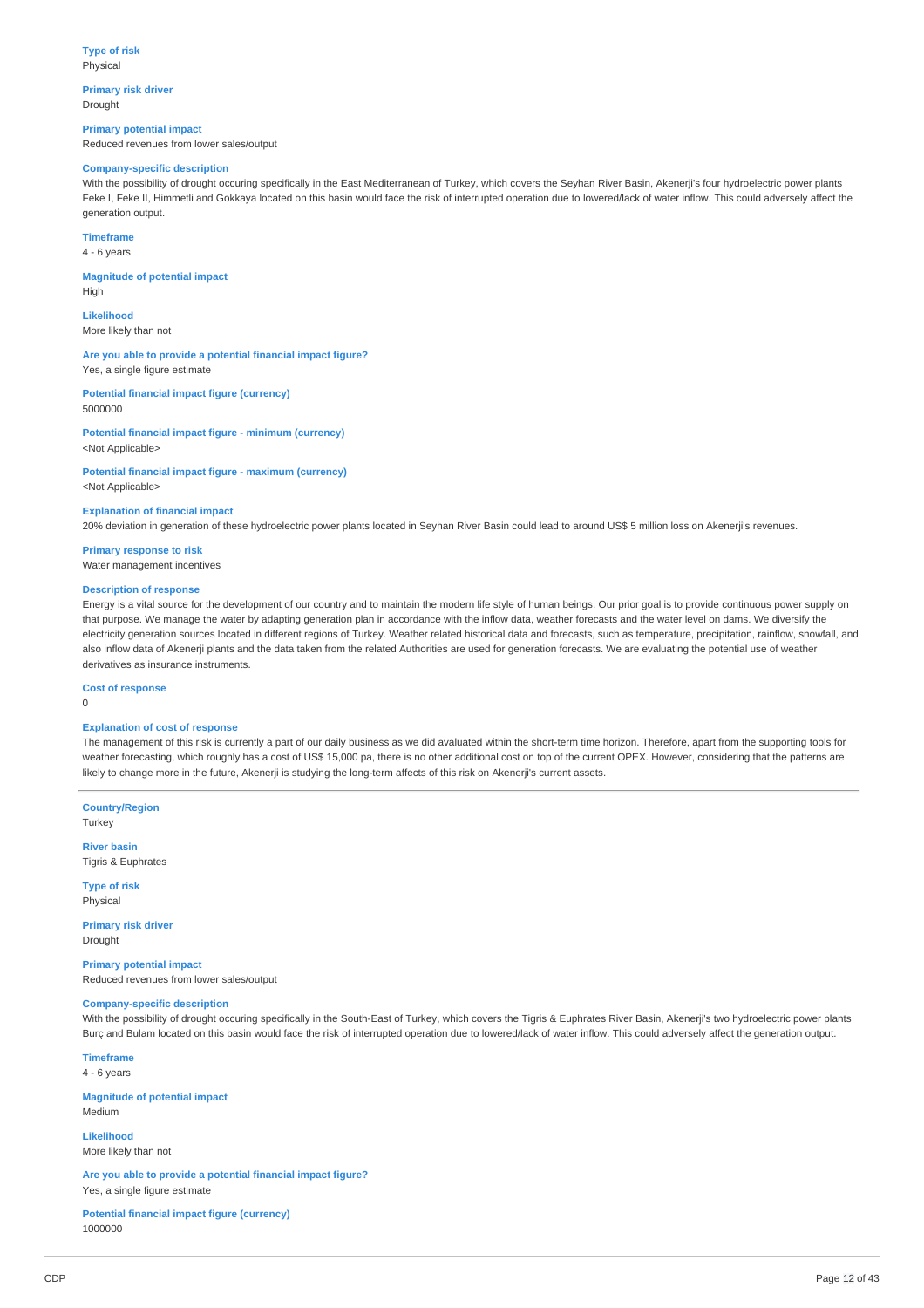## **Potential financial impact figure - minimum (currency)**

<Not Applicable>

#### **Potential financial impact figure - maximum (currency)** <Not Applicable>

#### **Explanation of financial impact**

20% deviation in generation of these hydroelectric power plants located in Tigris & Euphrates River Basin could lead to min. more than US\$ 1 million loss on Akenerji's revenues.

**Primary response to risk**

Water management incentives

#### **Description of response**

Energy is a vital source for the development of our country and to maintain the modern life style of human beings. Our prior goal is to provide continuous power supply on that purpose. We manage the water by adapting generation plan in accordance with the inflow data, weather forecasts and the water level on dams. We diversify the electricity generation sources located in different regions of Turkey. Weather related historical data and forecasts, such as temperature, precipitation, rainflow, snowfall, and also inflow data of Akenerji plants and the data taken from the related Authorities are used for generation forecasts. We are evaluating the potential use of weather derivatives as insurance instruments.

#### **Cost of response**

 $\Omega$ 

#### **Explanation of cost of response**

The management of this risk is currently a part of our daily business as we did avaluated within the short-term time horizon. Therefore, apart from the supporting tools for weather forecasting, which roughly has a cost of US\$ 15,000 pa, there is no other additional cost on top of the current OPEX. However, considering that the patterns are likely to change more in the future, Akenerji is studying the long-term affects of this risk on Akenerji's current assets.

#### **Country/Region Turkey**

**River basin** Other, please specify (Susurluk)

**Type of risk** Physical

**Primary risk driver** Drought

**Primary potential impact** Reduced revenues from lower sales/output

#### **Company-specific description**

With the possibility of drought occuring specifically in the Marmara Region of Turkey, which covers the Susurluk River Basin, Akenerii's hydroelectric power plant Uluabat located on this basin would face the risk of interrupted operation due to lowered/lack of water inflow. This could adversely affect the generation output.

#### **Timeframe**

4 - 6 years

**Magnitude of potential impact**

High

**Likelihood** More likely than not

**Are you able to provide a potential financial impact figure?** Yes, a single figure estimate

**Potential financial impact figure (currency)** 3000000

**Potential financial impact figure - minimum (currency)** <Not Applicable>

**Potential financial impact figure - maximum (currency)** <Not Applicable>

#### **Explanation of financial impact**

20% deviation in generation of these hydroelectric power plant located in Susurluk River Basin could lead to minimum more than min. US\$ 3 million loss on Akenerji's revenues.

#### **Primary response to risk**

Water management incentives

#### **Description of response**

Energy is a vital source for the development of our country and to maintain the modern life style of human beings. Our prior goal is to provide continuous power supply on that purpose. We manage the water by adapting generation plan in accordance with the inflow data, weather forecasts and the water level on dams. We diversify the electricity generation sources located in different regions of Turkey. Weather related historical data and forecasts, such as temperature, precipitation, rainflow, snowfall, and also inflow data of Akenerji plants and the data taken from the related Authorities are used for generation forecasts. We are evaluating the potential use of weather derivatives as insurance instruments.

#### **Cost of response**

 $\Omega$ 

#### **Explanation of cost of response**

The management of this risk is currently a part of our daily business as we did avaluated within the short-term time horizon. Therefore, apart from the supporting tools for weather forecasting, which roughly has a cost of US\$ 15,000 pa, there is no other additional cost on top of the current OPEX. However, considering that the patterns are likely to change more in the future, Akenerji is studying the long-term affects of this risk on Akenerji's current assets.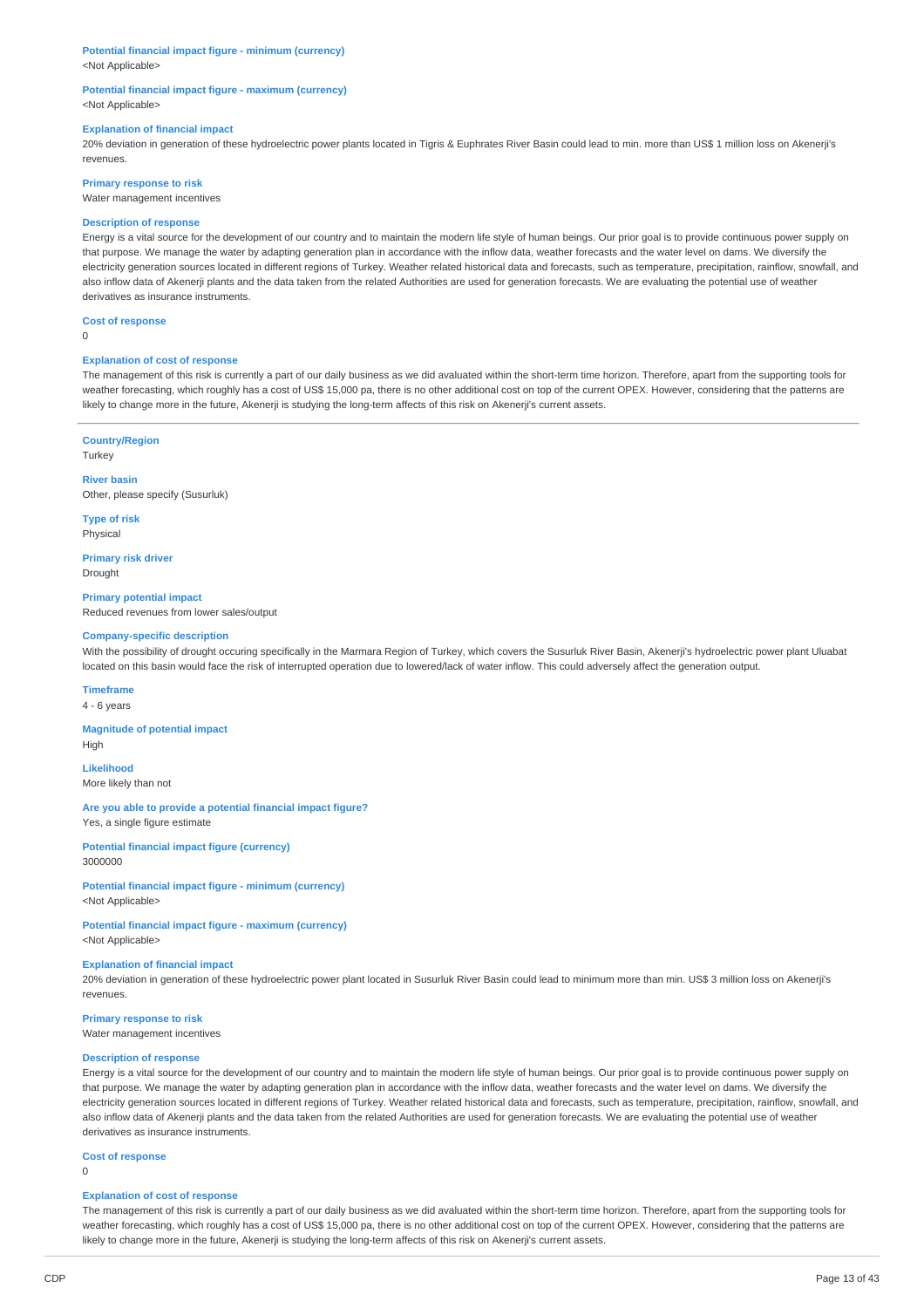#### **Country/Region Turkey**

### **River basin**

Other, please specify (Mediterranean)

**Type of risk** Physical

**Primary risk driver**

Flooding

**Primary potential impact**

## Reduced revenues from lower sales/output

## **Company-specific description**

With the possibility of flooding occured specifically in the location of Akenerji's natural gas power plant of Erzin, we could face the risk of interrupted operation due to flood, which causes stopage of the power plant until the access water is discharged, and any damage on equipments caused by the flooding water is repaired.

**Timeframe**

More than 6 years

#### **Magnitude of potential impact**

High

**Likelihood**

About as likely as not

#### **Are you able to provide a potential financial impact figure?**

Yes, a single figure estimate

### **Potential financial impact figure (currency)** 20000000

**Potential financial impact figure - minimum (currency)**

<Not Applicable>

## **Potential financial impact figure - maximum (currency)**

<Not Applicable>

### **Explanation of financial impact**

8 weeks power plant's stop could create generation loss, market risk, repair works of damages, which altogether would have a very high impact on Akenerji's revenues. Although it is not easy to give a specific figure, we can say that it could lead to around US\$ 20 million.

### **Primary response to risk**

Develop flood emergency plans

#### **Description of response**

Akenerji develops flood emergency plans, assesses precipitation regimes; engages and strengthen links with community.

**Cost of response**

#### $\theta$

#### **Explanation of cost of response**

The management of this risk is currently a part of our daily business. Erzin power plant designed and built considering the possible floods, and the weather daily. We consider studying in the future on extreme weather events and their effects to our power plants.

## W4.2a

(W4.2a) Provide details of risks identified within your value chain (beyond direct operations) with the potential to have a substantive financial or strategic impact **on your business, and your response to those risks.**

**Country/Region Turkey** 

**River basin** Other, please specify (Seyhan)

**Stage of value chain** Supply chain

**Type of risk** Physical

**Primary risk driver** Flooding

**Primary potential impact** Supply chain disruption

## **Company-specific description**

If there is flooding, then our suppliers may face inadequate access to water sanitation and hygiene. Consequently, their employee well-being and health may be affected adversely and this may lead to disruption in their services or production. This may lead to decrease or disruption in production or services.

### **Timeframe**

>6 years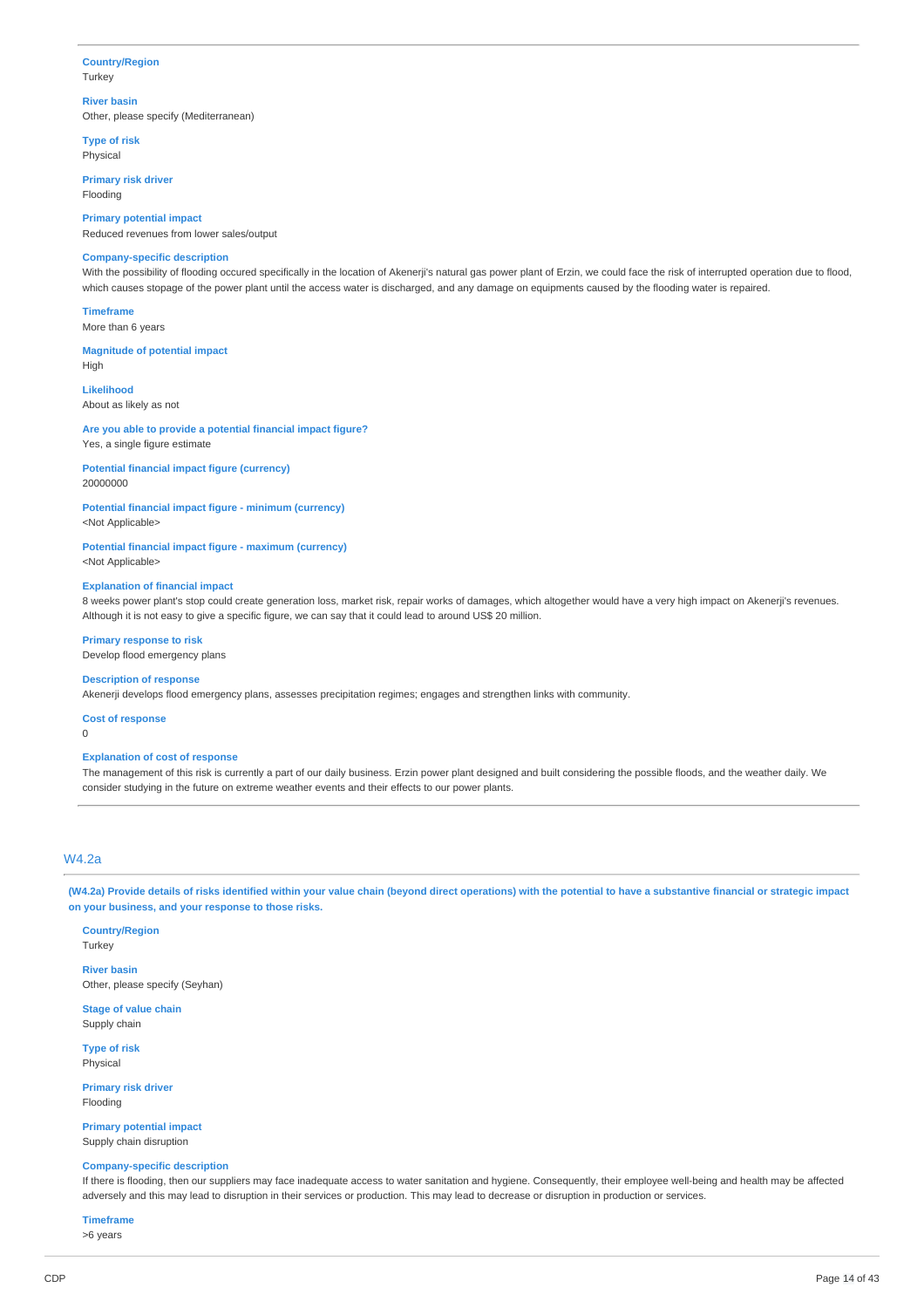#### **Magnitude of potential financial impact** Medium-low

**Likelihood** About as likely as not

### **Are you able to provide a potential financial impact figure?** No, we do not have this figure

**Potential financial impact figure (currency)** <Not Applicable>

**Potential financial impact figure - minimum (currency)** <Not Applicable>

## **Potential financial impact figure - maximum (currency)**

<Not Applicable>

#### **Explanation of financial impact**

If we consider, supply for any eqipment parts delayed for a maintanance period, which would have a delay on the maintanance schedule for 1 week, 1 week loss of generation would result in loss of revenue.

**Primary response to risk** Supplier diversification

## **Description of response**

Engagement with suppliers, Supplier diversification, and also Supplier audits on OHSE. Akenerji develops and conducts sustainability strategies and policies. In line with its sustainability strategy, Akenerji manages the topic in its value chain as well. In 2015, Akenerji also started supplier audits and in 2016 rapidly increased the number of suppliers audited on Occupational Health & Safety and Environment. We also put effort to train and inform our suppliers. Supplier audits are performed by both from HO employees and employees from our power plants.

**Cost of response**

## $\Omega$

## **Explanation of cost of response**

The management of this risk is currently a part of our daily business at no additional cost on top of the current OPEX.

**Country/Region** Turkey

**River basin** Tigris & Euphrates

**Stage of value chain** Supply chain

**Type of risk** Physical

**Primary risk driver** Flooding

**Primary potential impact** Supply chain disruption

### **Company-specific description**

If there is flooding, then our suppliers may face inadequate access to water sanitation and hygiene. Consequently, their employee well-being and health may be affected adversely and this may lead to disruption in their services or production. This may lead to decrease or disruption in production or services.

**Timeframe** >6 years

**Magnitude of potential financial impact** Low

## **Likelihood**

About as likely as not

**Are you able to provide a potential financial impact figure?** No, we do not have this figure

#### **Potential financial impact figure (currency)**

<Not Applicable>

**Potential financial impact figure - minimum (currency)**

<Not Applicable>

**Potential financial impact figure - maximum (currency)** <Not Applicable>

#### **Explanation of financial impact**

If we consider, supply for any eqipment parts delayed for a maintanance period, which would have a delay on the maintanance schedule for 1 week, 1 week loss of generation would result in loss of revenue.

## **Primary response to risk**

Supplier diversification

## **Description of response**

Engagement with suppliers, Supplier diversification, and also Supplier audits on OHSE. Akenerji develops and conducts sustainability strategies and policies. In line with its sustainability strategy, Akenerji manages the topic in its value chain as well. In 2015, Akenerji also started supplier audits and in 2016 rapidly increased the number of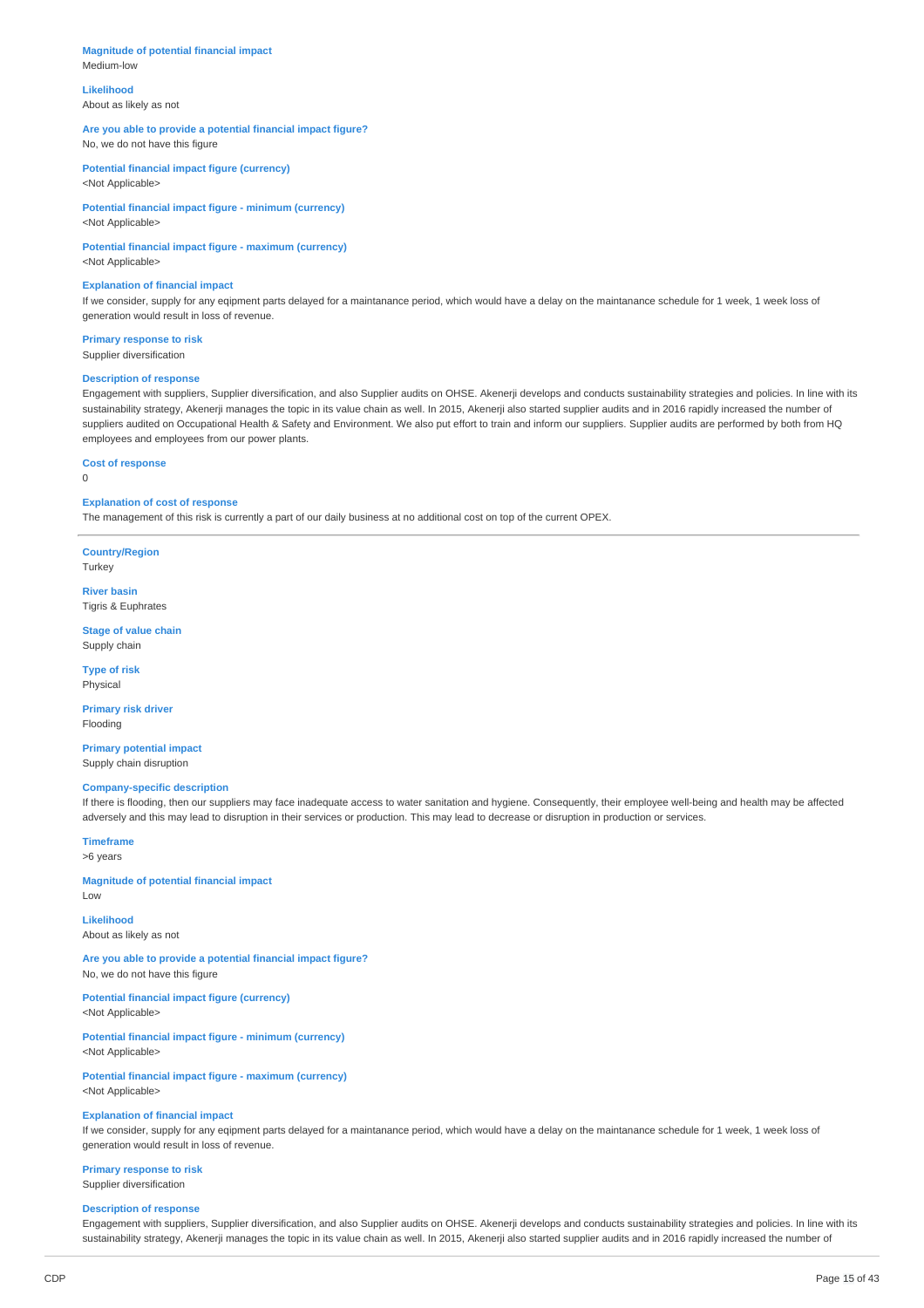suppliers audited on Occupational Health & Safety and Environment. We also put effort to train and inform our suppliers. Supplier audits are performed by both from HQ employees and employees from our power plants.

## **Cost of response**

 $\Omega$ 

#### **Explanation of cost of response**

The management of this risk is currently a part of our daily business at no additional cost on top of the current OPEX.

### **Country/Region**

Turkey

**River basin** Other, please specify (Susurluk)

## **Stage of value chain**

Supply chain **Type of risk**

Physical

**Primary risk driver** Flooding

**Primary potential impact** Supply chain disruption

#### **Company-specific description**

If there is flooding, then our suppliers may face inadequate access to water sanitation and hygiene. Consequently, their employee well-being and health may be affected adversely and this may lead to disruption in their services or production. This may lead to decrease or disruption in production or services.

## **Timeframe**

>6 years

**Magnitude of potential financial impact** Medium

**Likelihood**

About as likely as not

**Are you able to provide a potential financial impact figure?** No, we do not have this figure

**Potential financial impact figure (currency)** <Not Applicable>

**Potential financial impact figure - minimum (currency)** <Not Applicable>

#### **Potential financial impact figure - maximum (currency)** <Not Applicable>

## **Explanation of financial impact**

If we consider, supply for any eqipment parts delayed for a maintanance period, which would have a delay on the maintanance schedule for 1 week, 1 week loss of generation would result in loss of revenue.

**Primary response to risk** Supplier diversification

## **Description of response**

Engagement with suppliers, Supplier diversification, and also Supplier audits on OHSE. Akenerji develops and conducts sustainability strategies and policies. In line with its sustainability strategy, Akenerji manages the topic in its value chain as well. In 2015, Akenerji also started supplier audits and in 2016 rapidly increased the number of suppliers audited on Occupational Health & Safety and Environment. We also put effort to train and inform our suppliers. Supplier audits are performed by both from HQ employees and employees from our power plants.

#### **Cost of response**

0

### **Explanation of cost of response**

The management of this risk is currently a part of our daily business at no additional cost on top of the current OPEX.

**Country/Region Turkey** 

**River basin** Other, please specify (Mediterranean)

**Stage of value chain** Supply chain

**Type of risk** Physical

**Primary risk driver** Flooding

**Primary potential impact** Supply chain disruption

**Company-specific description**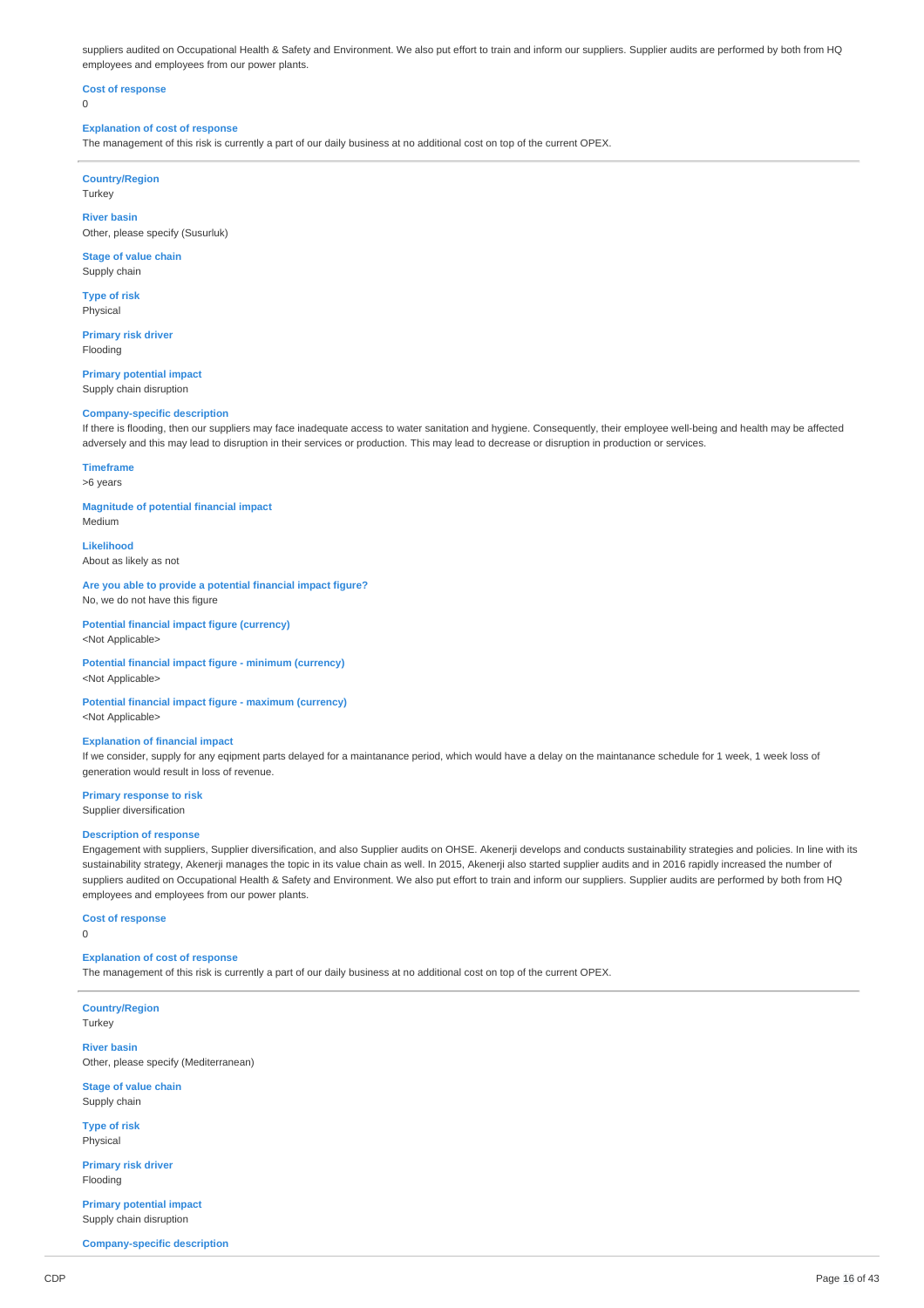If there is flooding, then our suppliers may face inadequate access to water sanitation and hygiene. Consequently, their employee well-being and health may be affected adversely and this may lead to disruption in their services or production. This may lead to decrease or disruption in production or services.

## **Timeframe**

### >6 years

#### **Magnitude of potential financial impact**

High

**Likelihood**

About as likely as not

**Are you able to provide a potential financial impact figure?** No, we do not have this figure

**Potential financial impact figure (currency)** <Not Applicable>

**Potential financial impact figure - minimum (currency)** <Not Applicable>

**Potential financial impact figure - maximum (currency)** <Not Applicable>

### **Explanation of financial impact**

If we consider, supply for any eqipment parts delayed for a maintanance period, which would have a delay on the maintanance schedule for 1 week, 1 week loss of generation would result in loss of revenue.

**Primary response to risk**

Supplier diversification

## **Description of response**

Engagement with suppliers, Supplier diversification, and also Supplier audits on OHSE. Akenerji develops and conducts sustainability strategies and policies. In line with its sustainability strategy, Akenerji manages the topic in its value chain as well. In 2015, Akenerji also started supplier audits and in 2016 rapidly increased the number of suppliers audited on Occupational Health & Safety and Environment. We also put effort to train and inform our suppliers. Supplier audits are performed by both from HQ employees and employees from our power plants.

### **Cost of response**

 $\Omega$ 

## **Explanation of cost of response**

The management of this risk is currently a part of our daily business at no additional cost on top of the current OPEX.

## W4.3

(W4.3) Have you identified any water-related opportunities with the potential to have a substantive financial or strategic impact on your business? Yes, we have identified opportunities, and some/all are being realized

W4.3a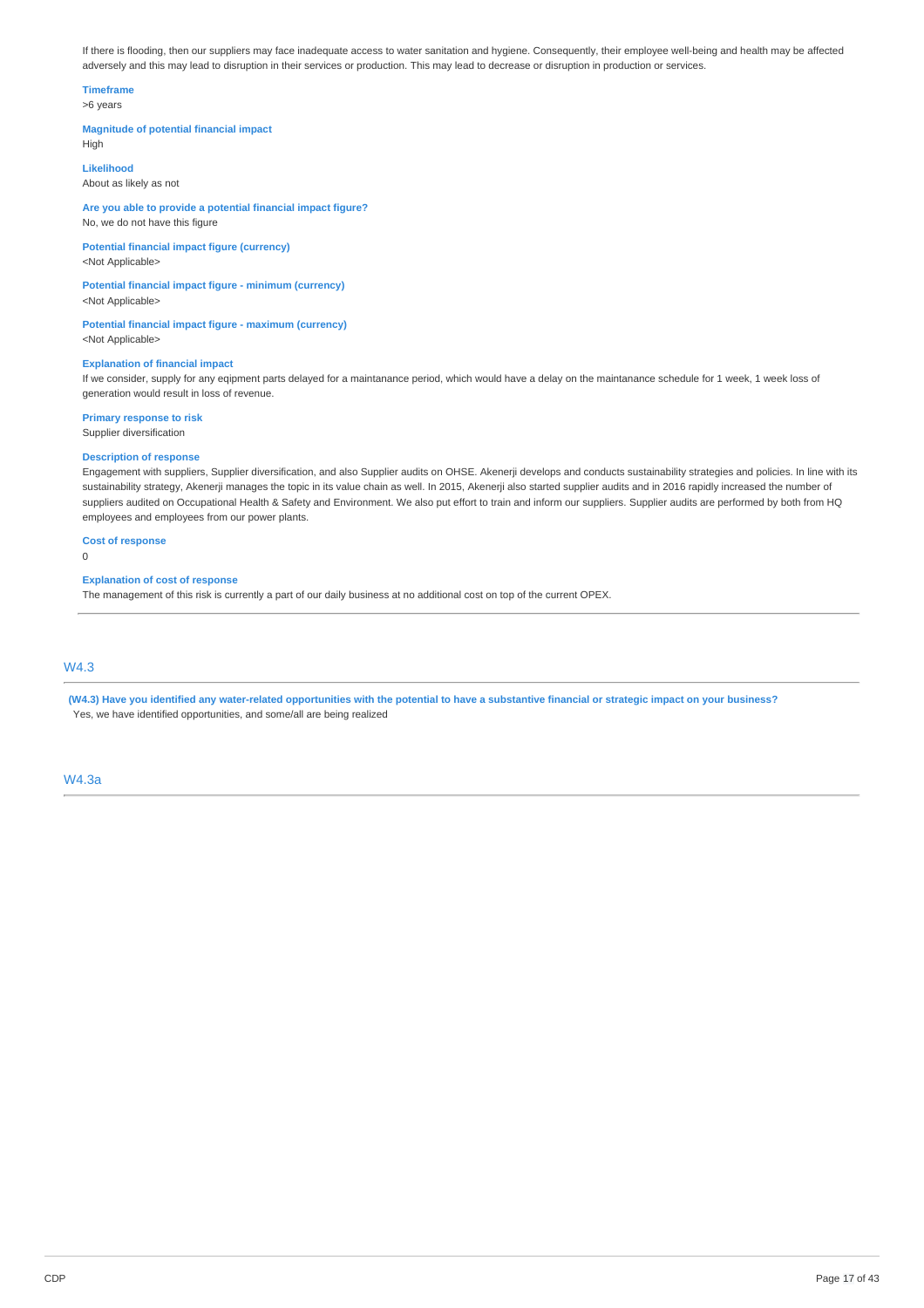**Type of opportunity** Products and services

#### **Primary water-related opportunity**

Increased sales of existing products/services

#### **Company-specific description & strategy to realize opportunity**

Akenerji is providing energy services to its customers to reduce their electricity consumption which helps them to achieve their energy and environmental goals. Services includes such as energy analysis and audits, energy management, maintenance and operation, monitoring and evaluation of savings, etc. Together with the rising extreme weather events, and energy cuts experienced as a result of these extreme events, importance of the use of energy will rise considerably, and the Government will support more energy efficiency projects and introduce new regulations/restrictions on the use of energy. This would have a positive impact on Akenerji's energy services business.

#### **Estimated timeframe for realization**

4 to 6 years

**Magnitude of potential financial impact** Low-medium

**Are you able to provide a potential financial impact figure?** No, we do not have this figure

**Potential financial impact figure (currency)** <Not Applicable>

**Potential financial impact figure – minimum (currency)** <Not Applicable>

**Potential financial impact figure – maximum (currency)** <Not Applicable>

#### **Explanation of financial impact**

Financial impact cannot be easily determined. We can only say that development of the energy management services sector will gain momentum, which will in parallel support Akenerji to develop its Energy Management Services.

### W5. Facility-level water accounting

### W5.1

(W5.1) For each facility referenced in W4.1c, provide coordinates, total water accounting data and comparisons with the previous reporting year.

**Facility reference number** Facility 1

**Facility name (optional)** Feke 1 HEPP

**Country/Region Turkey** 

**River basin** Other, please specify (Seyhan)

**Latitude**

37

#### **Longitude** 35

**Primary power generation source for your electricity generation at this facility** Hydroelectric

**Oil & gas sector business division** <Not Applicable>

**Total water withdrawals at this facility (megaliters/year)** 0.6

**Comparison of withdrawals with previous reporting year** Much lower

**Total water discharges at this facility (megaliters/year)** 0.52

**Comparison of discharges with previous reporting year** Lower

**Total water consumption at this facility (megaliters/year)** 0.08

**Comparison of consumption with previous reporting year** Much lower

**Please explain**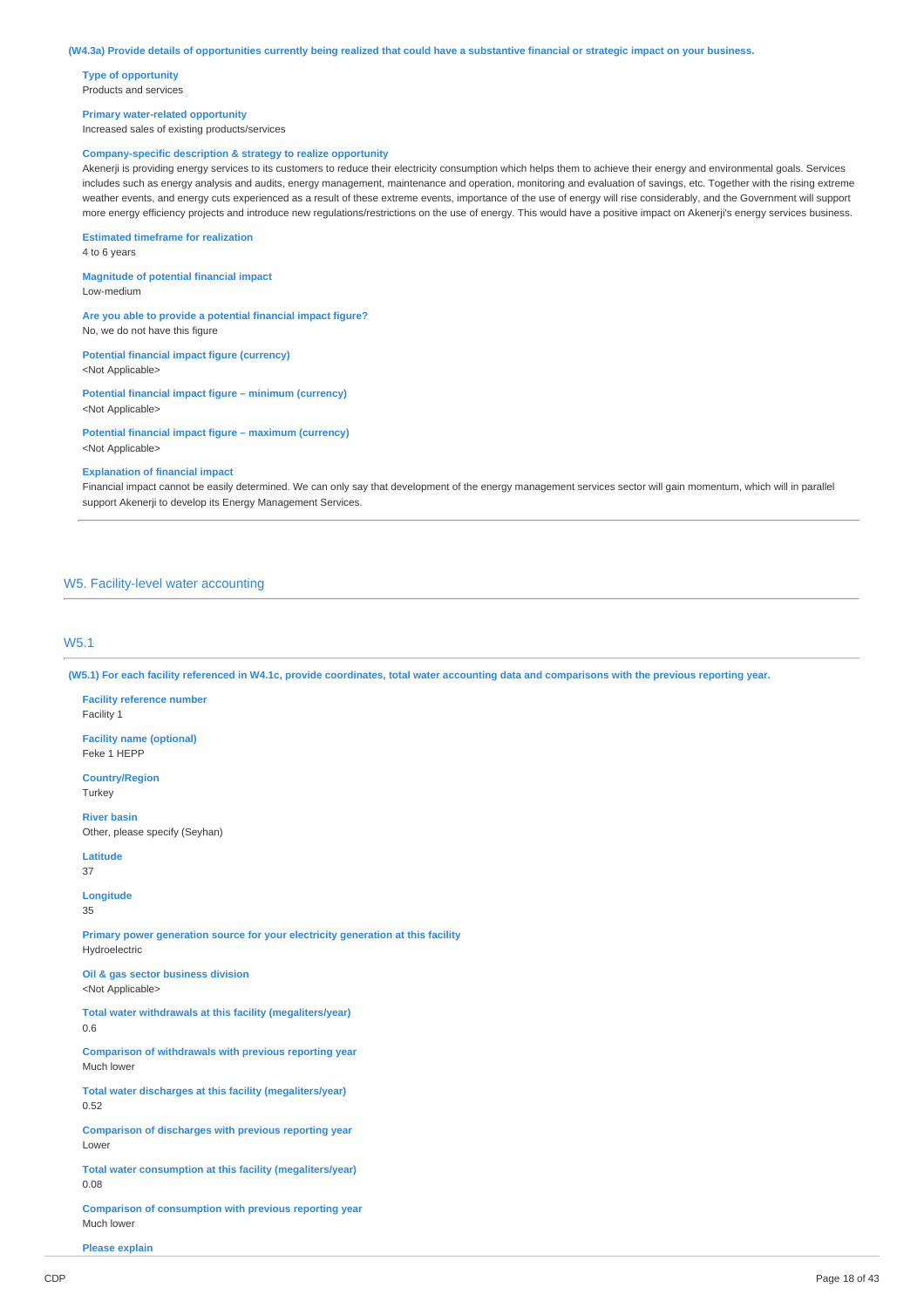Water withdrawal in Feke1 HEPP is decreased by 42 %. Water discharge in Feke1 HEPP is decreased by 12 %. Water consumption is decreased by 82 %. Because of decreasing the total electricity generation by 15.7% in comparison to the last year. Trend thresholds are applied consistently to all our businesses: anything over +/- 4% is 'Higher'/'Lower' compared to the previous year, and anything +/-20% is 'Much higher'/'Much lower'.

**Facility reference number** Facility 2

**Facility name (optional)** Feke II HEPP

**Country/Region Turkey** 

**River basin** Other, please specify (Seyhan)

**Latitude** 37

**Longitude** 35

**Primary power generation source for your electricity generation at this facility** Hydroelectric

**Oil & gas sector business division** <Not Applicable>

**Total water withdrawals at this facility (megaliters/year)** 0.39

**Comparison of withdrawals with previous reporting year** Much lower

**Total water discharges at this facility (megaliters/year)** 0.14

**Comparison of discharges with previous reporting year** Much lower

**Total water consumption at this facility (megaliters/year)** 0.25

**Comparison of consumption with previous reporting year** Higher

## **Please explain**

Water withdrawal is decreased by 20%. Water discharge is decreased by 43%. Water consumption is increased by 5 %. Because of decreasing the total electricity generation by 15.7% in comparison to the last year. Trend thresholds are applied consistently to all our businesses: anything over +/- 4% is 'Higher'/'Lower' compared to the previous year, and anything +/-20% is 'Much higher'/'Much lower'.

**Facility reference number** Facility 3

**Facility name (optional)** Himmetli HEPP

**Country/Region Turkey** 

**River basin** Other, please specify (Seyhan)

**Latitude** 37

**Longitude**

35

**Primary power generation source for your electricity generation at this facility** Hydroelectric

**Oil & gas sector business division** <Not Applicable>

**Total water withdrawals at this facility (megaliters/year)** 2.12

**Comparison of withdrawals with previous reporting year** Higher

**Total water discharges at this facility (megaliters/year)** 0.56

**Comparison of discharges with previous reporting year** Much lower

**Total water consumption at this facility (megaliters/year)** 1.56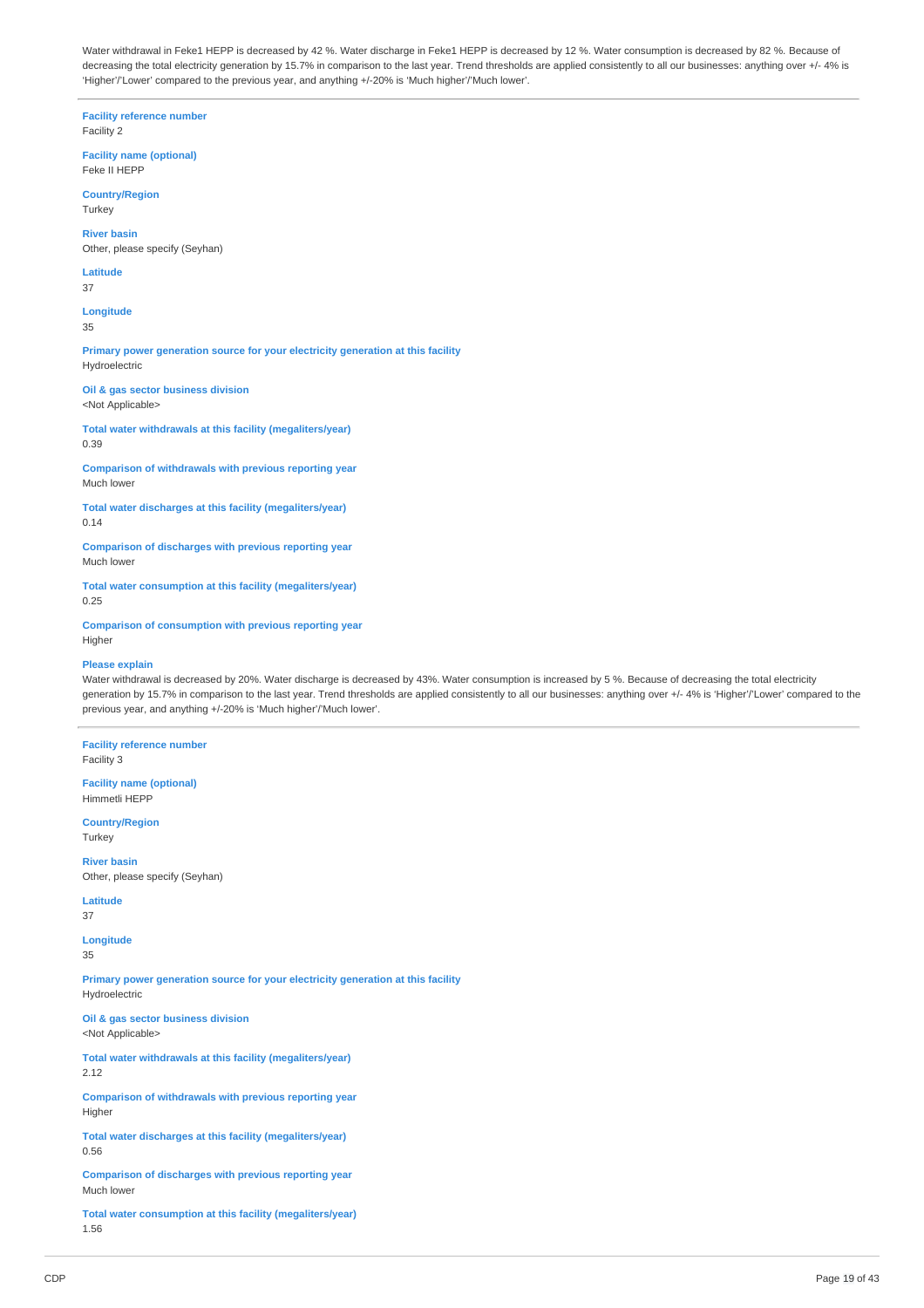**Comparison of consumption with previous reporting year** Much higher

#### **Please explain**

Water withdrawal is increased by 14%. Water discharge is decreased by 21%. Water consumption is increased by 35 %. Because of increasing the employee number and decreasing the total electricity generation by 15.7% in comparison to the last year. Trend thresholds are applied consistently to all our businesses: anything over +/- 4% is 'Higher'/'Lower' compared to the previous year, and anything +/-20% is 'Much higher'/'Much lower'.

**Facility reference number** Facility 4

**Facility name (optional)**

Gökkaya HEPP

**Country/Region** Turkey

**River basin** Other, please specify (Seyhan)

**Latitude**

37

**Longitude** 35

**Primary power generation source for your electricity generation at this facility** Hydroelectric

**Oil & gas sector business division** <Not Applicable>

**Total water withdrawals at this facility (megaliters/year)** 0.44

**Comparison of withdrawals with previous reporting year** Much lower

**Total water discharges at this facility (megaliters/year)** 0.07

**Comparison of discharges with previous reporting year** Much lower

**Total water consumption at this facility (megaliters/year)** 0.36

**Comparison of consumption with previous reporting year** Much lower

#### **Please explain**

Water withdrawal is decreased by 39 %. Water discharge is decreased by 33 %. Water consumption is decreased by 40 %. Because of decreasing the total electricity generation by 15.7% in comparison to the last year. Trend thresholds are applied consistently to all our businesses: anything over +/- 4% is 'Higher'/'Lower' compared to the previous year, and anything +/-20% is 'Much higher'/'Much lower'.

**Facility reference number** Facility 5 **Facility name (optional)** Burç HEPP **Country/Region Turkey River basin** Tigris & Euphrates **Latitude** 38 **Longitude** 38 **Primary power generation source for your electricity generation at this facility** Hydroelectric **Oil & gas sector business division** <Not Applicable> **Total water withdrawals at this facility (megaliters/year)** 0.23 **Comparison of withdrawals with previous reporting year** About the same **Total water discharges at this facility (megaliters/year) Comparison of discharges with previous reporting year** Much higher

 $\Omega$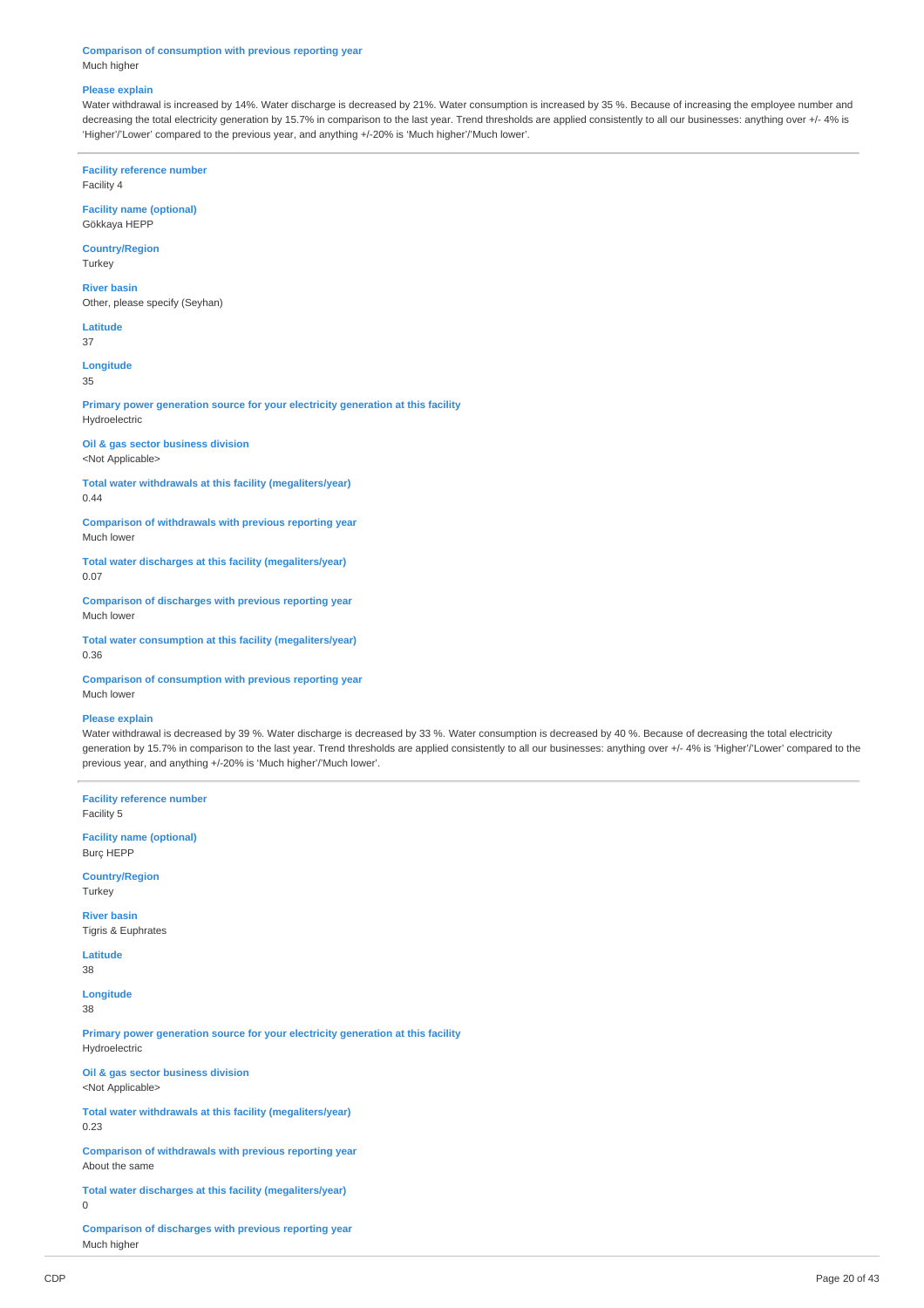#### **Total water consumption at this facility (megaliters/year)** 0.23

#### **Comparison of consumption with previous reporting year** About the same

#### **Please explain**

Water withdrawal is decreased by 1%. Water discharge is decreased by 100%. Water consumption is increased by 3 %. Because of decreasing the total electricity generation by 15.7% in comparison to the last year. Trend thresholds are applied consistently to all our businesses: anything over +/- 4% is 'Higher'/'Lower' compared to the previous year, and anything +/-20% is 'Much higher'/'Much lower'.

**Facility reference number**

Facility 6

**Facility name (optional)** Bulam HEPP

**Country/Region**

Turkey

**River basin** Tigris & Euphrates

**Latitude** 38

**Longitude**

38

**Primary power generation source for your electricity generation at this facility** Hydroelectric

**Oil & gas sector business division** <Not Applicable>

**Total water withdrawals at this facility (megaliters/year)** 0.09

**Comparison of withdrawals with previous reporting year** Lower

**Total water discharges at this facility (megaliters/year)** 0

**Comparison of discharges with previous reporting year** Much higher

**Total water consumption at this facility (megaliters/year)** 0.09

**Comparison of consumption with previous reporting year** About the same

#### **Please explain**

Water withdrawal is decreased by 12%. Water discharge is decreased by 100%. Water consumption is decreased by 3%. Because of decreasing the total electricity generation by 15.7% in comparison to the last year. Trend thresholds are applied consistently to all our businesses: anything over +/- 4% is 'Higher'/'Lower' compared to the previous year, and anything +/-20% is 'Much higher'/'Much lower'.

**Facility reference number** Facility 7

**Facility name (optional)** Uluabat HEPP

**Country/Region** Turkey

**River basin** Other, please specify (susurluk)

**Latitude**

40

**Longitude** 28

**Primary power generation source for your electricity generation at this facility** Hydroelectric

**Oil & gas sector business division** <Not Applicable>

**Total water withdrawals at this facility (megaliters/year)** 0.32

**Comparison of withdrawals with previous reporting year** Much lower

**Total water discharges at this facility (megaliters/year)** 0.16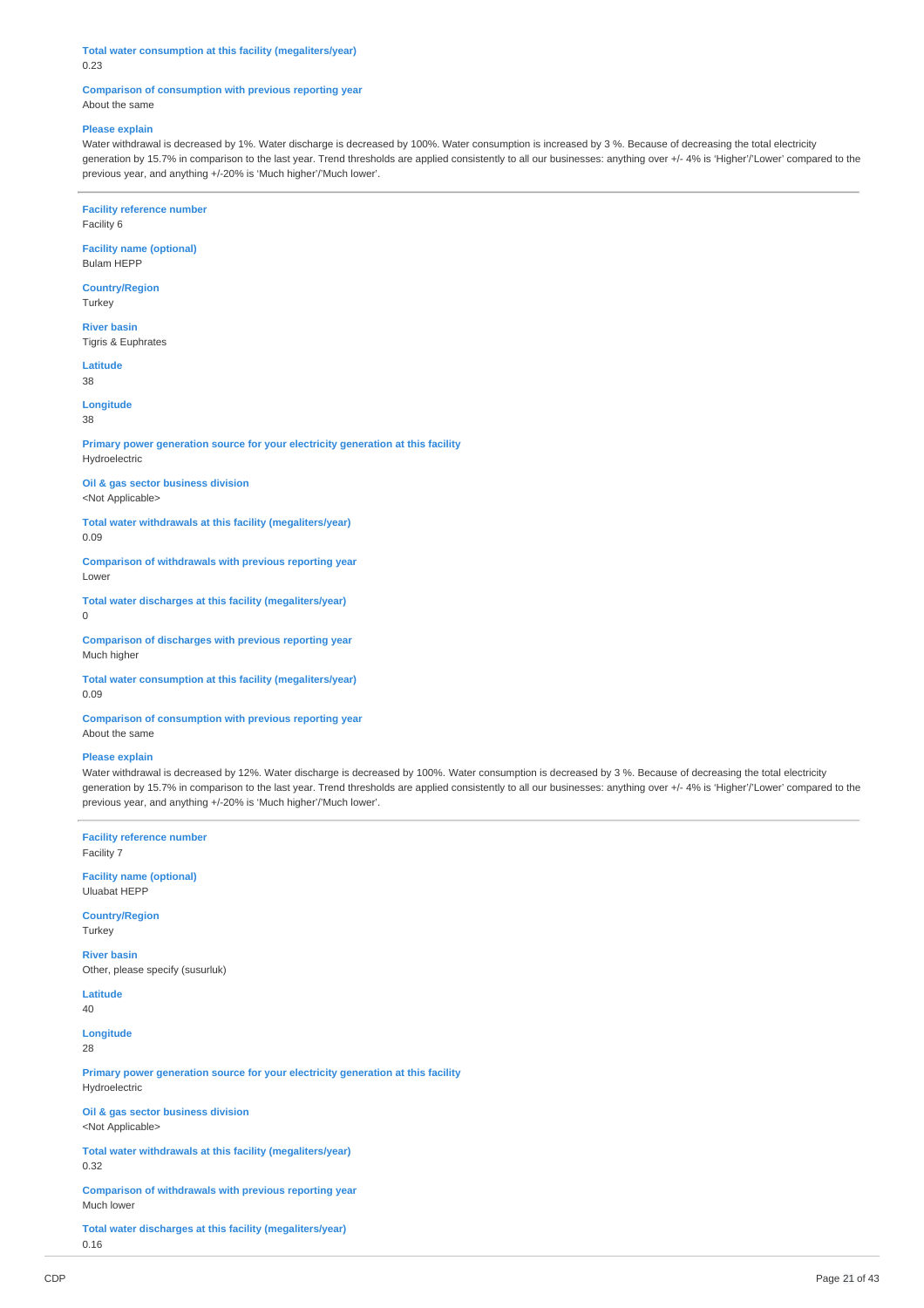**Comparison of discharges with previous reporting year** Lower

### **Total water consumption at this facility (megaliters/year)** 0.16

## **Comparison of consumption with previous reporting year**

Much lower

#### **Please explain**

Water withdrawal is decreased by 89 %. Water discharge is decreased by 16%. Water consumption is decreased by 94 %. Because of decreasing the total electricity generation by 15.7% in comparison to the last year. Trend thresholds are applied consistently to all our businesses: anything over +/- 4% is 'Higher'/'Lower' compared to the previous year, and anything +/-20% is 'Much higher'/'Much lower'.

#### **Facility reference number** Facility 8

**Facility name (optional)** Erzin NGCCPP

**Country/Region Turkey** 

**River basin** Other, please specify (Mediterranean River Basin)

**Latitude** 39

**Longitude**

### 37

**Primary power generation source for your electricity generation at this facility** Gas

#### **Oil & gas sector business division** <Not Applicable>

**Total water withdrawals at this facility (megaliters/year)** 12168.01

**Comparison of withdrawals with previous reporting year** Much lower

**Total water discharges at this facility (megaliters/year)** 9973.81

**Comparison of discharges with previous reporting year** Much lower

**Total water consumption at this facility (megaliters/year)** 2194.2

**Comparison of consumption with previous reporting year** Much lower

#### **Please explain**

Water withdrawal is decreased by 23 %. Water discharge is decreased by 24 %. Water consumption is decreased by 20 %. because of our power generation is decreased %22.74 in Erzin CCGT. Trend thresholds are applied consistently to all our businesses: anything over +/- 4% is 'Higher'/'Lower' compared to the previous year, and anything +/-20% is 'Much higher'/'Much lower'.

## **Facility reference number**

Facility 9

**Facility name (optional)** Ayyıldız WPP

**Country/Region Turkey** 

**River basin** Other, please specify (Susurluk)

**Latitude** 40

**Longitude**

27

**Primary power generation source for your electricity generation at this facility** Wind

**Oil & gas sector business division** <Not Applicable>

**Total water withdrawals at this facility (megaliters/year)** 0.07

**Comparison of withdrawals with previous reporting year** Lower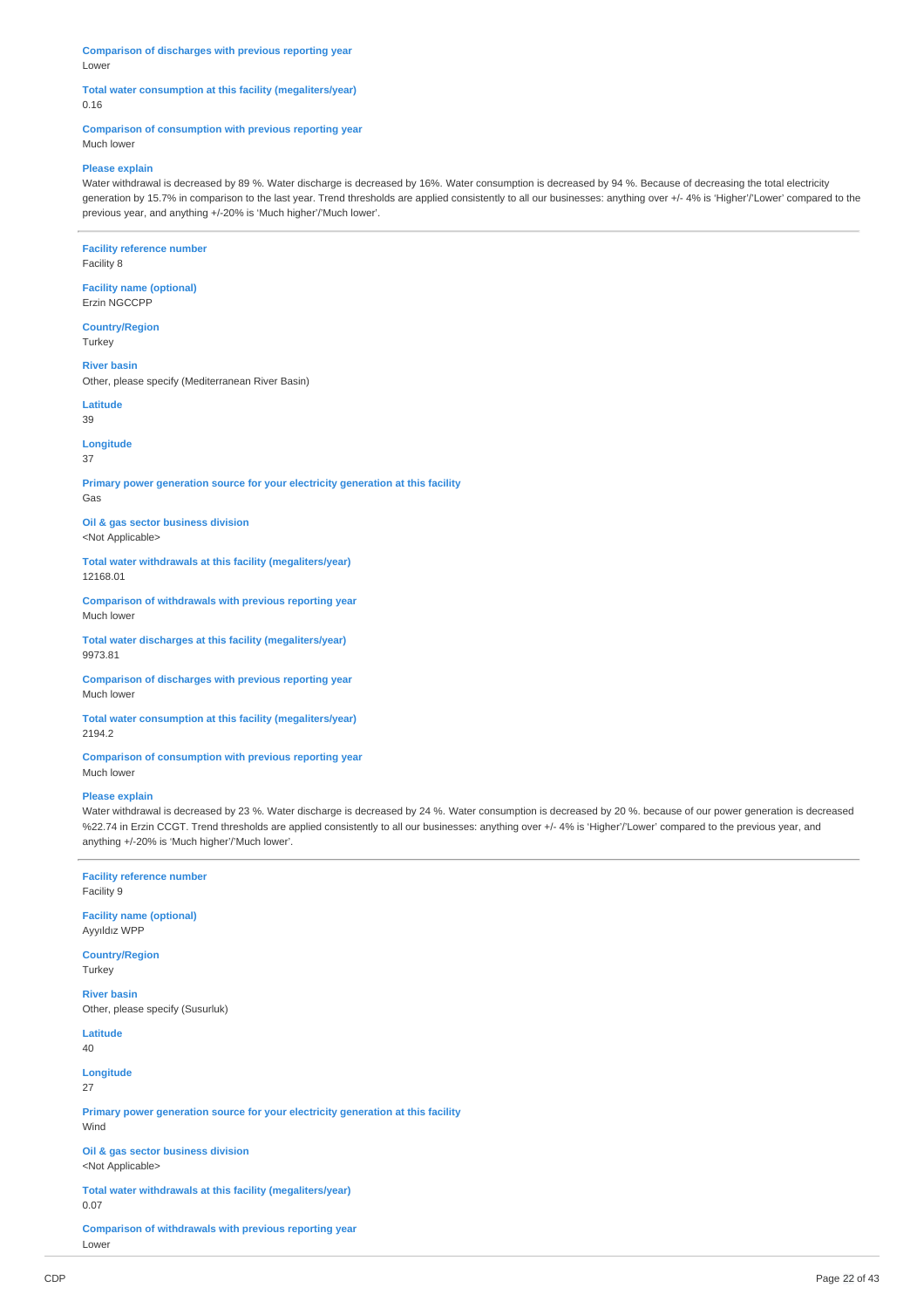**Total water discharges at this facility (megaliters/year)** 0

### **Comparison of discharges with previous reporting year** Much lower

**Total water consumption at this facility (megaliters/year)**

0.07

**Comparison of consumption with previous reporting year** Much higher

### **Please explain**

Water withdrawal is decreased by 9 %. Water discharge is decreased by 100%. Water consumption is increased by 31 %. Because of the consumption is green area and afforestation works. Trend thresholds are applied consistently to all our businesses: anything over +/- 4% is 'Higher'/'Lower' compared to the previous year, and anything +/-20% is 'Much higher'/'Much lower'.

**Facility reference number** Facility 10

**Facility name (optional)** Head Office (AKHAN)

**Country/Region** Turkey

**River basin** Other, please specify (Marmara River Basin)

**Latitude** 41

**Longitude**

28

**Primary power generation source for your electricity generation at this facility** Not applicable

**Oil & gas sector business division** <Not Applicable>

**Total water withdrawals at this facility (megaliters/year)** 2.24

**Comparison of withdrawals with previous reporting year** Lower

**Total water discharges at this facility (megaliters/year)** 1.12

**Comparison of discharges with previous reporting year** Lower

**Total water consumption at this facility (megaliters/year)** 1.12

**Comparison of consumption with previous reporting year** Lower

#### **Please explain**

Water withdrawal is decreased by 14 %. Water discharge is decreased by 14 %. Water consumption is decreased by 14 %. Because of decreasing the employee number. Trend thresholds are applied consistently to all our businesses: anything over +/- 4% is 'Higher'/'Lower' compared to the previous year, and anything +/-20% is 'Much higher'/'Much lower'.

## W5.1a

**(W5.1a) For each facility referenced in W5.1, provide withdrawal data by water source.**

**Facility reference number** Facility 1 **Facility name** Feke I HEPP **Fresh surface water, including rainwater, water from wetlands, rivers and lakes** 0 **Brackish surface water/seawater**  $\Omega$ **Groundwater - renewable**  $\overline{0}$ **Groundwater - non-renewable**  $\Omega$ **Produced/Entrained water**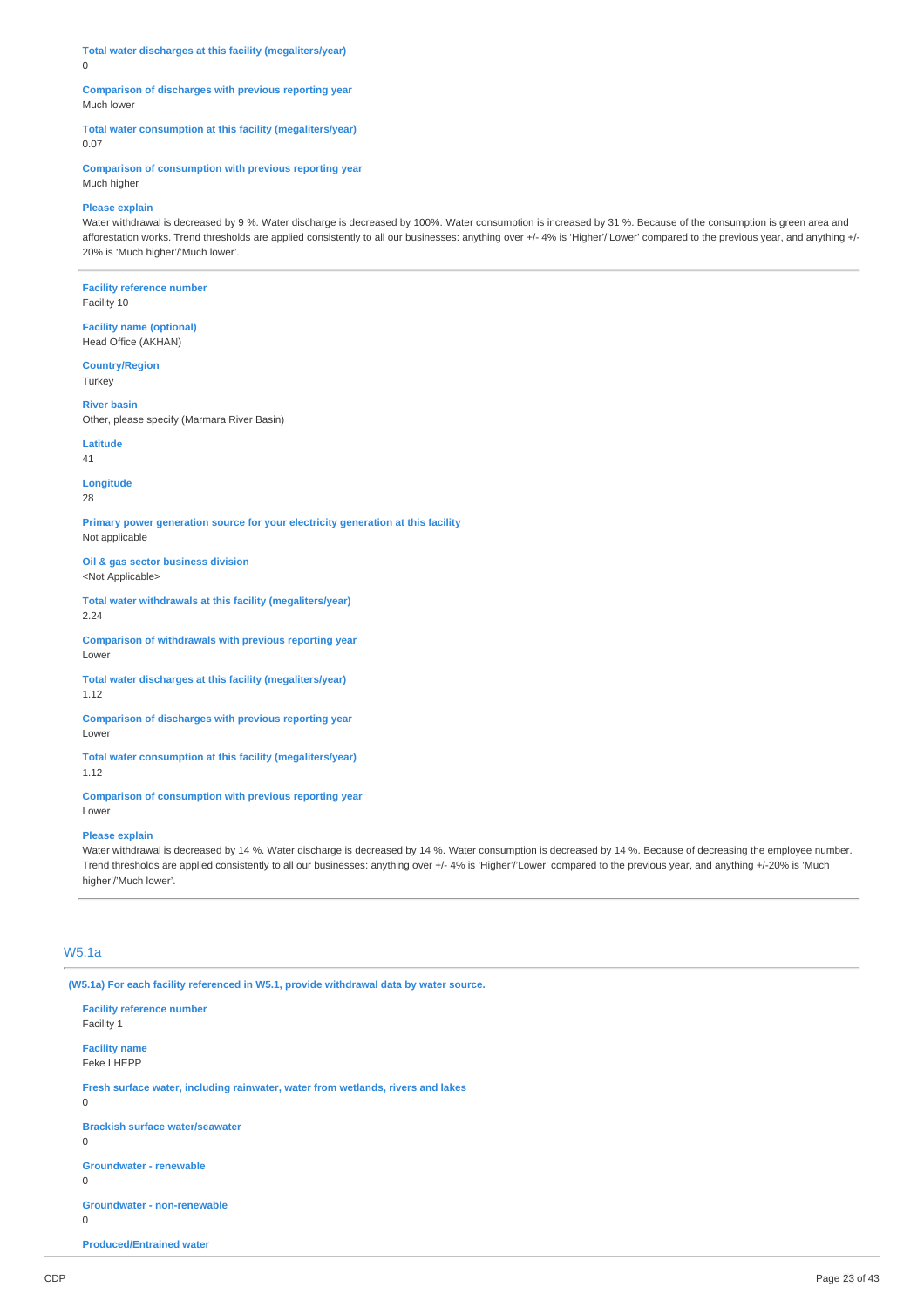## **Third party sources**

0.6

### **Comment**

Feke I HEPP uses only third party souces (municipal supply).

## **Facility reference number**

Facility 2

#### **Facility name** Feke II HEPP

**Fresh surface water, including rainwater, water from wetlands, rivers and lakes**

0

#### **Brackish surface water/seawater**

0

**Groundwater - renewable**

0.39

#### **Groundwater - non-renewable** 0

## **Produced/Entrained water**

0

## **Third party sources**

0

## **Comment**

Feke II HEPP uses only ground water rewenable.

### **Facility reference number** Facility 3

**Facility name** Himmetli HEPP

**Fresh surface water, including rainwater, water from wetlands, rivers and lakes**

0

#### **Brackish surface water/seawater**  $\Omega$

## **Groundwater - renewable**

 $\Omega$ 

## **Groundwater - non-renewable**

0

#### **Produced/Entrained water**  $\overline{0}$

#### **Third party sources** 2.12

## **Comment**

Himmetli HEPP uses only third party souces (municipal supply).

## **Facility reference number**

Facility 4

### **Facility name** Gökkaya HEPP

## **Fresh surface water, including rainwater, water from wetlands, rivers and lakes**

## 0

## **Brackish surface water/seawater**

 $\Omega$ 

## **Groundwater - renewable**

0

#### **Groundwater - non-renewable**

0

### **Produced/Entrained water**

0

### **Third party sources** 0.44

## **Comment**

Gökkaya HEPP uses only third party souces (municipal supply).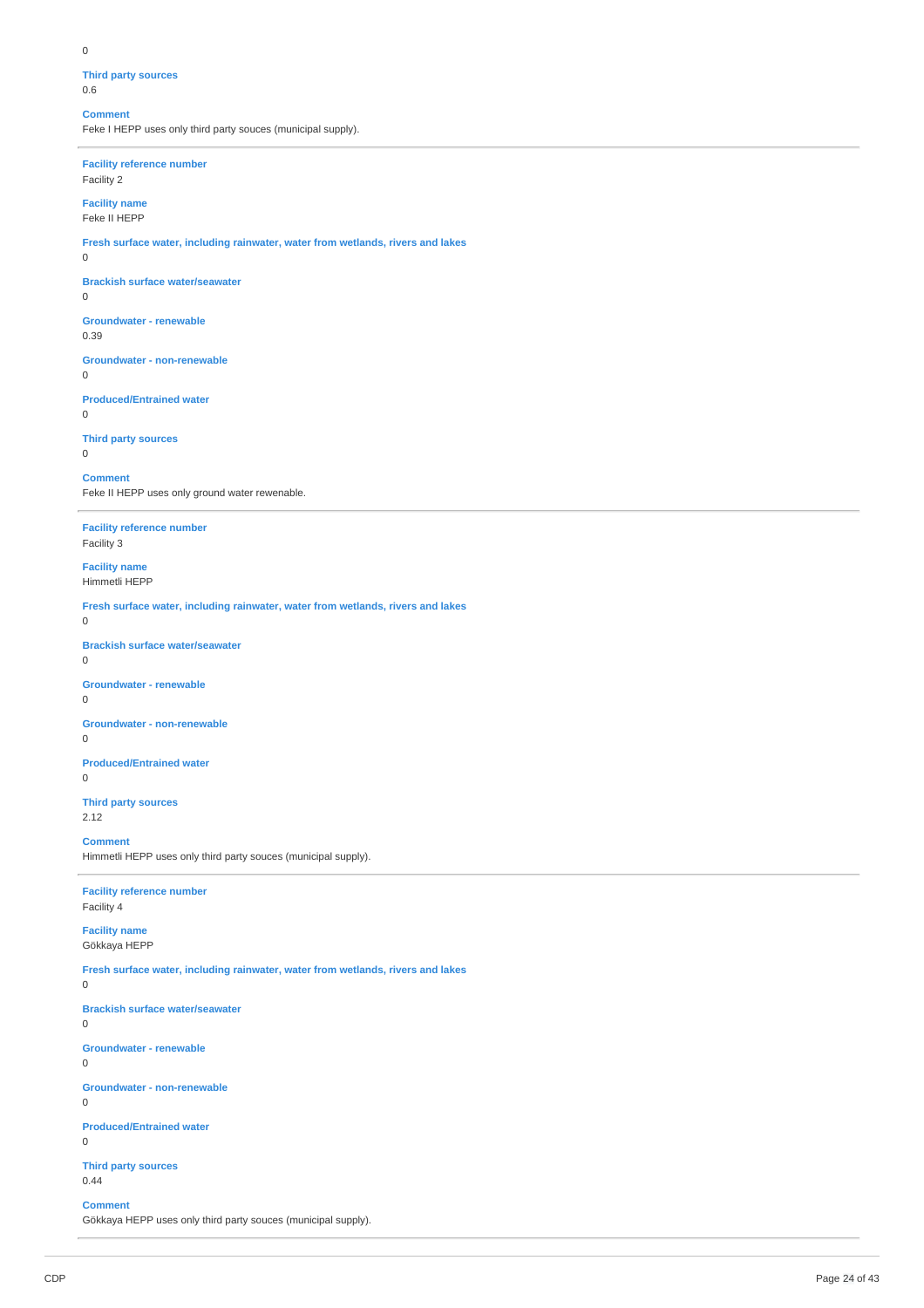#### **Facility reference number** Facility 5

## **Facility name**

Burç HEPP

**Fresh surface water, including rainwater, water from wetlands, rivers and lakes**

0

#### **Brackish surface water/seawater**

0

## **Groundwater - renewable**

0.23

#### **Groundwater - non-renewable** 0

## **Produced/Entrained water**

0

**Third party sources** 0

## **Comment**

Burç HEPP uses only renewable groundwater.

# **Facility reference number**

Facility 6

### **Facility name** Bulam HEPP

**Fresh surface water, including rainwater, water from wetlands, rivers and lakes**

0.09

### **Brackish surface water/seawater**

0

#### **Groundwater - renewable**  $\Omega$

**Groundwater - non-renewable**

 $\Omega$ 

## **Produced/Entrained water**

0

## **Third party sources**

0

## **Comment**

Bulam HEPP uses only fresh surface water.

### **Facility reference number** Facility 7

### **Facility name** Uluabat HEPP

**Fresh surface water, including rainwater, water from wetlands, rivers and lakes**

0

## **Brackish surface water/seawater**

0

## **Groundwater - renewable**

0.32

## **Groundwater - non-renewable**

0

## **Produced/Entrained water**

0

#### **Third party sources**  $\Omega$

## **Comment**

Uluabat HEPP uses only renewable groundwater.

### **Facility reference number** Facility 8

#### **Facility name** Erzin NGCCPP

**Fresh surface water, including rainwater, water from wetlands, rivers and lakes**

0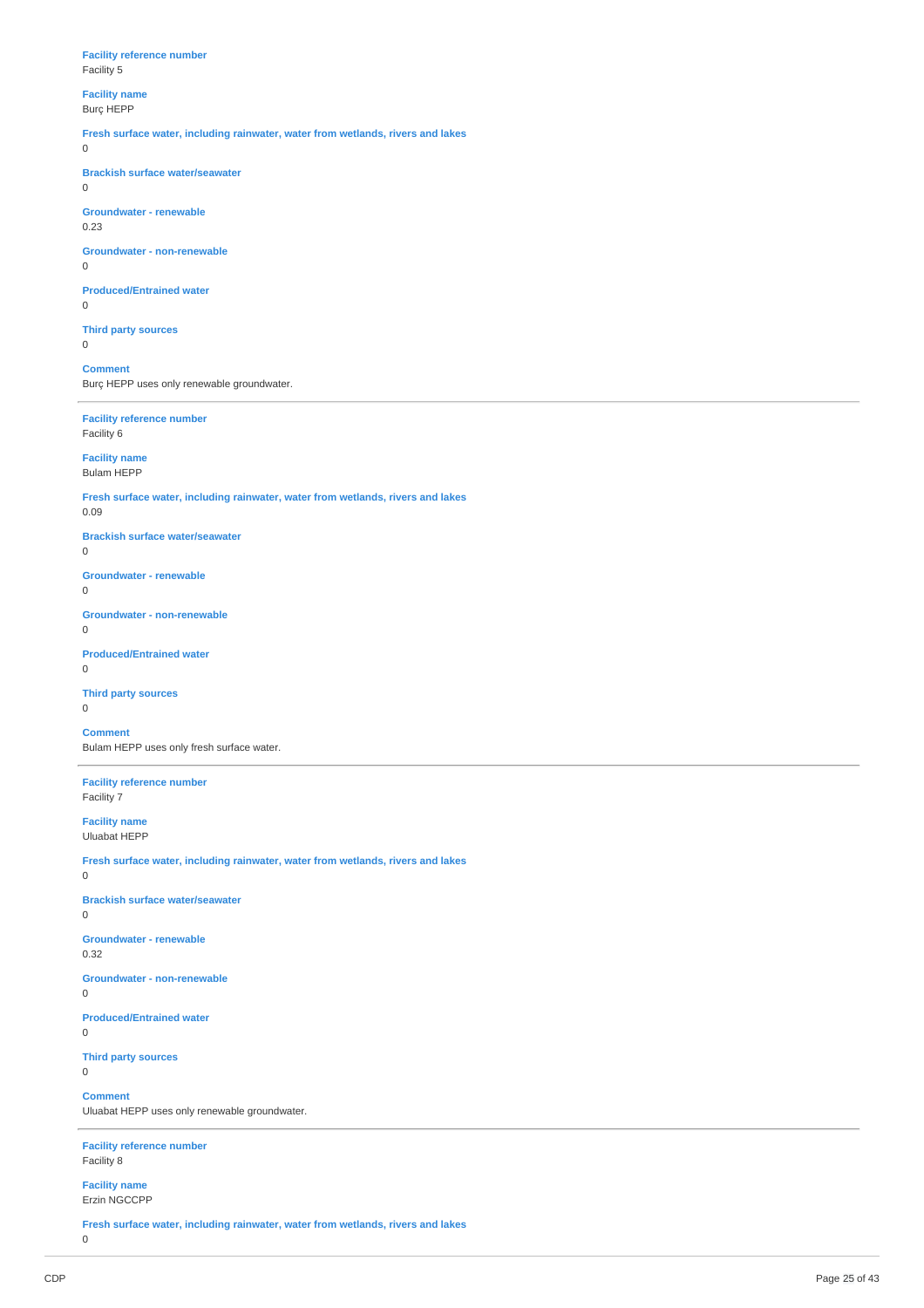**Brackish surface water/seawater** 12168.01 **Groundwater - renewable** 0 **Groundwater - non-renewable** 0 **Produced/Entrained water** 0 **Third party sources** 0 **Comment** Erzin NGCCPP uses seawater. Desalination system has established to minimize its environmental footprint. **Facility reference number** Facility 9 **Facility name** Ayyıldız WPP **Fresh surface water, including rainwater, water from wetlands, rivers and lakes**  $\Omega$ **Brackish surface water/seawater**  $\Omega$ **Groundwater - renewable** 0.07 **Groundwater - non-renewable**  $\Omega$ **Produced/Entrained water**  $\Omega$ **Third party sources** 0 **Comment** Ayyıldız WPP uses only renewable groundwater. **Facility reference number** Facility 10 **Facility name** Akhan Head Office **Fresh surface water, including rainwater, water from wetlands, rivers and lakes** 0 **Brackish surface water/seawater** 0 **Groundwater - renewable** 0 **Groundwater - non-renewable** 0 **Produced/Entrained water** 0

**Third party sources** 2.24

**Comment** Akhan Head Office uses municipal water supply.

## W5.1b

**(W5.1b) For each facility referenced in W5.1, provide discharge data by destination.**

**Facility reference number** Facility 1 **Facility name** Feke I HEPP **Fresh surface water** 0 **Brackish surface water/Seawater**  $\theta$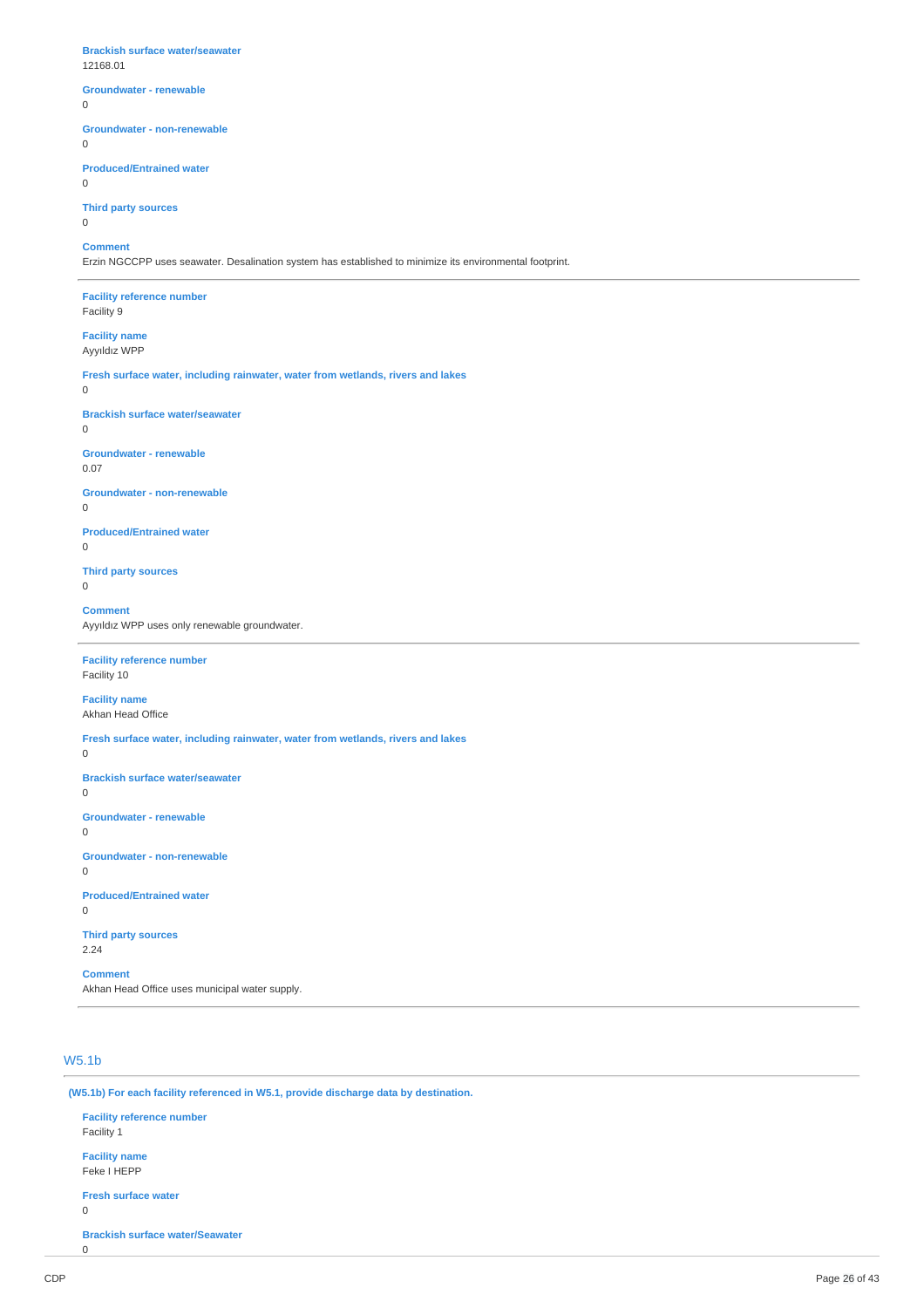### **Groundwater**

#### $\Omega$

**Third party destinations** 0.52

### **Comment**

Wastewater in Feke I HEPP is sent to Municipal Wastewater Treatment Plant with septic tanks.

## **Facility reference number**

Facility 2

### **Facility name**

Feke II HEPP

#### **Fresh surface water**

0

## **Brackish surface water/Seawater**

0

### **Groundwater**

0

### **Third party destinations** 0.14

**Comment**

Wastewater in Feke II HEPP is sent to Municipal Wastewater Treatment Plant with septic tanks.

## **Facility reference number**

Facility 3

### **Facility name** Himmetli HEPP

**Fresh surface water**

#### $\overline{0}$

**Brackish surface water/Seawater**

## $\Omega$

**Groundwater**

## $\Omega$

**Third party destinations** 0.56

#### **Comment**

Wastewater in Himmetli HEPP is sent to Municipal Wastewater Treatment Plant with septic tanks.

#### **Facility reference number** Facility 4

**Facility name**

Gökkaya HEPP

#### **Fresh surface water**

0

### **Brackish surface water/Seawater**

0

## **Groundwater**

0

### **Third party destinations** 0.07

**Comment**

Wastewater in Gökkaya HEPP is sent to Municipal Wastewater Treatment Plant with septic tanks.

## **Facility reference number** Facility 5 **Facility name** Burç HEPP **Fresh surface water**  $\Omega$

## **Brackish surface water/Seawater**

0

## **Groundwater**

 $\Omega$ 

**Third party destinations**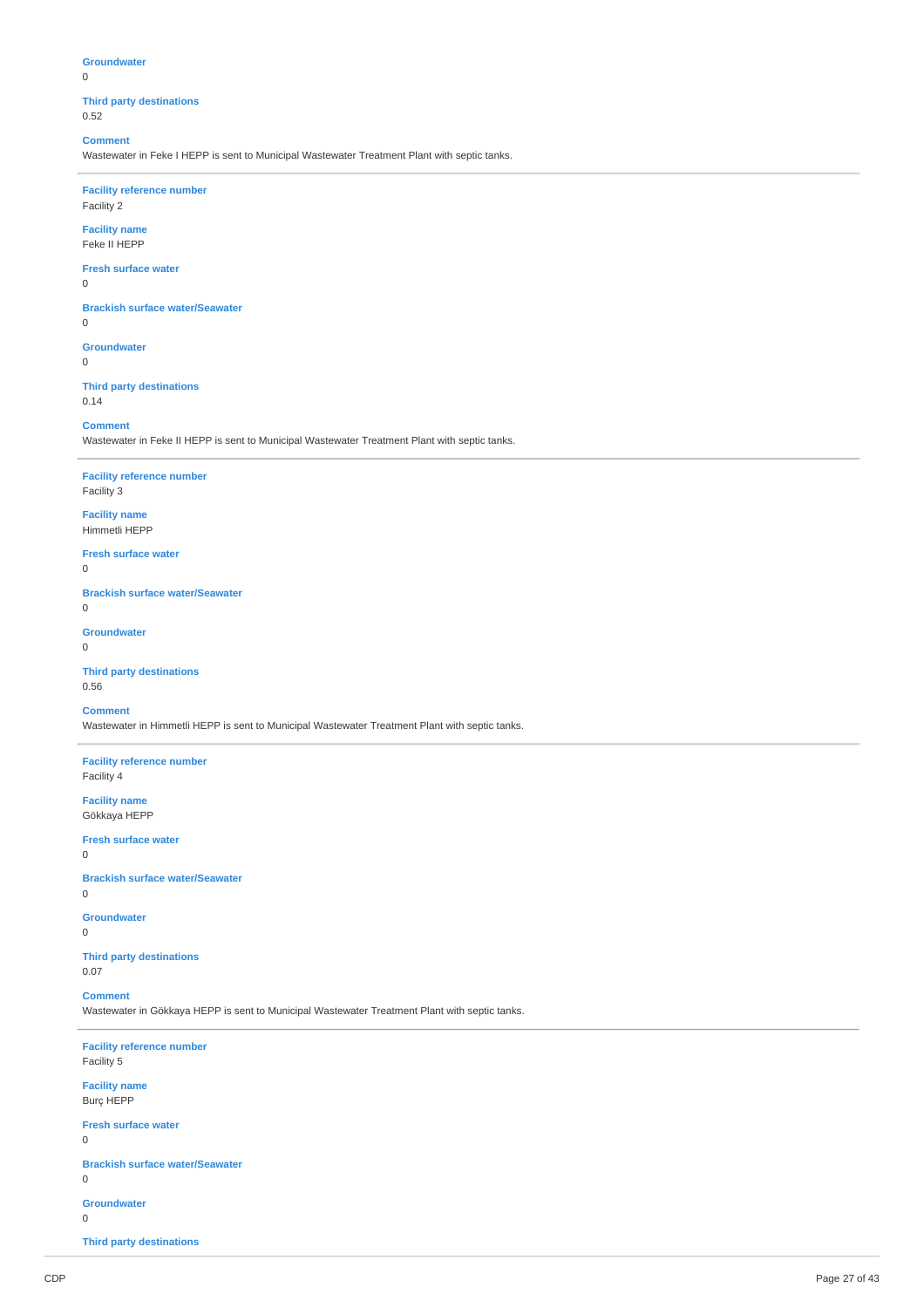#### 0

#### **Comment**

Wastewater in Burç HEPP is sent to Municipal Wastewater Treatment Plant with septic tanks.

**Facility reference number**

Facility 6

## **Facility name** Bulam HEPP

**Fresh surface water**

## 0

### **Brackish surface water/Seawater**

0

## **Groundwater**

0

## **Third party destinations**

0

## **Comment**

Wastewater in Bulam HEPP is sent to Municipal Wastewater Treatment Plant with septic tanks.

### **Facility reference number** Facility 7

**Facility name**

## Uluabat HEPP

**Fresh surface water**

#### 0

 $\Omega$ 

**Brackish surface water/Seawater**

## **Groundwater**

 $\Omega$ 

### **Third party destinations** 0.16

**Comment**

Wastewater in Uluabat HEPP is sent to Municipal Wastewater Treatment Plant with septic tanks.

## **Facility reference number**

Facility 8

### **Facility name** Erzin NGCCPP

**Fresh surface water**

### 0

**Brackish surface water/Seawater** 9973.81

## **Groundwater**

0

## **Third party destinations**

0

## **Comment**

Water in Erzin NGCCPP is discharged to deep-sea with relevant environmental permit.

### **Facility reference number** Facility 9

**Facility name** Ayyıldız WPP

## **Fresh surface water**

0

### **Brackish surface water/Seawater**

 $\Omega$ 

## **Groundwater**

 $\Omega$ 

0

## **Third party destinations**

**Comment**

Wastewater in Ayyıldız WPP is sent to Municipal Wastewater Treatment Plant with septic tanks.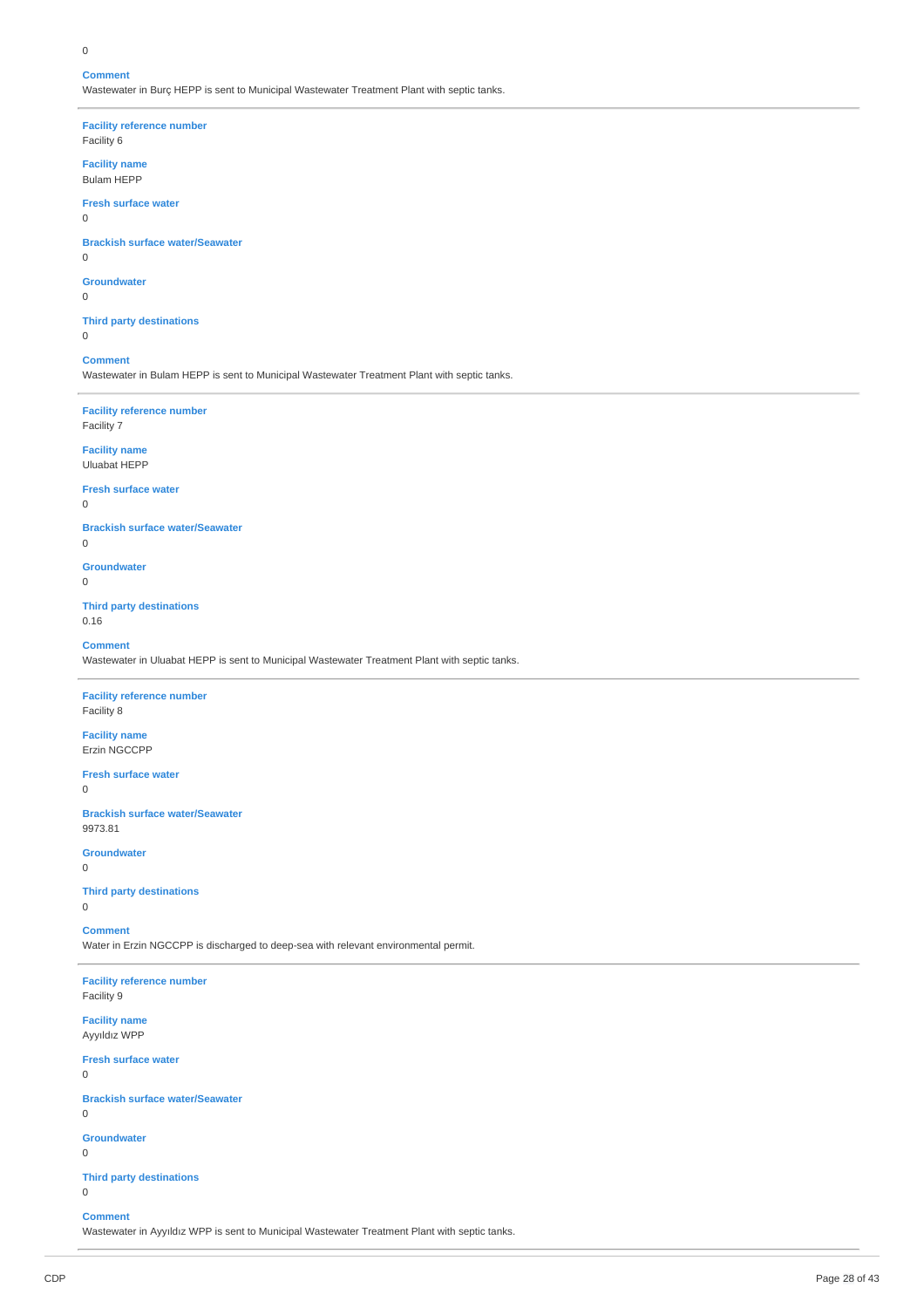#### **Facility reference number** Facility 10

## **Facility name**

Akhan Head Office

#### **Fresh surface water**

0

#### **Brackish surface water/Seawater**

0

#### **Groundwater**

0

## **Third party destinations**

1.12

### **Comment**

Wastewater in AKHAN is sent to Municipal Wastewater Treatment Plant with sewage system.

## W5.1c

(W5.1c) For each facility referenced in W5.1, provide the proportion of your total water use that is recycled or reused, and give the comparison with the previous **reporting year.**

**Facility reference number** Facility 1

**Facility name** Feke 1 HEPP

**% recycled or reused** None

**Comparison with previous reporting year** About the same

**Please explain** We don't have recycled or reused water at Feke1 HEPP

**Facility reference number** Facility 2

**Facility name** Feke II HEPP

**% recycled or reused** None

**Comparison with previous reporting year** About the same

#### **Please explain**

We don't have recycled or reused water at Feke2 HEPP

**Facility reference number** Facility 3

**Facility name** Himmetli HEPP

**% recycled or reused** None

**Comparison with previous reporting year** About the same

**Please explain** We don't have recycled or reused water at Himmetli HEPP

**Facility reference number** Facility 4

**Facility name** Gökkaya HEPP

**% recycled or reused** None

**Comparison with previous reporting year** About the same

**Please explain** We don't have recycled or reused water at Gökkaya HEPP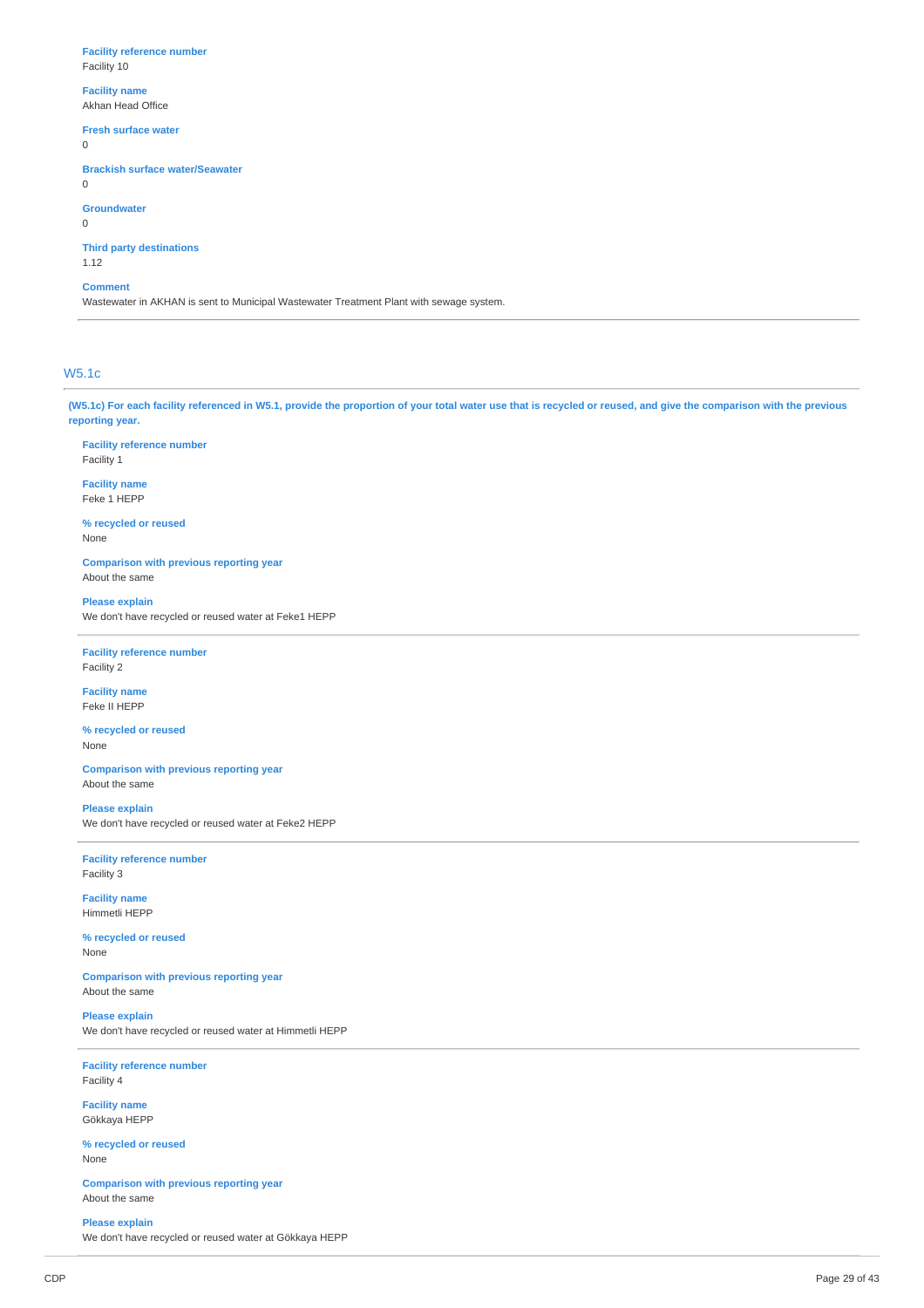### **Facility reference number** Facility 5

**Facility name** Burç HEPP

**% recycled or reused** None

**Comparison with previous reporting year** About the same

### **Please explain** We don't have recycled or reused water at Burç HEPP

**Facility reference number** Facility 6

**Facility name** Bulam HEPP

**% recycled or reused** None

**Comparison with previous reporting year** About the same

**Please explain** We don't have recycled or reused water at Bulam HEPP

**Facility reference number** Facility 7

**Facility name** Uluabat HEPP

**% recycled or reused** None

**Comparison with previous reporting year** About the same

## **Please explain**

We don't have recycled or reused water at Uluabat HEPP

### **Facility reference number** Facility 8

**Facility name** Erzin NGCCPP

**% recycled or reused** 51-75%

**Comparison with previous reporting year** About the same

#### **Please explain**

Recycled water about the same, because cooling water proportion is nearly the same in comparison with the previous reporting year.

**Facility reference number** Facility 9

**Facility name** Ayyıldız WPP

**% recycled or reused** None

**Comparison with previous reporting year** About the same

**Please explain** We don't have recycled or reused water at Ayyıldız WPP

**Facility reference number** Facility 10

**Facility name** Akhan Head Office

**% recycled or reused** None

**Comparison with previous reporting year** About the same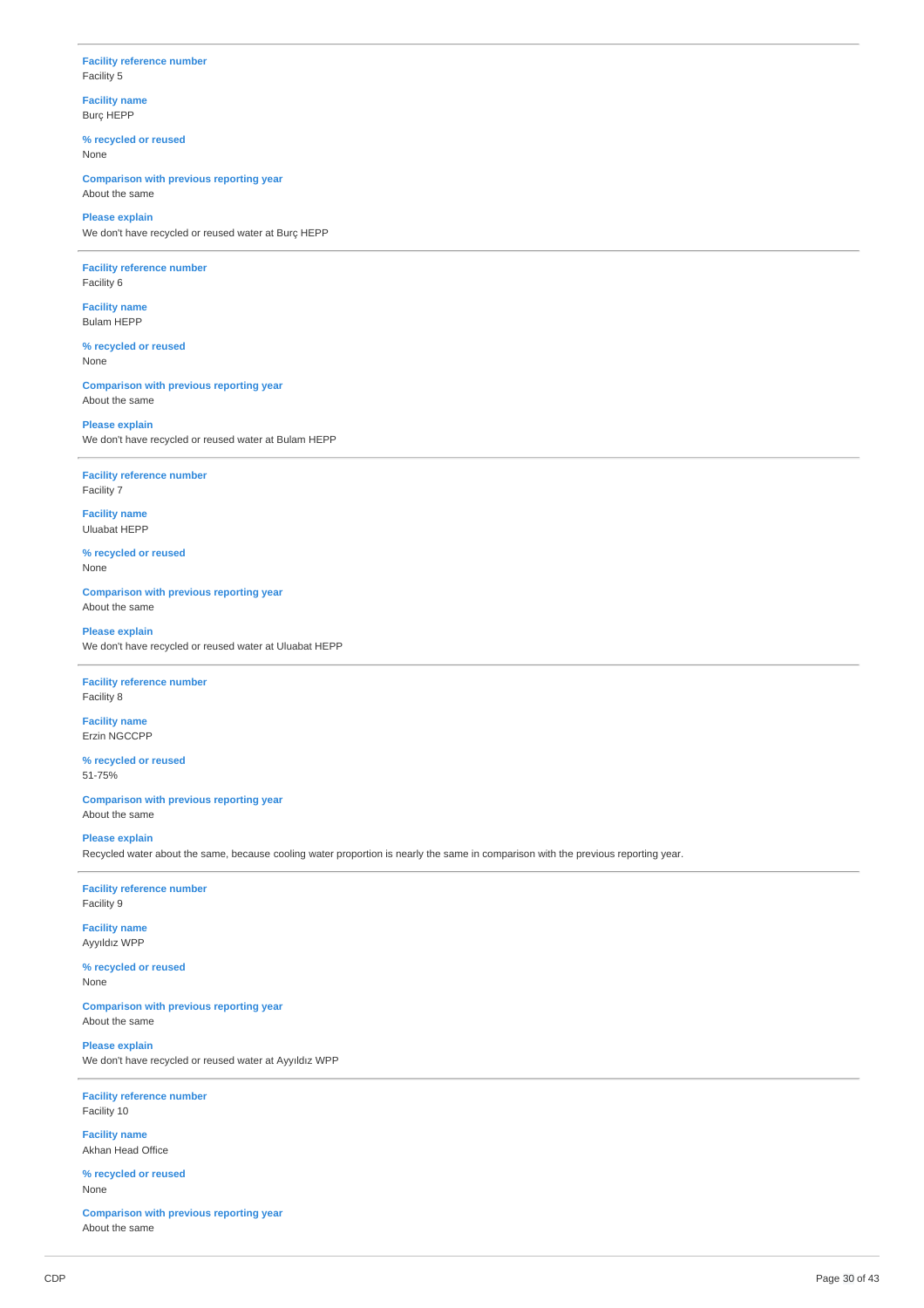## W5.1d

#### (W5.1d) For the facilities referenced in W5.1, what proportion of water accounting data has been externally verified?

#### **Water withdrawals – total volumes**

**% verified**

Not verified

#### **What standard and methodology was used?**

We report water data to regulatory agencies in compliance with environmental regulations. All reports require legally responsible company executive signatures. The method and frequency of verification are within the discretion of the regulatory agencies. 100% of all water withdrawals are regularly measured and monitored at all sites.

**Water withdrawals – volume by source**

**% verified**

Not verified

#### **What standard and methodology was used?**

We report water data to regulatory agencies in compliance with environmental regulations. All reports require legally responsible company executive signatures. The method and frequency of verification are within the discretion of the regulatory agencies. We have different types of power plants and 100% of water withdrawals are regularly measured and monitored: At our Erzin Natural Gas Combined Cycle Power Plant (NGCCPP) Cooling, process, WASH and other usage waters in Erzin NGCCPP is provided from Mediterranean Sea and we are monitoring water withdrawals. In HEPP's; potential energy of water is transformed into mechanical energy and this process electricity generates. Water withdrawals in all HEPPs and WPP are used only for domestic use (cooking, WC, etc., garden irrigation). We measure and monitor water withdrawals volume by sources at all sites.

#### **Water withdrawals – quality**

**% verified**

Not verified

#### **What standard and methodology was used?**

We report water data to regulatory agencies in compliance with environmental permits. According to environmental regulations Erzin CCGT Power Plant has Sea Water Quality Analysis twice a year in June and in December. in HEPPs we do not need quality data, because we use only the potential energy of water is transformed to mechanical energy.

#### **Water discharges – total volumes**

**% verified**

Not verified

#### **What standard and methodology was used?**

We report water data to regulatory agencies in compliance with environmental regulations. 100% of total volumes of water discharged by destination is regularly measured and monitored at all sites. At Erzin NGCCPP wastewater is discharged into the Mediterranean Sea. One of the Erzin Plant's environmental permit's index is the monitoring of the deep-sea discharges. Therefore, we always measure and monitor this parameter. In HEPPs; domestic wastewater is collected in septic tanks and transported with sewage trucks to municipal treatment plants. Therefore, this parameter is measured and monitored.

#### **Water discharges – volume by destination**

**% verified**

Not verified

#### **What standard and methodology was used?**

We report water data to regulatory agencies in compliance with environmental regulations. 100% of total volumes of water discharged by destination is regularly measured and monitored at all sites. At Erzin NGCCPP wastewater is discharged into the Mediterranean Sea. One of the Erzin Plant's environmental permit's index is the monitoring of the deep-sea discharges. Therefore, we always measure and monitor this parameter. In HEPPs; domestic wastewater is collected in septic tanks and transported with sewage trucks to municipal treatment plants. Therefore, this parameter is measured and monitored.

#### **Water discharges – volume by treatment method**

**% verified**

Not verified

#### **What standard and methodology was used?**

We report water data to regulatory agencies in compliance with environmental regulations. 100% of total volumes of water discharged by treatment method is regularly measured and monitored at all sites. At Erzin NGCCPP wastewater is discharged into the Mediterranean Sea. One of the Erzin Plant's environmental permit's index is the monitoring of the deep-sea discharges. Therefore, we regularly measure and monitor this parameter. In HEPPs; domestic wastewater is collected in septic tanks and transported with sewage trucks to municipal treatment plants. Therefore, this parameter is measured and monitored.

#### **Water discharge quality – quality by standard effluent parameters**

**% verified**

Not verified

#### **What standard and methodology was used?**

We report water data to regulatory agencies in compliance with environmental permits. According to Erzin's environmental permit, environmental law and regulations to perfom analysis of waste water of Erzin Power Plant. We have to monitor sixty one (61) parametres in different periods in a year 99.98% of total volumes of water discharged is regularly measured and monitored by water quality by standard effluent parameters. As Erzin is a Natural Gas Combined Cycle Power Plant, it needs high amount of water for cooling process and for that reason 99.98% of our total volumes of water discharged sourced from Erzin NGCCPP. Erzin NGCCPP wastewater is discharged into the Mediterranean Sea. One of the Erzin Plant's environmental permit's index is the monitoring of the water quality by standard effluent parameters. Therefore, we regularly measure and monitor this parameter. In HEPPs; domestic wastewater is collected in septic tanks and transported with sewage trucks to municipal treatment plants. Therefore, waste water quality by standard effluent parameters is not monitored. But it is 0.02% by volume and source is domestic use.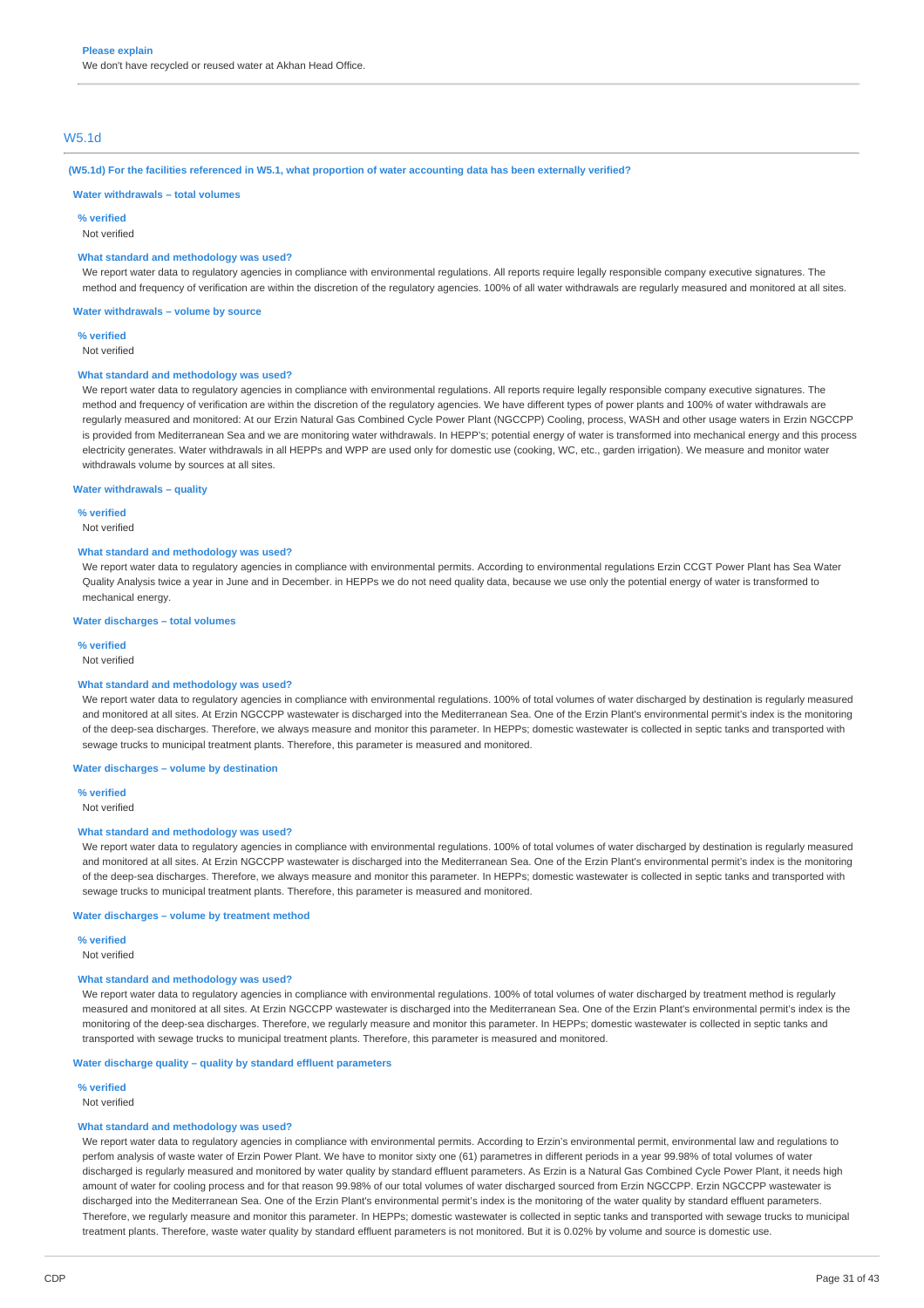#### **Water discharge quality – temperature**

## **% verified**

Not verified

#### **What standard and methodology was used?**

We report water data to regulatory agencies in compliance with environmental permits. According to Erzin's environmental permit, environmental law and regulations to perfom analysis of waste water of Erzin Power Plant. We have to monitor sixty one (61) parametres in different periods in a year Akenerji has both a NGPP and HEPPs in its portfolio. For Erzin NGCCPP, seawater is the source for withdrawal and discharge. Inline with Erzin NGCCPP's environmental permit; the relevant KPIs should be measured, monitored and expected to be met in certain limits (Eg; monitoring the standard effluent parameters, temperature rise in water discharge).

### **Water consumption – total volume**

**% verified**

Not verified

## **What standard and methodology was used?**

We report water data to regulatory agencies in compliance with environmental regulations. We regularly measure and monitor the 100% of our water withdrawals and discharges at all sites. Therefore, water consumption is regularly measured and monitored by 100%.

**Water recycled/reused**

**% verified**

Not verified

#### **What standard and methodology was used?**

We report water data to regulatory agencies in compliance with environmental regulations. Cooling water technology is recirculating or closed-loop systems, which reuse cooling water rather than immediately releasing it back to the sea.

### W6. Governance

## W6.1

**(W6.1) Does your organization have a water policy?** Yes, we have a documented water policy that is publicly available

W6.1a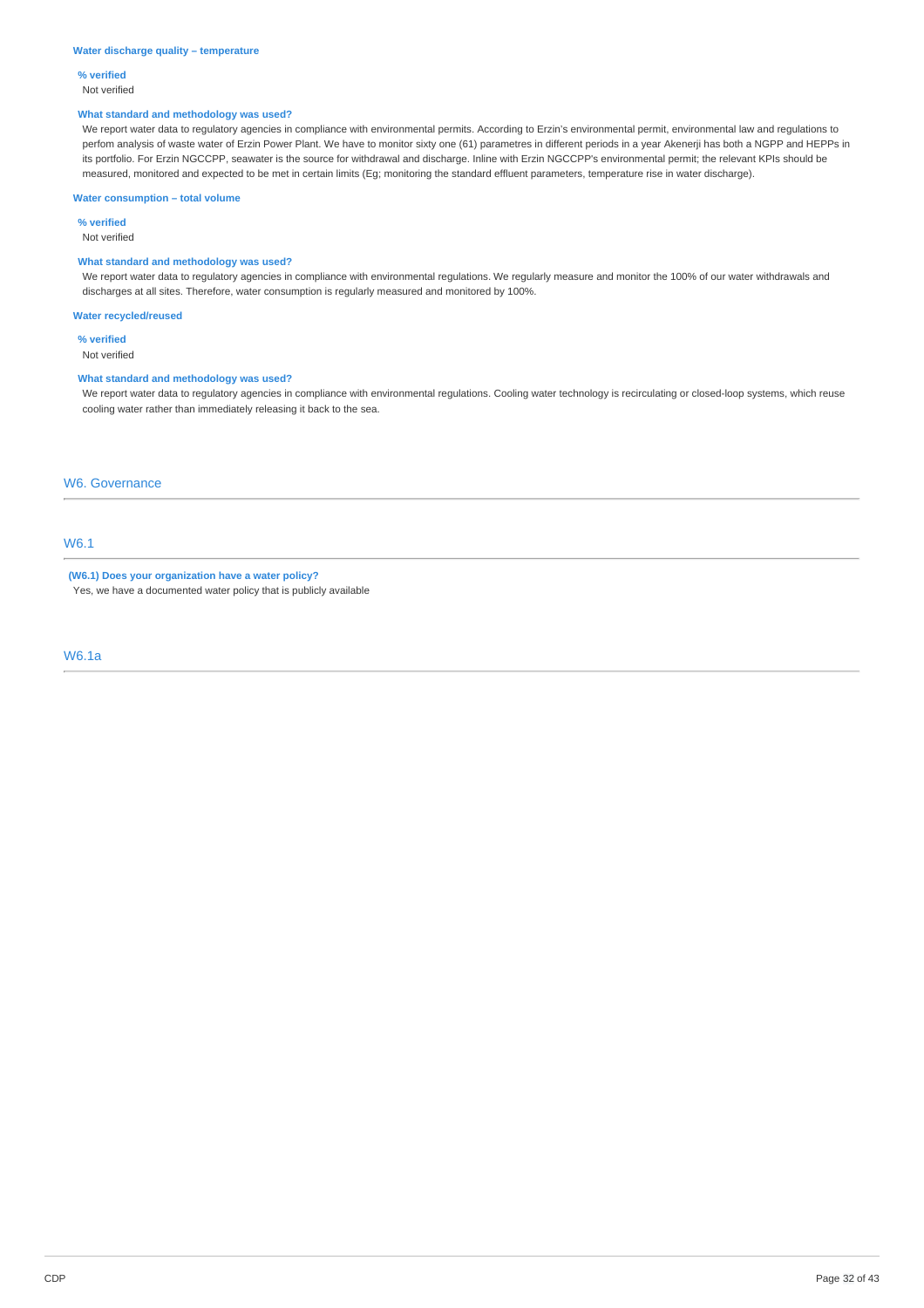### **(W6.1a) Select the options that best describe the scope and content of your water policy.**

|              | <b>Scope</b>         | <b>Content</b>                                                                                                                                                                                                                                                                                                                                                                                                                                                                                                                                                                                                                                                                                                                                                                 | <b>Please explain</b>                                                                                                                                                                                                                                                                                                                                                                                                                                                                                                                                                                                                                                                                                                                                                                                                                                                                                                                                                                                                                                                                                                                                                                                                                                                                                                                                                                                                                                                                                |
|--------------|----------------------|--------------------------------------------------------------------------------------------------------------------------------------------------------------------------------------------------------------------------------------------------------------------------------------------------------------------------------------------------------------------------------------------------------------------------------------------------------------------------------------------------------------------------------------------------------------------------------------------------------------------------------------------------------------------------------------------------------------------------------------------------------------------------------|------------------------------------------------------------------------------------------------------------------------------------------------------------------------------------------------------------------------------------------------------------------------------------------------------------------------------------------------------------------------------------------------------------------------------------------------------------------------------------------------------------------------------------------------------------------------------------------------------------------------------------------------------------------------------------------------------------------------------------------------------------------------------------------------------------------------------------------------------------------------------------------------------------------------------------------------------------------------------------------------------------------------------------------------------------------------------------------------------------------------------------------------------------------------------------------------------------------------------------------------------------------------------------------------------------------------------------------------------------------------------------------------------------------------------------------------------------------------------------------------------|
| $\mathbf{1}$ | Row Company-<br>wide | Description of<br>water-related<br>performance<br>standards for<br>direct operations<br>Reference to<br>international<br>standards and<br>widely-recognized<br>water initiatives<br>Company water<br>targets and goals<br>Commitment to<br>align with public<br>policy initiatives,<br>such as the SDGs<br>Commitments<br>beyond regulatory<br>compliance<br>Commitment to<br>water-related<br>innovation<br>Commitment to<br>stakeholder<br>awareness and<br>education<br>Commitment to<br>water stewardship<br>and/or collective<br>action<br>Acknowledgement<br>of the human right<br>to water and<br>sanitation<br>Recognition of<br>environmental<br>linkages, for<br>example, due to<br>climate change<br>Other, please<br>specify<br>(Incorporated<br>within group HSE) | Akenerji publishes its Sustainability Report in GRI standards, and made its sustainability policies publicly announced since 2013. Our policy is comply with all applicable water<br>use laws and requlations, with the objective of advancing water resource management beyond compliance to create or protect value, including climate change, and<br>continuously adapt strategies and plans to address these issues; engage local and other relevant stakeholders when addressing water issues including those related to<br>operational changes, development of strategic plans. Besides, Akenerji has a company-wide risk & opportunity evaluation procedure also including water management<br>dimension. Akenerji has both a NGPP and HPPs in its portfolio. For Erzin NGCCPP, seawater is the source for withdrawal and discharge. In line with Erzin NGCCPP's<br>environmental permit; the relevant KPIs should be measured, monitored and expected to be met in certain limits (Eg; monitoring the standard effluent parameters, temperature<br>rise in water discharge). Similarly, HEPPs have certain KPIs to be met about water management (environmental flow: the minimum amount of water to be released from dams).<br>Akenerji aims to raise awareness and provide information to local communities about its operations. For the sake of informing the local communities living where the HPPs are,<br>HPP informative presentations also including how clean energy is generated |

## W6.2

**(W6.2) Is there board level oversight of water-related issues within your organization?** Yes

## W6.2a

(W6.2a) Identify the position(s) (do not include any names) of the individual(s) on the board with responsibility for water-related issues.

| Please explain                                                                                                                                                                                                |
|---------------------------------------------------------------------------------------------------------------------------------------------------------------------------------------------------------------|
|                                                                                                                                                                                                               |
| <i>individual</i>                                                                                                                                                                                             |
| In Akenerji's risk register water risks and opportunities are assessed and analysed in a quantitative way. Water quality does not affect Akenerji's electricity generation activities directly. Akenerji Risk |
| Management Committee analyses all risks monthly. Key risks and opportunities are reported bimonthly to the Early Determination of Risk Committee and, then to the BoD. Key risks could include risks          |
| and opportunities related to water management and climate change associated impacts.                                                                                                                          |
|                                                                                                                                                                                                               |

## W6.2b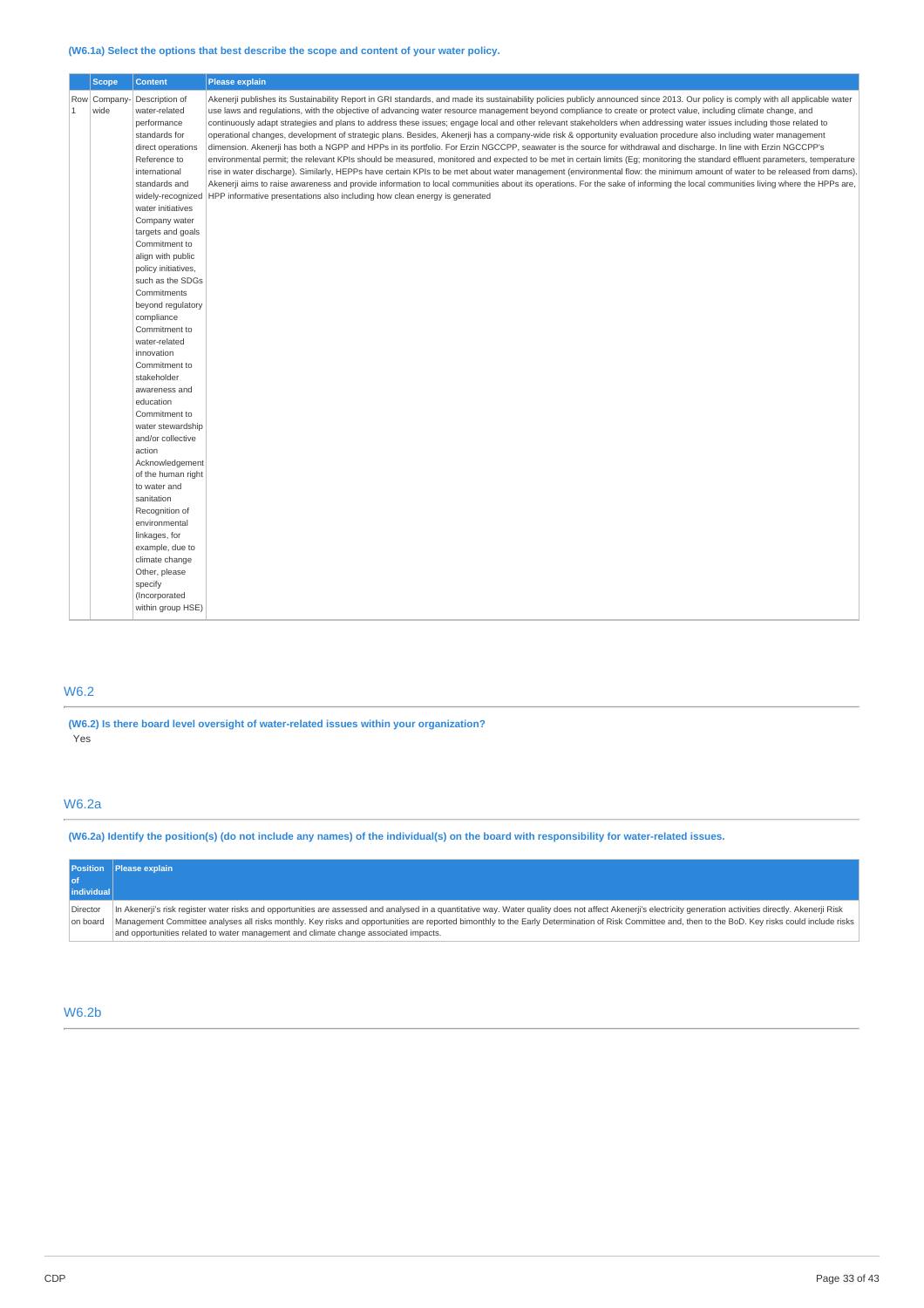#### **(W6.2b) Provide further details on the board's oversight of water-related issues.**

|                | <b>Frequency that</b><br>water-related issues mechanisms into<br>are a scheduled<br>agenda item | <b>Governance</b><br>which water-related<br>issues are integrated                                                                                                                                                                                                                                                                                                                                                                                                                                                                                                                         | Please explain                                                                                                                                                                                                                                                                                                                                                                                                                                                                            |
|----------------|-------------------------------------------------------------------------------------------------|-------------------------------------------------------------------------------------------------------------------------------------------------------------------------------------------------------------------------------------------------------------------------------------------------------------------------------------------------------------------------------------------------------------------------------------------------------------------------------------------------------------------------------------------------------------------------------------------|-------------------------------------------------------------------------------------------------------------------------------------------------------------------------------------------------------------------------------------------------------------------------------------------------------------------------------------------------------------------------------------------------------------------------------------------------------------------------------------------|
| $\overline{1}$ | Row Other, please specify<br>(Scheduled -<br>monthly)                                           | Monitoring<br>implementation and<br>performance<br>Overseeing acquisitions associated impacts.<br>and divestiture<br>Overseeing major<br>capital expenditures<br>Providing employee<br>incentives<br>Reviewing and guiding<br>annual budgets<br>Reviewing and guiding<br>business plans<br>Reviewing and guiding<br>major plans of action<br>Reviewing and guiding<br>risk management<br>policies<br>Reviewing and guiding<br>strategy<br>Reviewing and quiding<br>corporate responsibility<br>strategy<br>Reviewing<br>innovation/R&D<br>priorities<br>Setting performance<br>objectives | In Akenerji's risk register water risks and opportunities are assessed and analysed in a quantitative way. Water quality does not affect Akenerji's electricity<br>generation activities directly. Akenerji Risk Management Committee analyses all risks monthly. Key risks and opportunities are reported bimonthly to the Early<br>Determination of Risk Committee and, then to the BoD. Key risks could include risks and opportunities related to water management and climate change |

## W6.3

(W6.3) Provide the highest management-level position(s) or committee(s) with responsibility for water-related issues (do not include the names of individuals).

### **Name of the position(s) and/or committee(s)** Risk committee

#### **Responsibility**

Both assessing and managing water-related risks and opportunities

#### **Frequency of reporting to the board on water-related issues**

More frequently than quarterly

#### **Please explain**

In Akenerji's risk register water risks and opportunities are assessed and analysed in a quantitative way. Akenerji has a Risk Management Committee formed by CEO, Directors and SPR Manager. The Risk Management Committee meets on monthly basis to manage, monitor and coordinate the ERM process based on the risk appetite and ERM Procedure that are approved by the BoD. The risks that are a priority (such as climate change related) monitored closely on monthly RMC meetings and the strategy for dealing with those risks are discussed and identified during the meeting. The Committee approves and monitors the effectiveness and performance of all business units' methods of approaching, planning and processing risks and opportunities.

## **Name of the position(s) and/or committee(s)**

Other, please specify (The Early Detection of Risk Committee)

#### **Responsibility**

Managing water-related risks and opportunities

#### **Frequency of reporting to the board on water-related issues** More frequently than quarterly

# **Please explain**

Quarterly and as important matters arise. In Akenerji's risk register water risks and opportunities are assessed and analysed in a quantitative way. Water quality does not affect Akenerji's electricity generation activities directly. Akenerji Risk Management Committee analyses all risks monthly. Key risks and opportunities are reported bimonthly to the Early Determination of Risk Committee and, then to the BoD. Key risks could include risks and opportunities related to water management and climate change associated impacts.

## W-FB6.4/W-CH6.4/W-EU6.4/W-OG6.4/W-MM6.4

(W-FB6.4/W-CH6.4/W-EU6.4/W-OG6.4/W-MM6.4) Do you provide incentives to C-suite employees or board members for the management of water-related issues? Yes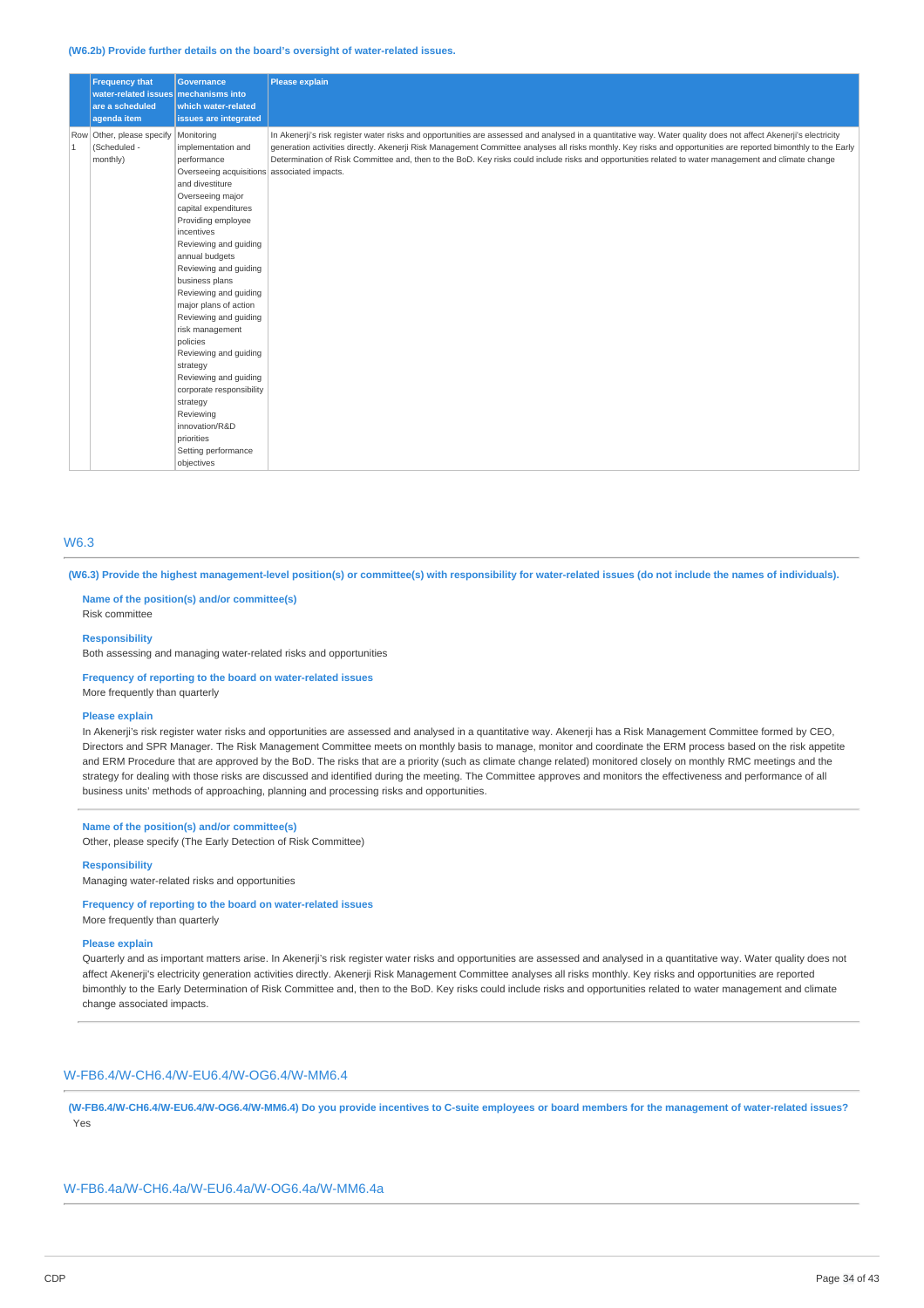#### (W-FB6.4a/W-CH6.4a/W-EU6.4a/W-OG6.4a/W-MM6.4a) What incentives are provided to C-suite employees or board members for the management of water-related **issues (do not include the names of individuals)?**

|                                  | Who is entitled to benefit<br>from these incentives?                                                                                                                                                                                                                        | incentivized<br>performance                                                                                                                                        | Indicator for Please explain                                                                                                                                                                                                                                                                                                                                                                                                                                                                                                                                                                                                                                                                                                                                                                                                                                                                                                                                                                                                                                                                                                                                                                                                                                                                              |
|----------------------------------|-----------------------------------------------------------------------------------------------------------------------------------------------------------------------------------------------------------------------------------------------------------------------------|--------------------------------------------------------------------------------------------------------------------------------------------------------------------|-----------------------------------------------------------------------------------------------------------------------------------------------------------------------------------------------------------------------------------------------------------------------------------------------------------------------------------------------------------------------------------------------------------------------------------------------------------------------------------------------------------------------------------------------------------------------------------------------------------------------------------------------------------------------------------------------------------------------------------------------------------------------------------------------------------------------------------------------------------------------------------------------------------------------------------------------------------------------------------------------------------------------------------------------------------------------------------------------------------------------------------------------------------------------------------------------------------------------------------------------------------------------------------------------------------|
| Monetary<br>reward               | Board/Executive board<br>Reduction of<br>Other, please specify (All<br>employees/ HSEQ<br>intensity<br>Departmant)<br>Efficiency<br>project or<br>$target -$<br>direct<br>operations<br>Behavior<br>change<br>related<br>indicator<br>Water-related<br>community<br>project |                                                                                                                                                                    | Board of Directors has the ultimate responsibility about the overall performance of Akenerji and bonus is delivered inline with the achievements of the<br>product water targets at the year end. Particularly, achievement of water related target and increase of efficiency are of important targets for the Board. A performance<br>based compensation is available for HSEQ Department staff based on the pre-determined targets. In terms of water management performance, Water<br>Management Project is one of the key considerations for bonus determination for the Health, Safety, Environment and Quality (HSEQ) Manager and<br>environmental engineer in the HSEQ Department. All employees have personal performance indicators as well and are rewarded when they reached the<br>target. All employees can suggest improvements to reduce the environmental footprint of the company through filling out questionnaires to be submitted to<br>their supervisors and to HSEQ directly. There is an opportunity for the employees especially for the ones working at the power plants to receive monetary<br>reward, in case their suggestions are considered to have a significant improvement in the company's environmental performance, and are implemented<br>following the evaluation. |
| (non-<br>monetary)               | Recognition Board/Executive board<br>Other, please specify<br>(Environment/Sustainability<br>managers)                                                                                                                                                                      | intensity<br>Efficiency<br>project or<br>$target -$<br>direct<br>operations<br>Behavior<br>change<br>related<br>indicator<br>Water-related<br>community<br>project | Reduction of Board of Directors has the ultimate responsibility about the overall sustainability performance of Akenerji. The pioneer role of Akenerji in Turkish energy<br>product water sector could be realized with the vision of the Board. HSEO Manager leads the Sustainability Team of Akenerii and encourages all employees for reduction<br>of water intensity, efficiency project, water related community project. Beyond achievement of KPIs and monetary rewards; recognition among Akenerii,<br>Akkök Group, ČEZ Group, Turkish energy sector, and energy sector, and worldwide via energy, sustainability dimensions have great importance especially<br>for Environment & Sustainability Managers.                                                                                                                                                                                                                                                                                                                                                                                                                                                                                                                                                                                       |
| Other non-<br>monetary<br>reward | Please select                                                                                                                                                                                                                                                               | Please select n/a                                                                                                                                                  |                                                                                                                                                                                                                                                                                                                                                                                                                                                                                                                                                                                                                                                                                                                                                                                                                                                                                                                                                                                                                                                                                                                                                                                                                                                                                                           |

## W6.5

(W6.5) Do you engage in activities that could either directly or indirectly influence public policy on water through any of the following? Yes, direct engagement with policy makers

## W6.5a

(W6.5a) What processes do you have in place to ensure that all of your direct and indirect activities seeking to influence policy are consistent with your water **policy/water commitments?**

Akenerji publishes its Sustainability Report in GRI standards, and made its sustainability policies publicly announced since 2013. Besides, Akenerji has a company-wide risk & opportunity evaluation procedure also including water management dimension. Akenerji has both a NGPP and HPPs in its portfolio. For Erzin NGPP, seawater is the source for withdrawal and discharge. In line with Erzin NGPP's environmental permit; the relevant KPIs should be measured, monitored and expected to be met in certain limits (Eg; monitoring the standard effluent parameters, temperature rise in water discharge). Similarly, HEPPs have certain KPIs to be met about water management (Eg. environmental flow: the minimum amount of water to be released from dams). Akenerii aims to raise awareness and provide information to local communities about its operations. HPP informative presentations also including how clean energy is generated via HEPPs were realized. Consequently, a total of 1721 students and 111 teachers were reached by visiting the schools around Akenerji plants in Adana, Adıyaman and Bursa in 2018, and since 2013, 7880 students and 461 teachers in total were trained. Number of participants trained and number of informative meetings organized are of the measures of success. Akenerji takes an active part in the environment and energy work groups established by TÜSİAD), endorsing the sectorial growth by fighting the climate change.

### W6.6

(W6.6) Did your organization include information about its response to water-related risks in its most recent mainstream financial report? Yes (you may attach the report - this is optional) Akenerji 2018\_Annual Report\_ENG.pdf

## W7. Business strategy

## W7.1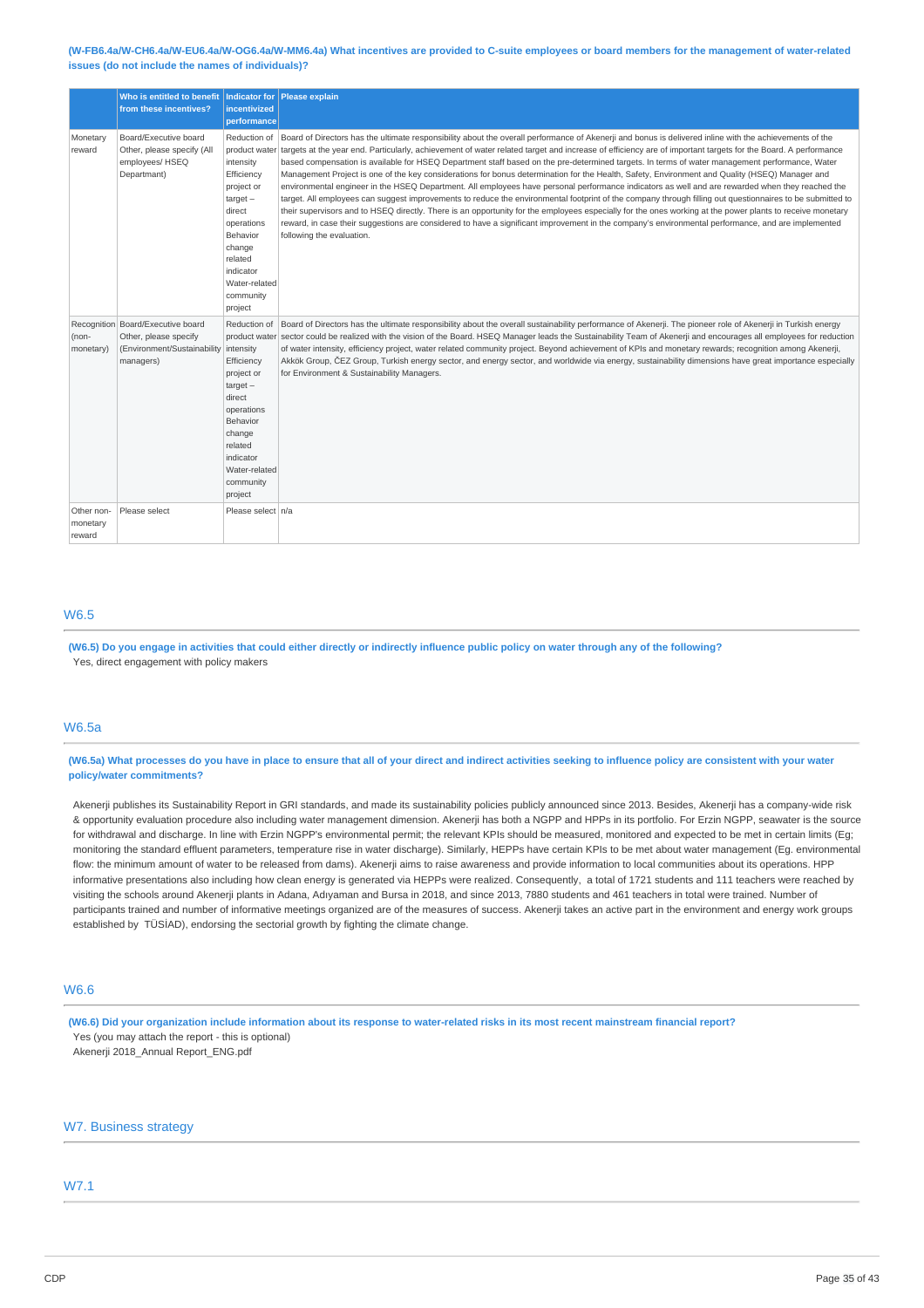### (W7.1) Are water-related issues integrated into any aspects of your long-term strategic business plan, and if so how?

|                                                   | <b>Are water-related</b><br>issues integrated? horizon (years) | Long-term time Please explain |                                                                                                                                                                                                                                                                                                           |
|---------------------------------------------------|----------------------------------------------------------------|-------------------------------|-----------------------------------------------------------------------------------------------------------------------------------------------------------------------------------------------------------------------------------------------------------------------------------------------------------|
| Long-term business<br>objectives                  | Yes, water-related<br>issues are<br>integrated                 | $5 - 10$                      | We identify and assess relevant near and long-term water issues in support of strategic planning, risk management, capital expenditures and business<br>planning, including consideration of geographic water stressed regions, with a focus on ensuring the availability of water and its effective use. |
| Strategy for<br>achieving long-term<br>objectives | Yes, water-related<br>issues are<br>integrated                 | $5 - 10$                      | For the long term efficiency objectives defined by our company water related risks and planned investments are integrated                                                                                                                                                                                 |
| Financial planning                                | Yes, water-related<br>issues are<br>integrated                 | $5 - 10$                      | We have water efficiency plans for the long term and they require investments and added to financial planning.                                                                                                                                                                                            |

### W7.2

(W7.2) What is the trend in your organization's water-related capital expenditure (CAPEX) and operating expenditure (OPEX) for the reporting year, and the **anticipated trend for the next reporting year?**

**Row 1**

**Water-related CAPEX (+/- % change)** 37

**Anticipated forward trend for CAPEX (+/- % change)** 162

**Water-related OPEX (+/- % change)**

 $\Omega$ 

**Anticipated forward trend for OPEX (+/- % change)**  $\overline{0}$ 

#### **Please explain**

In relation to HEPP assets (operational&on-going projects), it covers annual maintenance cost of the existing assets, risk mitigation measures at power plants, development costs for existing on-going projects, etc.

## W7.3

#### **(W7.3) Does your organization use climate-related scenario analysis to inform its business strategy?**

| Use of climate- Comment<br>related<br><b>scenario</b><br>analysis     |                                                                                                                                                                                                                                                                                                                                                                                                                                                                                                                                                                                                                                                   |
|-----------------------------------------------------------------------|---------------------------------------------------------------------------------------------------------------------------------------------------------------------------------------------------------------------------------------------------------------------------------------------------------------------------------------------------------------------------------------------------------------------------------------------------------------------------------------------------------------------------------------------------------------------------------------------------------------------------------------------------|
| Row No. but we<br>anticipate doing<br>so within the<br>next two years | Although few studies performed for evaluating the effects of climate change in Turkey, more new studies should be performed, considering the very recently observed climate related weather<br>events, etc. to make the most updated projections. Climate change is already being felt as changes to the local weather that effects to our renewables production and to our life we<br>experience every day. We are at the very initial stage and getting prepared for performing climate-related scenario analysis. Since there will be more information and resources, and best<br>practices from different industries within upcoming 2 years. |

## W7.4

#### **(W7.4) Does your company use an internal price on water?**

**Row 1**

#### **Does your company use an internal price on water?**

Yes

## **Please explain**

Akenerji has been paying, since 2013 , a tax called Financial Compensation for the Use of Sea Water Resources was charged for the use of the Mediterranean Sea water for Erzin NGCCPP. Also River Basin Hydrological Monitoring Assessment and Controlling Services fee based on annual generation of HEPPs is charged by State Hydraulic Works (DSI) on annual basis.

## W8. Targets

#### W8.1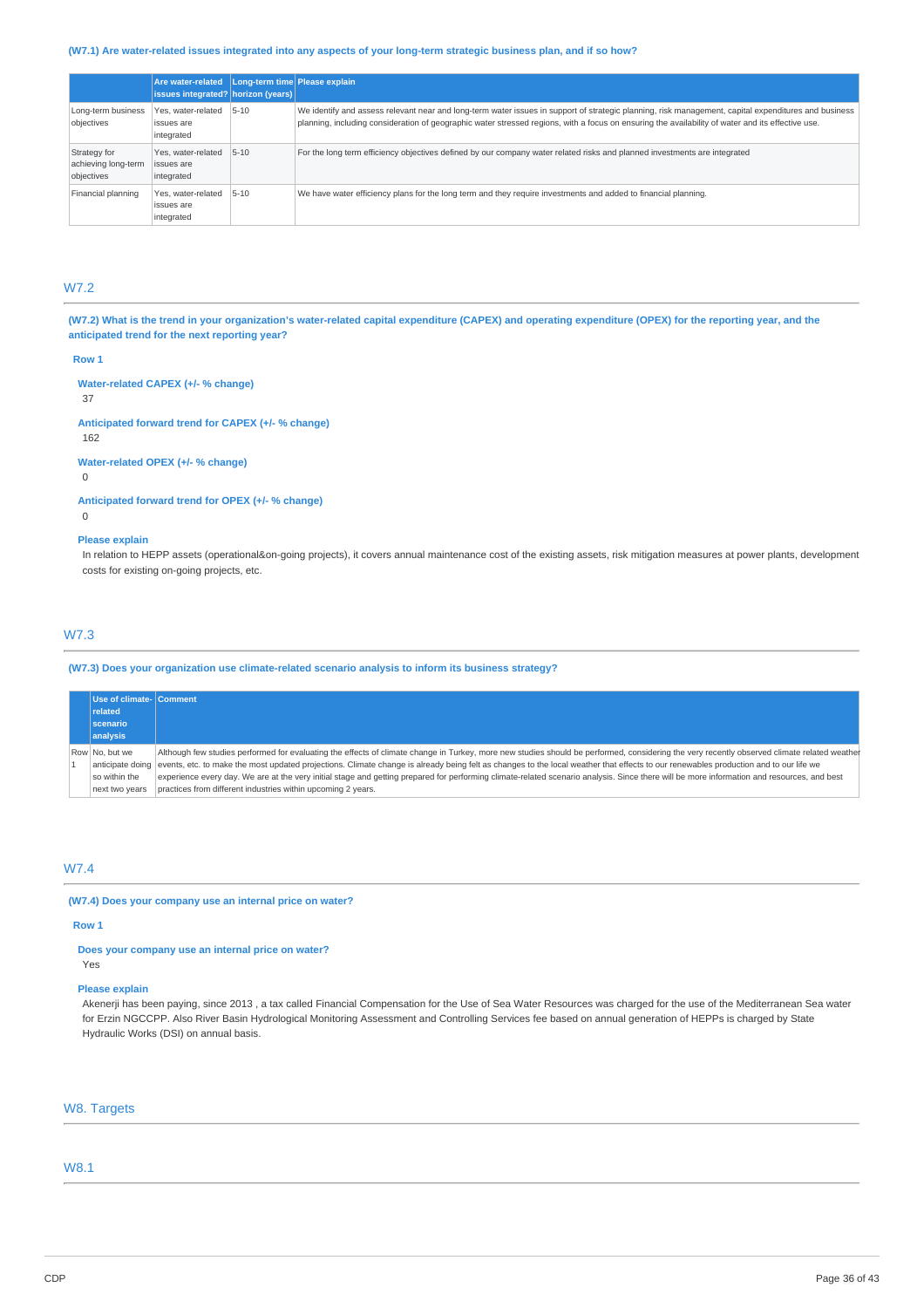#### **(W8.1) Describe your approach to setting and monitoring water-related targets and/or goals.**

| <b>Levels</b><br>for<br>targets<br>and/or<br>goals | lat<br>corporate<br>level                                                                           | Monitoring Approach to setting and monitoring targets and/or goals                                                                                                                                                                                                                                                                                                                                                                                                                                                                                                                                                                                                                                                                                                |
|----------------------------------------------------|-----------------------------------------------------------------------------------------------------|-------------------------------------------------------------------------------------------------------------------------------------------------------------------------------------------------------------------------------------------------------------------------------------------------------------------------------------------------------------------------------------------------------------------------------------------------------------------------------------------------------------------------------------------------------------------------------------------------------------------------------------------------------------------------------------------------------------------------------------------------------------------|
| Row Company-<br>wide<br>targets<br>and goals       | monitored<br>at the<br>corporate<br>level<br>Goals are<br>monitored<br>at the<br>corporate<br>level | Targets are The Performance Management System is a structure that aims to create a sense of shared corporate targets among individuals, thus strengthening the mutually shared corporate<br>culture. Employees working within the system transparently see their personal contributions and the effects of these contributions in the corporate dimension. The output of the<br>Performance Management System is channeled into the development planning, talent management, career and substitute planning, remuneration and rewarding processes of the<br>Human Resources Department. Akenerji's Performance Management System is a process that aims to ensure that individuals adopt our corporate goals and that reinforces our<br>common corporate culture. |

### W8.1a

(W8.1a) Provide details of your water targets that are monitored at the corporate level, and the progress made.

**Target reference number** Target 1

**Category of target**

Community engagement

**Level** Company-wide

#### **Primary motivation**

Recommended sector best practice

### **Description of target**

We are operating 7 HEPPs and we deliver HEPP Informative Meetings to local community. HEPP Informative Meetings", are one of the best examples of Akenerji's activities hand in hand with the society, we conveyed to the regional community living in the sphere of influence of our power plants, The content includes of environmental consciousness, how HEPPs operate and the personal safety. measures to be taken to be exempted from the detrimental effects of water. Together with the trainings we realized this year, Consequently, a total of 2245 students and 121 teachers were reached by visiting the schools around Akenerji plants in Adana, Adıyaman and Bursa in 201, and finally, within the last 5 years, 6159 students and 350 teachers in total were trained. We aim to organize a total of 7 trainings at the schools at each HEPP to raise awareness the students and the teachers about danger.

### **Quantitative metric**

Other, please specify (total number of training)

**Baseline year**

2017

**Start year** 2018

**Target year** 2018

**% achieved**

100

### **Please explain**

In 2018, a total of 1721 students and 111 teachers were reached by visiting the schools around Akenerji plants in Adana, Adıyaman and Bursa in 2018, and finally, within the last 5 years, 7880 students and 461 teachers in total were trained.

## **Target reference number**

Target 2

### **Category of target** Community engagement

**Level** Company-wide

**Primary motivation** Recommended sector best practice

#### **Description of target**

We put importance to be engaged with the local community, especially where we operate in. Our target is to organize 3 Local Community Awareness Training in Adana, Adıyaman ve Bursa.

#### **Quantitative metric**

Other, please specify (total number of training)

**Baseline year**

2017

**Start year** 2018

**Target year**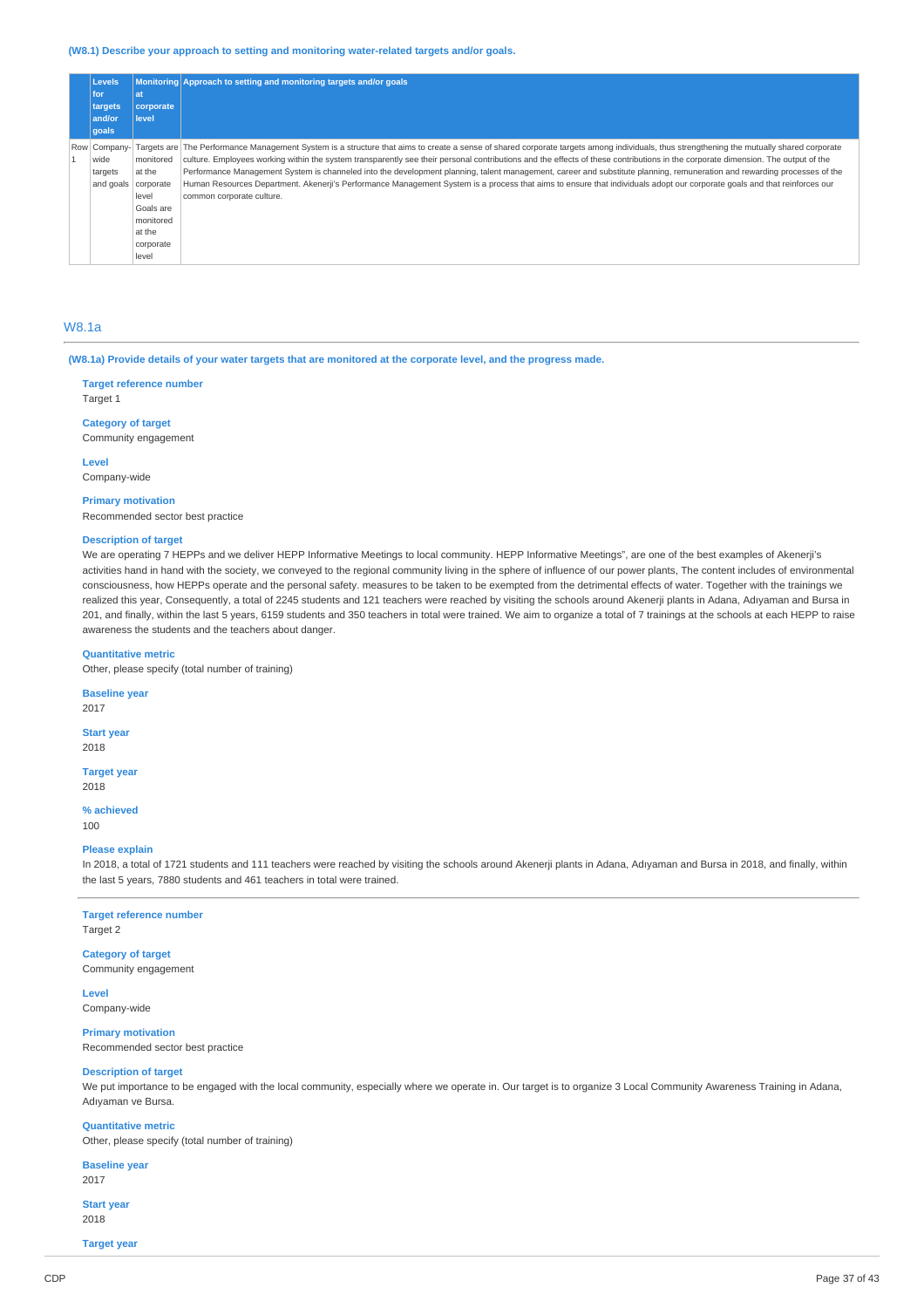#### 2018

## **% achieved**

 $100$ 

### **Please explain**

We organized Local Community Awareness Trainings with the school trainings and it's completed.

**Target reference number** Target 3

**Category of target**

Community engagement

**Level** Company-wide

#### **Primary motivation**

Recommended sector best practice

#### **Description of target**

We are operating 7 HEPPs and we deliver HEPP Informative Meetings to local community. HEPP Informative Meetings", are one of the best examples of Akenerji's activities hand in hand with the society, we conveyed to the regional community living in the sphere of influence of our power plants, The content includes of environmental consciousness, how HEPPs operate and the personal safety, measures to be taken to be exempted from the detrimental effects of water. Together with the trainings we realized this year, In 2018, a total of 1721 students and 111 teachers were reached by visiting the schools around Akenerji plants in Adana, Adıyaman and Bursa in 2018, and finally, within the last 5 years, 7880 students and 461 teachers in total were trained.

#### **Quantitative metric**

Other, please specify (total number of training)

**Baseline year**

2018

**Start year** 2019

**Target year**

2019

**% achieved** 100

#### **Please explain**

we aimed to given 7 trainings and in 2019, we organized 9 trainings, a total of 1257 students and 82 teachers were reached by visiting the schools around Akenerji plants in Adana, Adıyaman and Bursa in 2018, and finally, within the last 5 years, 9137 students and 543 teachers in total were trained.

### **Target reference number**

Target 4

**Category of target** Community engagement

**Level**

Company-wide

**Primary motivation** Recommended sector best practice

#### **Description of target**

We put importance to be engaged with the local community, especially where we operate in. Our target is to organize 3 Local Community Awareness Training in Adana, Adıyaman ve Bursa.

#### **Quantitative metric**

Other, please specify (total number of training)

**Baseline year** 2018

#### **Start year**

2019

**Target year** 2019

**% achieved**

100

#### **Please explain**

We aimed to given 3 trainings and we organized 4 Local Community Awareness Trainings.

**Target reference number** Target 5

**Category of target** Water pollution reduction

**Level** Company-wide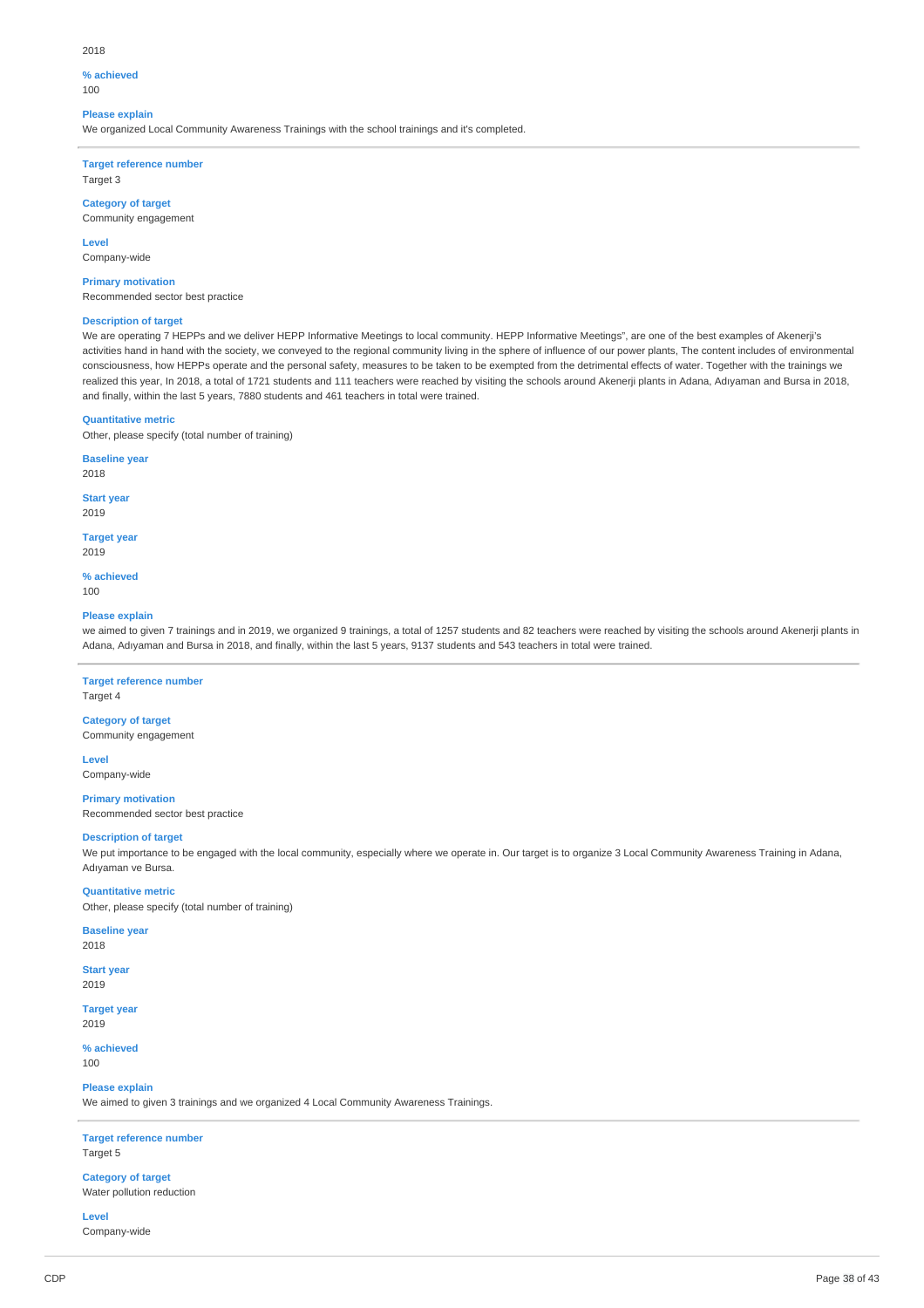#### **Primary motivation**

Brand value protection

#### **Description of target**

Distinguished goal of Zero Permit Non-Compliances. Akenerji Environment Policy commits the company to continually improving its environmental performance, preventing pollution and utilizing natural resources more efficiently.

#### **Quantitative metric**

Other, please specify (Number of Permit Non-Compliances)

#### **Baseline year** 2017

**Start year**

## 2018

**Target year**

## 2018

**% achieved** 100

**Please explain** All of the power plants achieved the goal of zero permit non-compliances

**Target reference number** Target 6

#### **Category of target** Water pollution reduction

**Level** Company-wide

# **Primary motivation**

Brand value protection

#### **Description of target**

Zero Preventable Reportable Spills. Akenerji Environment Policy commits the company to continually improving its environmental performance, preventing pollution and utilizing natural resources more efficiently.

## **Quantitative metric**

Other, please specify (Number of Preventable Reportable Spills)

#### **Baseline year**

2017

#### **Start year** 2018

**Target year**

# 2018

**% achieved** 100

#### **Please explain**

7 of 9 power plants each had at least one preventable reportable spill event. Totally, 12 spill event were reported.

## W8.1b

(W8.1b) Provide details of your water goal(s) that are monitored at the corporate level and the progress made.

#### **Goal**

Other, please specify (Providing Sustainability Training)

### **Level**

Company-wide

## **Motivation**

Brand value protection

#### **Description of goal**

Akenerji puts great importance on sustainability and development the capacity of its employees. We are aware that Climate Change Mitigation and Adaptation activities could bring us significant risks and opportunities as an electricity generating and trading company. In that sense, we aim to initiate a "Sustainability Training Programme" among Akenerji.

### **Baseline year** 2019

**Start year**

2019

**End year** 2022

**Progress**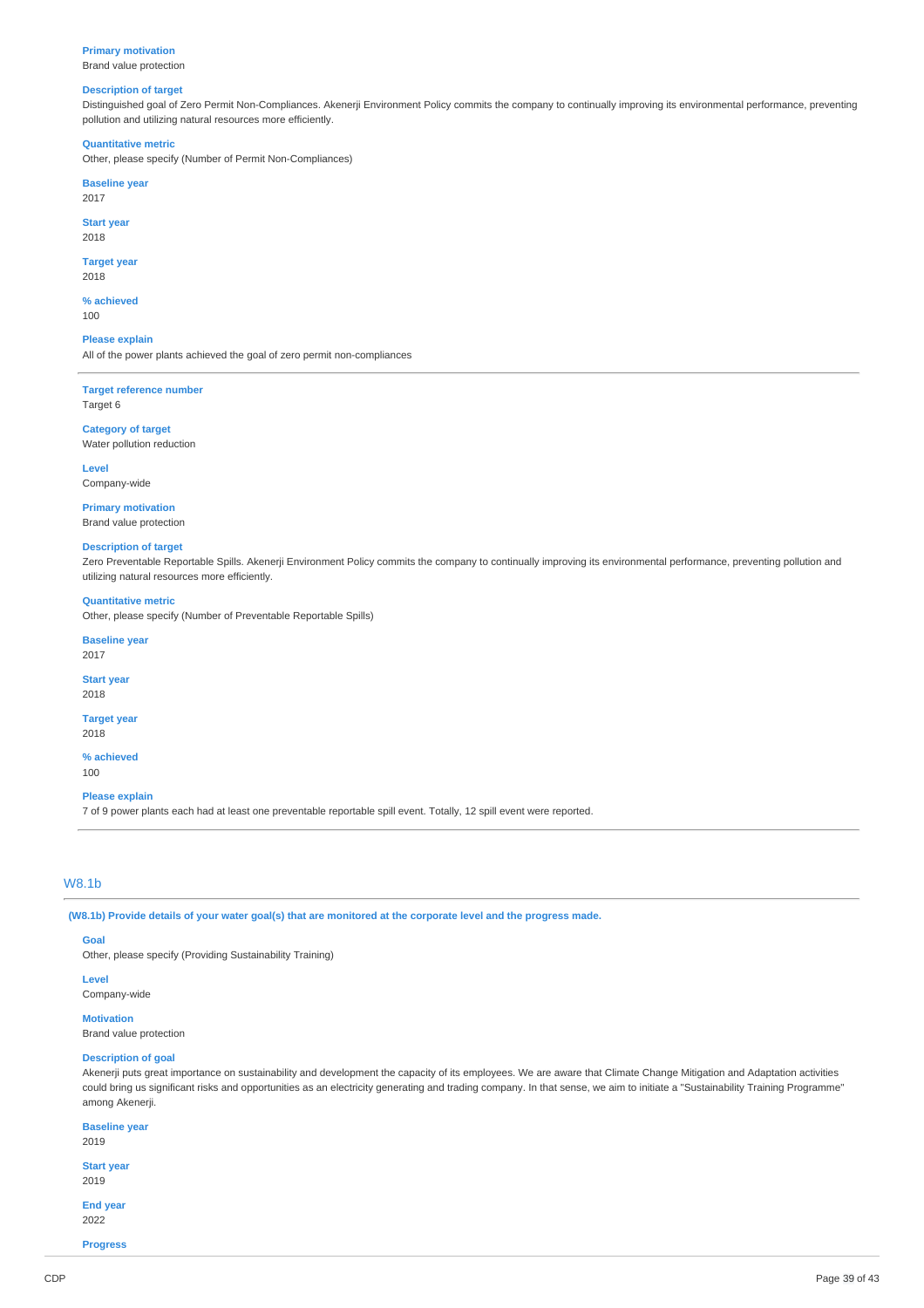### **Goal**

Promotion of water data transparency

**Level**

Company-wide

#### **Motivation**

Recommended sector best practice

#### **Description of goal**

Development of the system to obtain more reliable data, (e.g. the accuracy of the flowmeters) in Erzin NGCCPP.

#### **Baseline year**

2018

## **Start year**

2019

**End year** 2021

#### **Progress**

Collecting data system in Erzin NGCCPP was considered with technical staff and decided to make some changes to improve the system. Decision was approved by CEO in Management Review meeting in 2019. Totalizer software was installed in July 2019, started monitoring data we will decide efficiency of new totalizer software system.

#### **Goal**

Watershed remediation and habitat restoration, ecosystem preservation

## **Level**

Business

#### **Motivation**

Water stewardship

### **Description of goal**

Upgrading to ISO 9001 Quality and ISO 14001 Environment Management Systems 2015 versions.

**Baseline year** 2015

**Start year**

2015

**End year** 2018

#### **Progress**

Akenerji has been among the pioneer companies by upgrading to ISO 9001 Quality and ISO 14001 Environment Management Systems 2015 versions.

#### **Goal**

Watershed remediation and habitat restoration, ecosystem preservation

**Level** Business

## **Motivation**

Shared value

## **Description of goal**

Building of Gökkaya HEPP's fish ladder at Adana on Göksu River

### **Baseline year**

2016

## **Start year**

2017

**End year** 2018

#### **Progress**

Akenerji's fish passage was completed in 2018 at Adana on the Göksu river to improve upstream migration of fishes.

#### **Goal**

Watershed remediation and habitat restoration, ecosystem preservation

### **Level** Business

**Motivation**

## Shared value

**Description of goal** Building of Feke I HEPP's fish ladder at Adana on Göksu River

### **Baseline year** 2017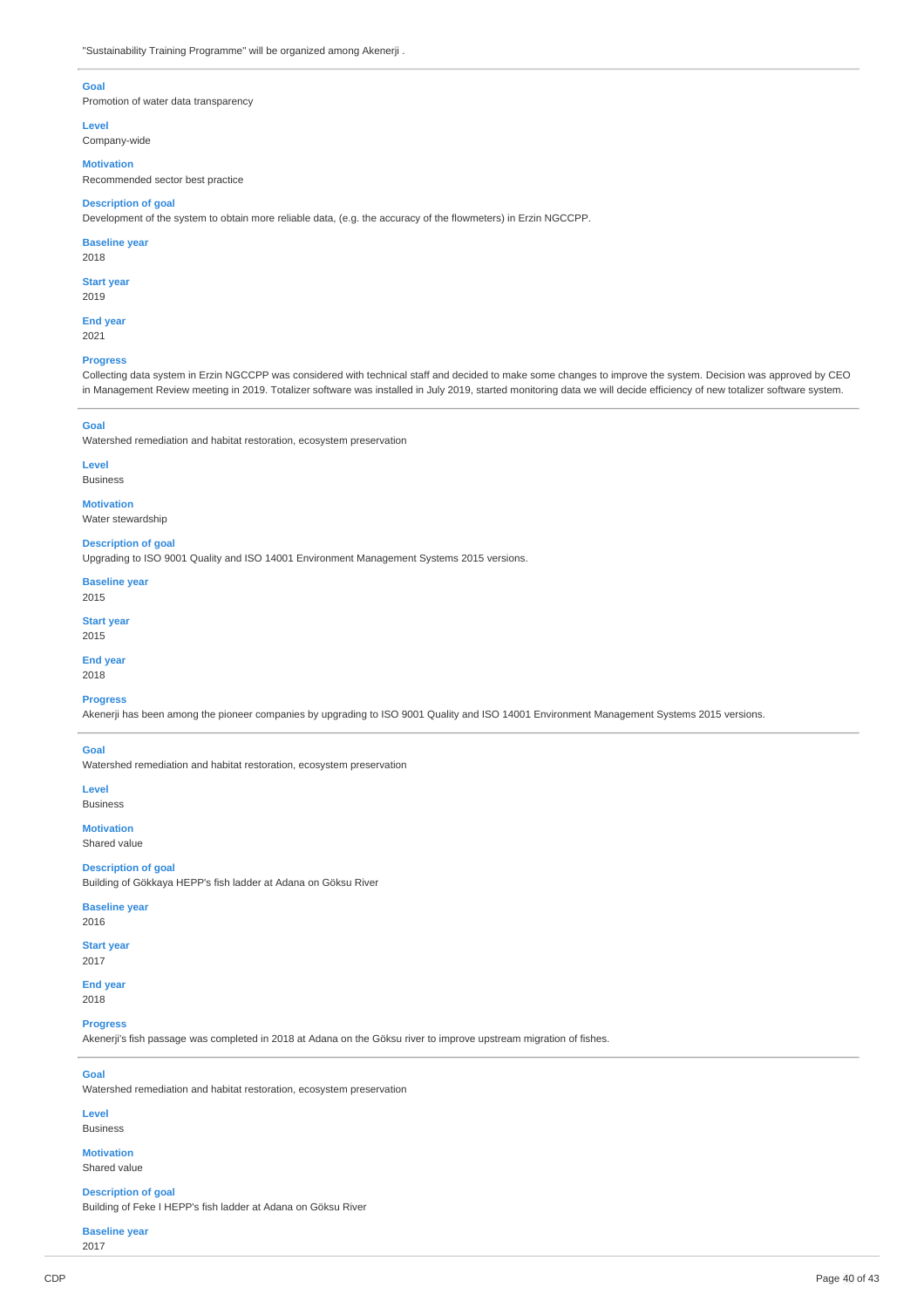**End year**

## 2019

### **Progress**

Akenerji's fish passage will be completed in 2019 at Adana on the Göksu river to improve upstream migration of fishes.

## **Goal**

Engagement with public policy makers to advance sustainable water management and policies

## **Level**

Company-wide

#### **Motivation**

Increased revenue

## **Description of goal**

Sediment collecting at water intake structure for Himmetli HEPP and lake area cleaning for Feke I HEPP to increase water flow

## **Baseline year**

2017

**Start year** 2018

# **End year**

2018

## **Progress**

The project was completed.

#### **Goal**

Engagement with public policy makers to advance sustainable water management and policies

#### **Level** Company-wide

#### **Motivation** Shared value

## **Description of goal**

monitoring the wastewater and reporting the data to the the Provincial Directorate of Environment and Urbanisation's online environment information system to comply with all the water regulations

### **Baseline year**

2017

#### **Start year** 2018

**End year** 2018

### **Progress**

the wastewater datas were monitored and reported to the the Provincial Directorate of Environment and Urbanisation's online environment information system, so we complied with all the water regulations

## W9. Linkages and trade-offs

## W9.1

(W9.1) Has your organization identified any linkages or tradeoffs between water and other environmental issues in its direct operations and/or other parts of its **value chain?**

Yes

## W9.1a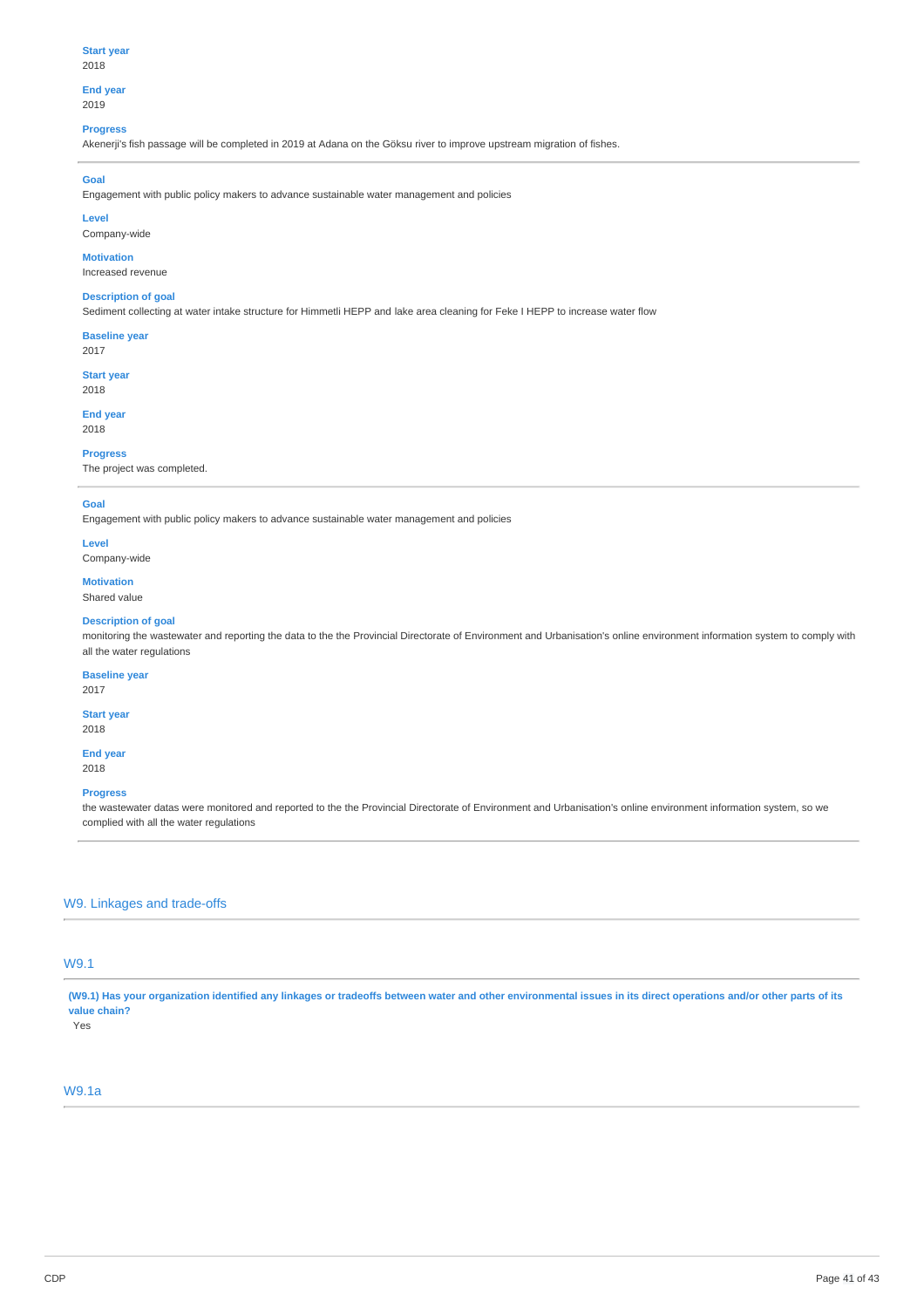#### **(W9.1a) Describe the linkages or tradeoffs and the related management policy or action.**

**Linkage or tradeoff** Tradeoff

**Type of linkage/tradeoff** Increased GHG emissions

#### **Description of linkage/tradeoff**

Natural Gas Power Plants need considerable amount of water for cooling processes. In order not to cause water scarcity we operate a desalination system. Sea water treatment will be performed with reverse osmosis system and distributed to the plant for process and using water. Therefore, both our electricity consumption and our carbon footprint are increasing due to desalination system, but we are not causing water scarcity.

#### **Policy or action**

Electricity is a basic and a crucial need for development and living in modern life standards and Akenerji generates electricity. While doing so, we prefer cleaner technologies. However, we have to provide a base load for the grid and generate electricity continuously. To do so, we diversified our type of power plants. Erzin is a NGCCPP and it has a very high installed capacity in comparison to HEPPs, and even to some NGPPs. NGPPs need considerable amount of water for cooling processes. In order not to cause water scarcity, we operate a desalination system. The salt and minerals of Mediterranean Sea is removed by reverse osmosis system which operates with an average of 40,5 m3/hour flow. The desalinated water is used for irrigation, domestic use, fire prevention and process. Differently from classical treatment techniques, reverse osmosis systems include membrane filtration processes. It operates with high conductance and remove all kinds of undesired mineral from the water. Prior to reverse osmosis system, the usage of micro sieve and ultra-filtration system will abolish the usage of any colouring chemical related to special backwash. Therefore, both our electricity consumption and our carbon footprint are increasing due to desalination system, but we are not causing water scarcity.

## W10. Verification

## W10.1

(W10.1) Do you verify any other water information reported in your CDP disclosure (not already covered by W5.1d)? No, we do not currently verify any other water information reported in our CDP disclosure

#### W11. Sign off

### W-FI

(W-FI) Use this field to provide any additional information or context that you feel is relevant to your organization's response. Please note that this field is optional **and is not scored.**

Annex 1 - Akenerji Annual Report 2018

Annex 2 - Akenerji Sustainability Report 2018

Annex 3 - Akkok Holding Sustainability Report 2017

Akenerji, the 50/50 joint venture between Akkök Holding, and Europe's leading power company, the CEZ Group

Akenerji\_Sustainability\_Report\_2018.pdf Akkok\_Sustainability\_Report2017.pdf Akenerji 2018\_Annual Report\_ENG.pdf

## **W11.1**

**(W11.1) Provide details for the person that has signed off (approved) your CDP water response.**

|       | Job title               | Corresponding job category    |
|-------|-------------------------|-------------------------------|
| Row 1 | Chief Executive Officer | Chief Executive Officer (CEO) |

## W11.2

(W11.2) Please indicate whether your organization agrees for CDP to transfer your publicly disclosed data on your impact and risk response strategies to the CEO Water Mandate's Water Action Hub [applies only to W2.1a (response to impacts), W4.2 and W4.2a (response to risks)]. Yes